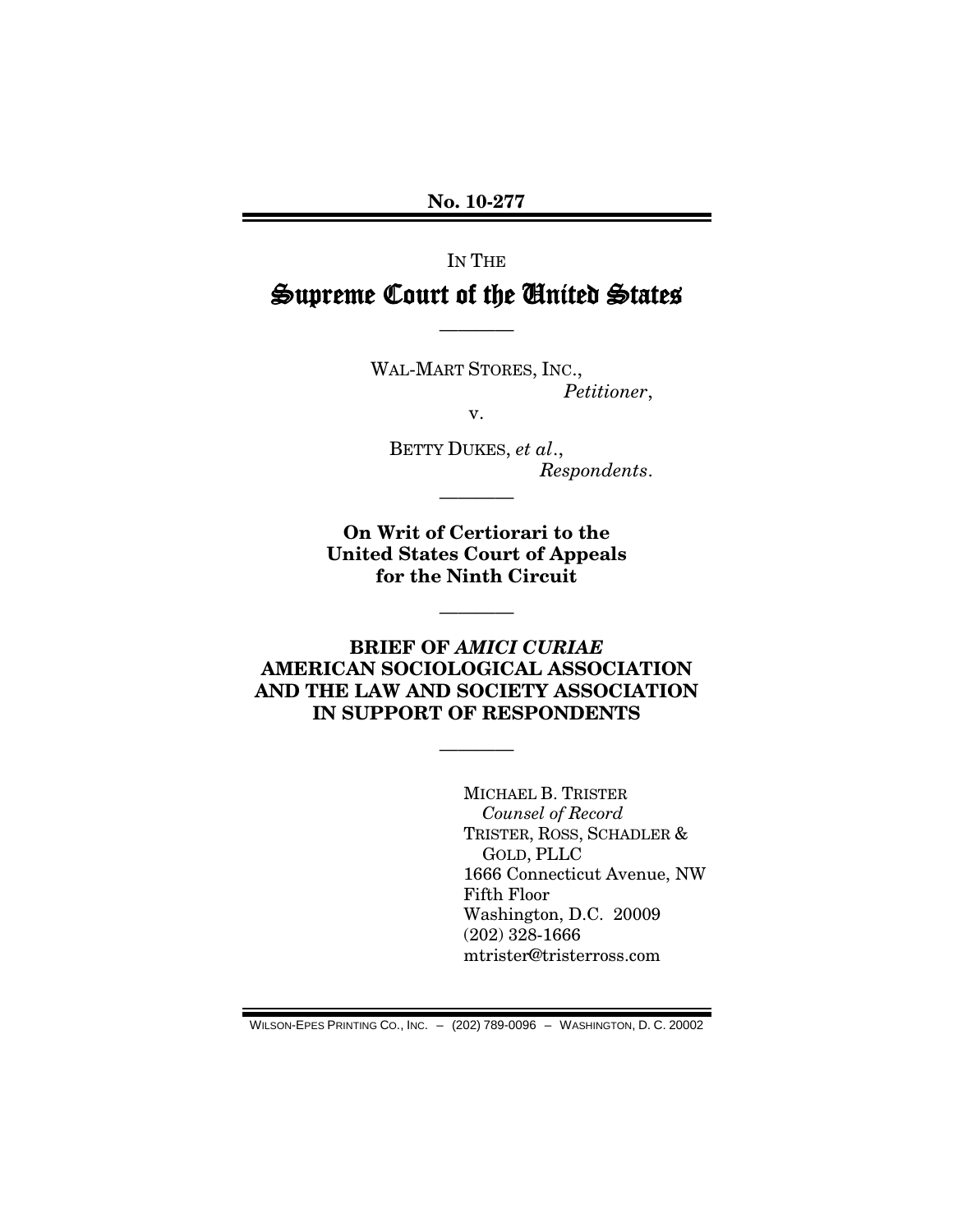## TABLE OF CONTENTS

| TABLE OF AUTHORITIES                                                                                                                                                                                                                                                                                                                                          | $\mathbf{i}$   |
|---------------------------------------------------------------------------------------------------------------------------------------------------------------------------------------------------------------------------------------------------------------------------------------------------------------------------------------------------------------|----------------|
| STATEMENT OF INTEREST                                                                                                                                                                                                                                                                                                                                         | $\mathbf{1}$   |
| SUMMARY OF ARGUMENT                                                                                                                                                                                                                                                                                                                                           | $\overline{2}$ |
|                                                                                                                                                                                                                                                                                                                                                               | 5              |
| SOCIAL SCIENCES IN GENERAL,<br>Ι.<br>AND SOCIOLOGY IN PARTICULAR,<br>PROVIDE SYSTEMATIC AND SCIEN-<br>TIFIC RESEARCH METHODOLOGIES<br>FOR ANALYZING INDIVIDUAL AND<br>ORGANIZATIONAL BEHAVIOR, AND<br>SHOULD BE CONSIDERED ALONG<br>WITH OTHER SOURCES OF EVIDENCE<br>TO INFORM LEGAL ANALYSIS                                                                | 5              |
| A. Social Sciences Use Rigorous Scientific                                                                                                                                                                                                                                                                                                                    | 5              |
| B. Sociologists Make Causal Arguments in<br>Limited Circumstances and with Great<br>Methodological Care, Using Aggregate<br>Data and Case Studies to Form Tes-<br>table Hypotheses about New Cases                                                                                                                                                            | 6              |
| C. Given the Established Social Science<br>About Corporate Culture and Effective<br>Mechanisms for Limiting Discretion<br>(Which Can Lead to Bias), Well-Done<br>Case Studies that are Methodologically<br>Valid and Which Draw on the Large<br>Body of Social Science Research to<br>Inform Hypotheses about Particular<br>Cases Should be Considered by the |                |
|                                                                                                                                                                                                                                                                                                                                                               | 9              |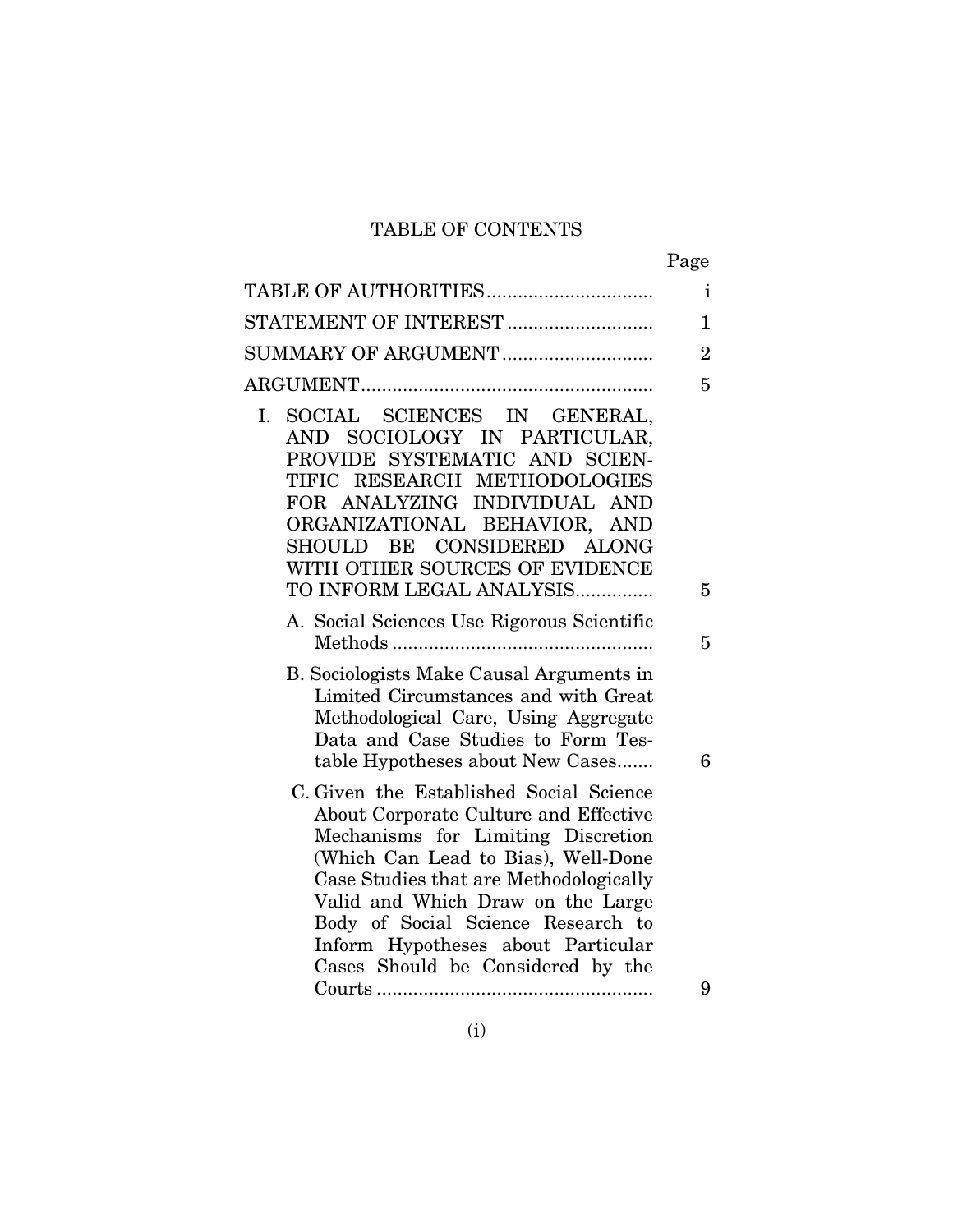# TABLE OF CONTENTS—Continued

| О<br>я<br>۰.<br>L<br>ı. |  |
|-------------------------|--|

|    | D. "Social Framework Analysis" is Not a<br>Sociological Method, but a Rather a<br>Legal Concept that is Actively<br>Debated in Law Reviews, but the<br>Court should assess the Underlying<br>Social Science Methods that Dictate<br>When and How Aggregate Data can<br>Inform Rigorous Case Studies | 11 |
|----|-----------------------------------------------------------------------------------------------------------------------------------------------------------------------------------------------------------------------------------------------------------------------------------------------------|----|
| П. | ORGANIZATIONAL CULTURES, BOTH<br>FORMAL AND INFORMAL, MAY IN-<br>FLUENCE MULTIPLE DISCRETION-<br>ARY DECISION-MAKERS TO ADOPT<br>COMMON VALUES AND NORMS<br>THAT SHAPE THEIR BEHAVIORS,<br>WITHIN AND APART FROM CORPOR-                                                                            | 14 |
|    | A. Corporations May Use Strategies to<br>Proactively Create and Promote Cor-<br>porate Cultures that Embody Corpor-<br>ate Identity and Shape Individual-                                                                                                                                           | 15 |
|    | B. Corporate cultures may arise infor-<br>mally through interactions among                                                                                                                                                                                                                          | 15 |
|    | C. The Extent to Which Corporate Cul-<br>(Either Formal or Informal)<br>ture<br><b>Influences Individual Decision-Making</b><br>Depends on the Strength of Formal<br>and Informal Cultures as Well as the<br>Degree of Discretion that Corporate                                                    |    |
|    |                                                                                                                                                                                                                                                                                                     | 16 |

ii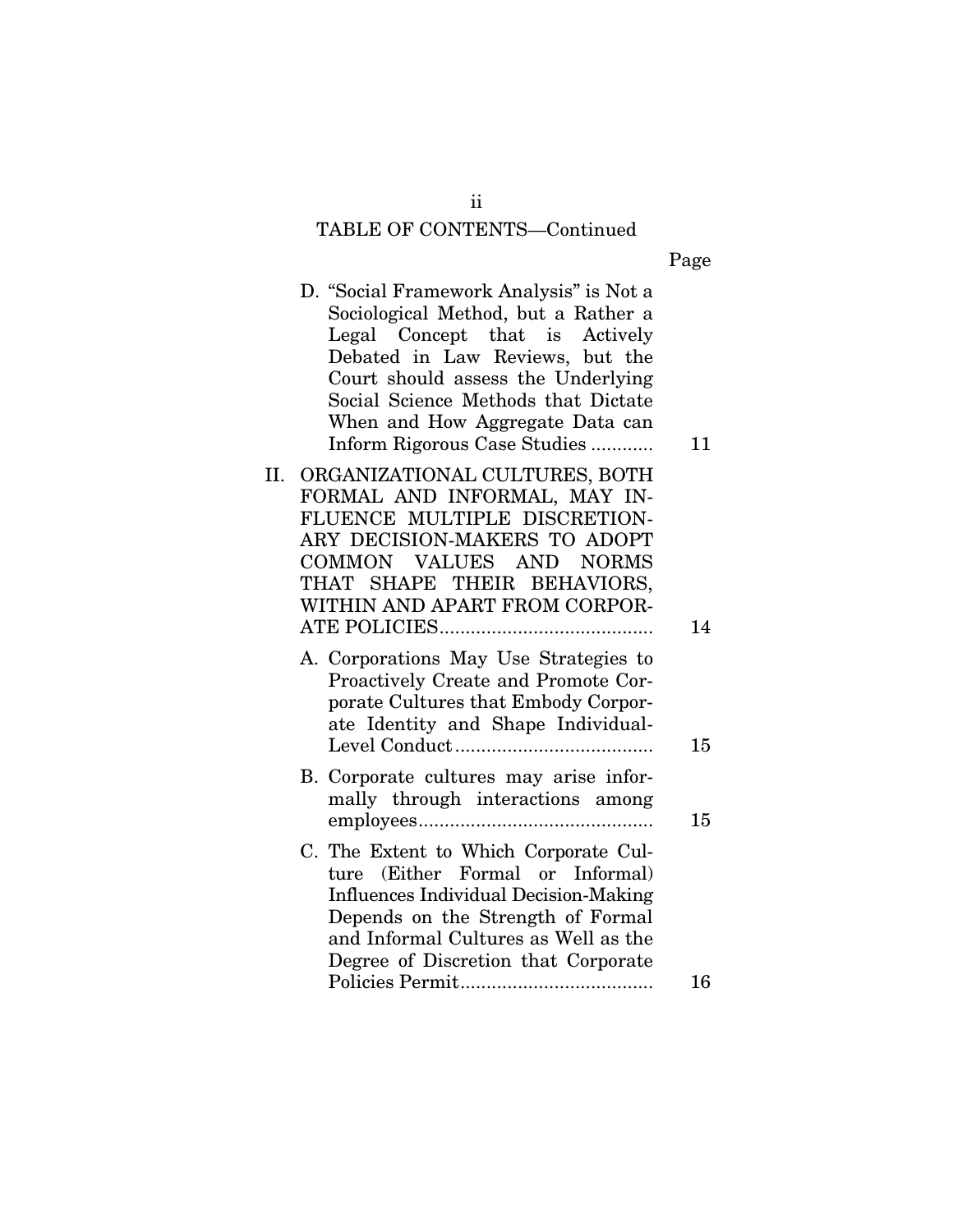# TABLE OF CONTENTS—Continued

Page

| III. SOCIAL SCIENCE RESEARCH SHOWS<br>EMPLOYMENT POLICIES<br><b>THAT</b><br>PRACTICES THAT<br><b>ALLOW</b><br>AND<br>UNCHECKED MANAGERIAL DISCRE-<br>TION CAN LEAD TO BIASED<br>DECISION-MAKING, WHILE POLI-<br>CIES AND PRACTICES THAT PLACE<br>LIMITS ON DISCRETION CAN RE-<br>DUCE THE LIKELIHOOD OF BIAS | 17     |
|--------------------------------------------------------------------------------------------------------------------------------------------------------------------------------------------------------------------------------------------------------------------------------------------------------------|--------|
| A. Corporate Policies and Practices that<br>Cede Decision-Making to Individual<br>Managers without Central Oversight<br>or Accountability Mechanisms Pre-<br>dictably Permit Biased Decision-                                                                                                                | 17     |
| B. Social Science Research Has Iden-<br>tified Organizational Policies and<br>Practices that Place Subjective<br>Discretion within Formal Parameters<br>that Reduce the Risk of Biased<br>Decisions without Eliminating<br>Necessary Managerial Judgment                                                     | 21     |
| 1. Formalized personnel practices<br>tend to decrease gender                                                                                                                                                                                                                                                 | 22     |
| Accountability Tends to Reduce<br>2.<br>Bias in Subjective Personnel                                                                                                                                                                                                                                         | $27\,$ |
| C. Monitoring Tends to Decrease Gender                                                                                                                                                                                                                                                                       | 29     |
|                                                                                                                                                                                                                                                                                                              | 31     |

iii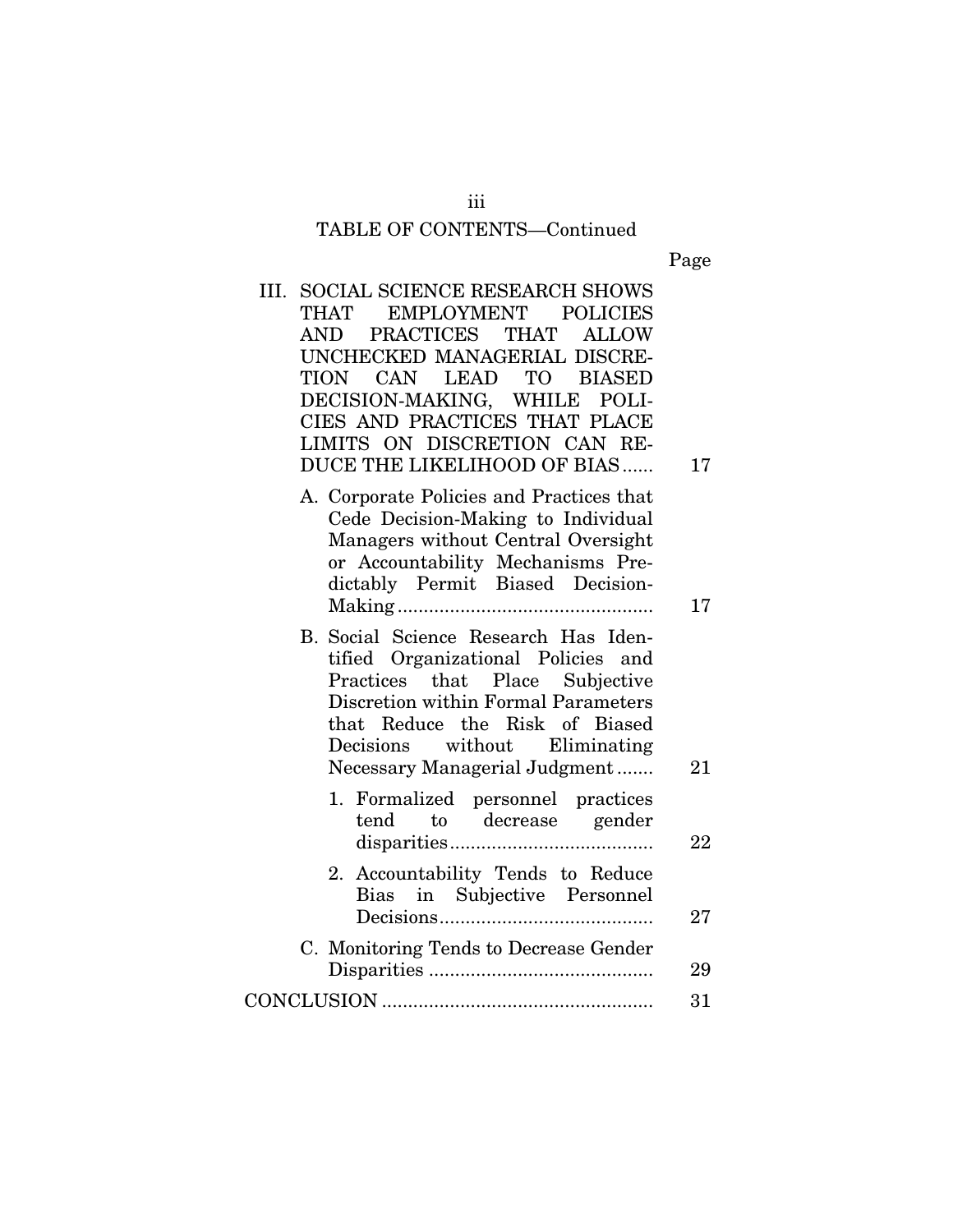## TABLE OF AUTHORITIES

| $\rm RULE$<br>Page                                                                                                                                                                                        |    |
|-----------------------------------------------------------------------------------------------------------------------------------------------------------------------------------------------------------|----|
|                                                                                                                                                                                                           |    |
| OTHER AUTHORITIES                                                                                                                                                                                         |    |
| A. Giddens, M. Duneier, R. P. Applebaum,<br>and D. C. Carr, INTRO. TO SOC. (7th ed.                                                                                                                       | 10 |
| A. Kalev, F. Dobbin, and E. Kelley,<br><b>Best Practices or Best Guesses? Diversity</b><br>Management and the Remediation<br>of Inequality, 71 AM. Soc. REV. 589                                          |    |
| A. M. Konrad and F. Linnehan, Forma-<br>lized HRM structures: Coordinating<br>equal employment opportunity or con-<br>cealing organizational practices?, 38<br>ACADEMY OF MANAGEMENT J. 787 (1995) 27, 29 |    |
| A. M. Konrad, S. Winter, and B. Gutek,<br>Diversity in work group sex composition:<br>Implications for majority and minority<br>members, 10 RES. IN THE SOC. OF ORGAN-                                    |    |
| B. F. Reskin and D. B. McBrier, Why Not<br><b>Ascription?</b> Organizations' Employment<br>of Male and Female Managers, 65 AM.                                                                            |    |
| B. F. Reskin, D. B. McBrier and J. Kmec,<br>The Determinants and Consequences of<br>Work-place Sex and Race Composition,<br>25 ANN. REV. OF SOC. 335 (1999) 25, 30                                        |    |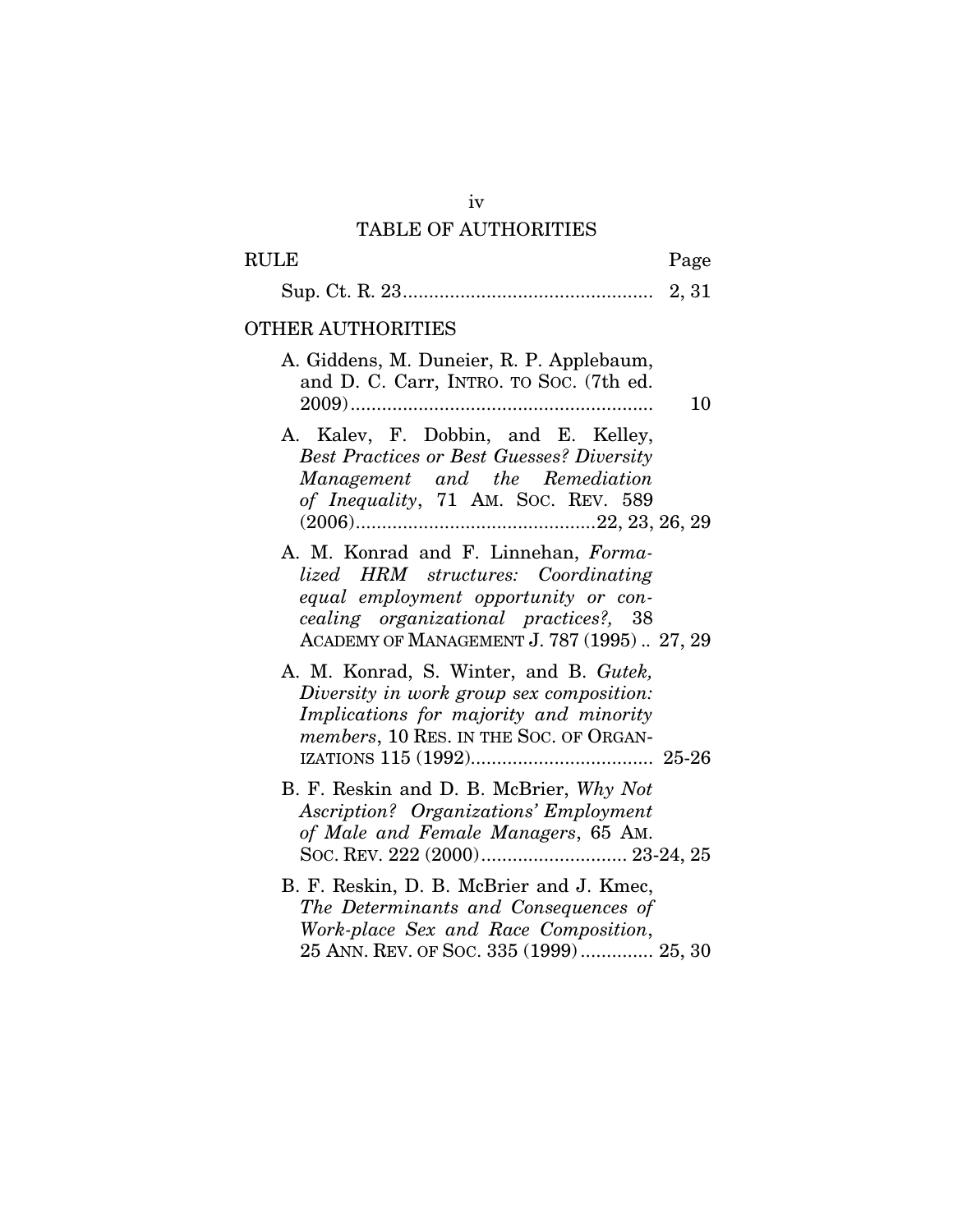| Jag<br>ρ |
|----------|
|----------|

| B. S. Mittman, Theoretical and Methodo-<br>logical Issues in the Study of Organ-<br>izational Demography and Demographic<br>Change, 10 RES. IN THE SOC. OF ORGAN- | 24 |
|-------------------------------------------------------------------------------------------------------------------------------------------------------------------|----|
| B. Somekh & C. Lewin, RESEARCH METHODS<br>IN THE SOCIAL SCIENCES (2005)                                                                                           | 6  |
| C. G. Rutte, K. A. Diekmann, J. T. Polzer,<br>F. J. Crosby and David M. Messick,<br>Organization of Information and the<br>Detection of Gender Discrimination, 5  | 30 |
| C. Goldin and C. Rouse, Orchestrating<br>Impartiality: The impact of "blind"<br>auditions on female musicians, 90 AM.                                             | 25 |
| C. N. Macrae and G. V. Bodenhausen,<br>Social Cognition: Thinking Categorically<br>about Others, 51 ANN. REV. OF PSYCH. 93<br>$(2000)$                            | 20 |
| C. O'Reilly and J. Chatman, Culture<br>as Social Control: Corporations, Cults<br>and Commitment, 18 RES. IN ORGANIZA-                                             | 14 |
| D. Guthrie and L. Roth, The state, courts,<br>and equal opportunities for female<br>CEOs in US organizations: Specifying<br>institutional mechanisms, 78 Soc.     |    |
|                                                                                                                                                                   | 24 |

v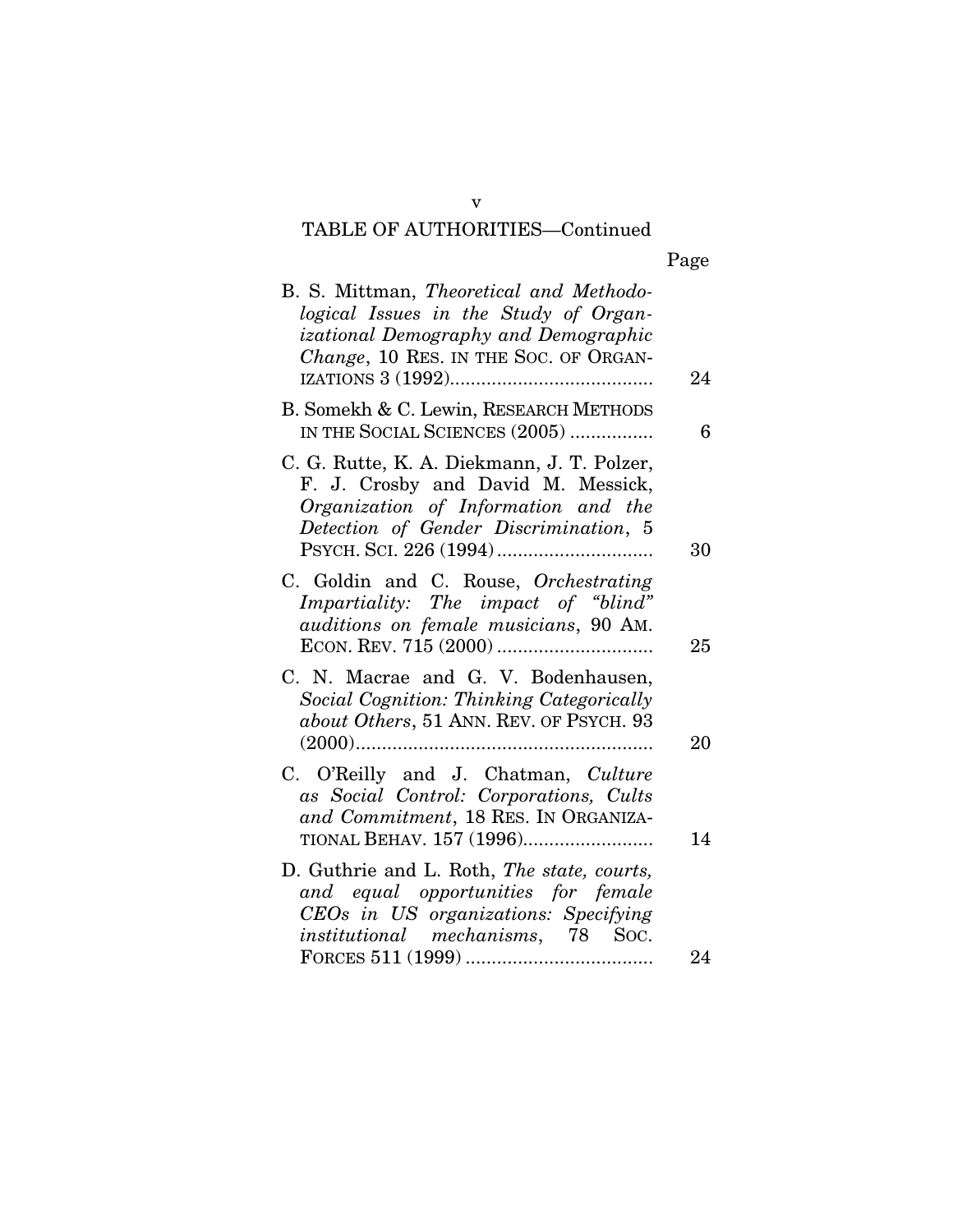| D. L. Faigman, The Limits of Science<br>in the Courtroom, BEYOND COMMON<br>SENSE: PSYCHOLOGICAL SCIENCE IN THE<br>COURTROOM (E. Borgida & S. T. Fiske                                                                                      | 13 |
|--------------------------------------------------------------------------------------------------------------------------------------------------------------------------------------------------------------------------------------------|----|
| D. L. Westby, A Typology of Authority in<br>Complex Organizations, 44 Soc. FORCES                                                                                                                                                          | 18 |
| D. Pager and H. Shepherd, The Sociology<br>of Discrimination: Racial discrimination<br>in employment, housing, credit, and<br>consumer markets, 34 ANN. REV. SOC.                                                                          | 26 |
| D. Tomaskovic-Devey, A. Kalleberg, and<br>P. V. Marsden, Gender Differences and<br>Organizational Commitment, ORGANI-<br>ZATIONS IN AMERICA: ANALYZING THEIR<br>STRUCTURES AND HUMAN RESOURCE<br>PRACTICES 297 (A. Kalleberg et al., eds., | 24 |
| E. Borgotta and R. Montgomery, eds.,<br>INTERNATIONAL ENCYCLOPEDIA OF SOC.                                                                                                                                                                 | 14 |
| E. H. Schein, ORGANIZATIONAL CULTURE<br>AND LEADERSHIP (4th ed 2010)                                                                                                                                                                       | 15 |
| E. J. Castilla, Gender, Race, and Merito-<br>cracy in Organizational Careers, 113<br>AM. J. SOCIOL. 1479 (2008)  28-29                                                                                                                     |    |

vi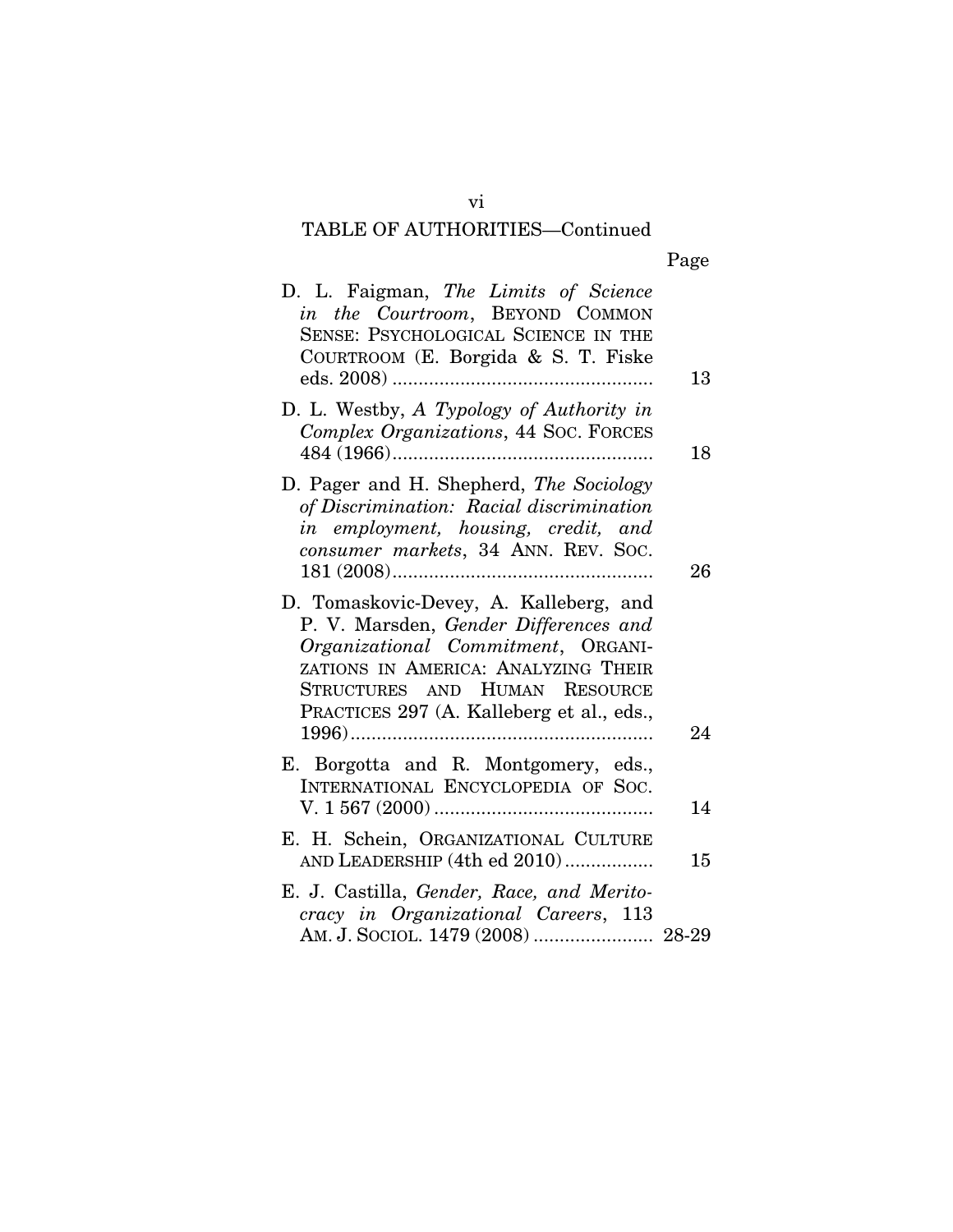| E. Kelly and F. Dobbin, <i>How Affirmative</i><br>Action Became Diversity Management,<br>41 AM. BEHAV. SCIENTIST 976 (1998) 15, 22                                                                                                           |    |
|----------------------------------------------------------------------------------------------------------------------------------------------------------------------------------------------------------------------------------------------|----|
| E. L. Kelly and A. Kalev, Managing flexible<br>work arrangements in US organizations:<br>formalized discretion or "a right to ask,"<br>4 SOCIO-ECONOMIC REV. 379 (2006)                                                                      | 24 |
| E. Schein, Culture: The Missing Concept<br>in Organizational Studies, 41 ADMIN.                                                                                                                                                              | 14 |
| Elizabeth Gorman, Gender Stereotypes,<br>Same-Gender Preferences, and Organi-<br>zational Variation in the Hiring of<br>Women: Evidence from Law Firms, 70                                                                                   |    |
| F. Dobbin, INVENTING EQUAL OPPORTUNITY                                                                                                                                                                                                       |    |
| F. Dobbin, D. Schrage and A. Kalev,<br>Someone to Watch over Me: Coupling,<br>Decoupling, and Unintended Conse-<br>quences in Corporate Equal Opportunity,<br>Working Paper, Department of Socio-<br>logy, Harvard University (2009)  24, 28 |    |
| H. R. Bernard, SOCIAL RESEARCH METHODS:<br>QUALITATIVE AND QUANTITATIVE APPLI-                                                                                                                                                               | 7  |
| G. A. Fine, Negotiated Orders and Organi-<br>zational Cultures, 10 ANN. REV. Soc. 239<br>$(1984)$<br>.                                                                                                                                       | 16 |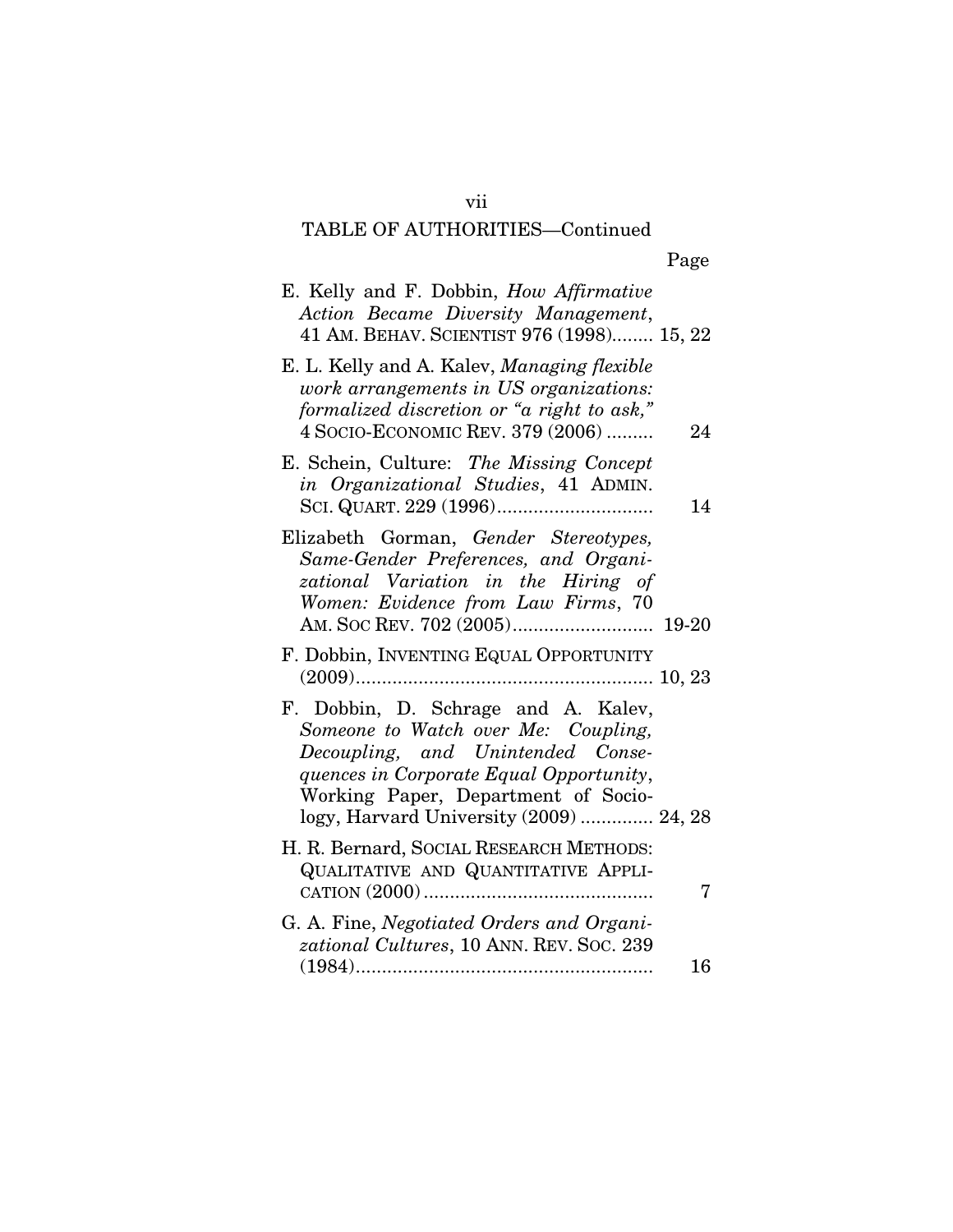### viii

## TABLE OF AUTHORITIES—Continued

|--|

| G. Mitchell, Good Causes and Bad Science,<br>63 VAND. L. REV. 133 (2010)                                                                                          | 13 |
|-------------------------------------------------------------------------------------------------------------------------------------------------------------------|----|
| G. R. Siniscalco, Subjective Decsionmaking:<br>Proper or Problematic?, talk presented<br>at the National Conference on Equal<br>Employment Opportunity Law (2006) | 18 |
| G. R. Salancik and J. Pfeffer, Uncertainty,<br>Secrecy, and the Choice of Similar Others,<br>41 Soc. PSYCH. 246 (1978) 20, 27                                     |    |
| Gareth R. Jones, ORGANIZATIONAL THEORY,<br>DESIGN, AND CHANGE 104 (6th ed. 2010)                                                                                  | 21 |
| J. A. Kmec, White Hiring Agents' Organi-<br>zational Practices and Out-Group Hiring,<br>35 SOC. SCI. RES. 668 (2005)                                              | 23 |
| J. Allmendinger and R. Hackman, The<br>More, the Better? A Four-Nation Study<br>of the Inclusion of Women in Symphony<br>Orchestras, 74 Soc. FORCES 423 (1995)    | 20 |
| J. Cohen, H. Broschak, H. Haveman,<br>And then there were more? The effect of<br>organizational sex composition on the<br>hiring and promotion of managers, 63    |    |
| J. Lincoln and A. Kalleberg, CULTURE,<br>CONTROL, AND COMMITMENT: A STUDY OF<br>WORK ORGANIZATION AND WORK ATTI-<br>TUDES IN THE UNITED STATES AND JAPAN          |    |
|                                                                                                                                                                   | 15 |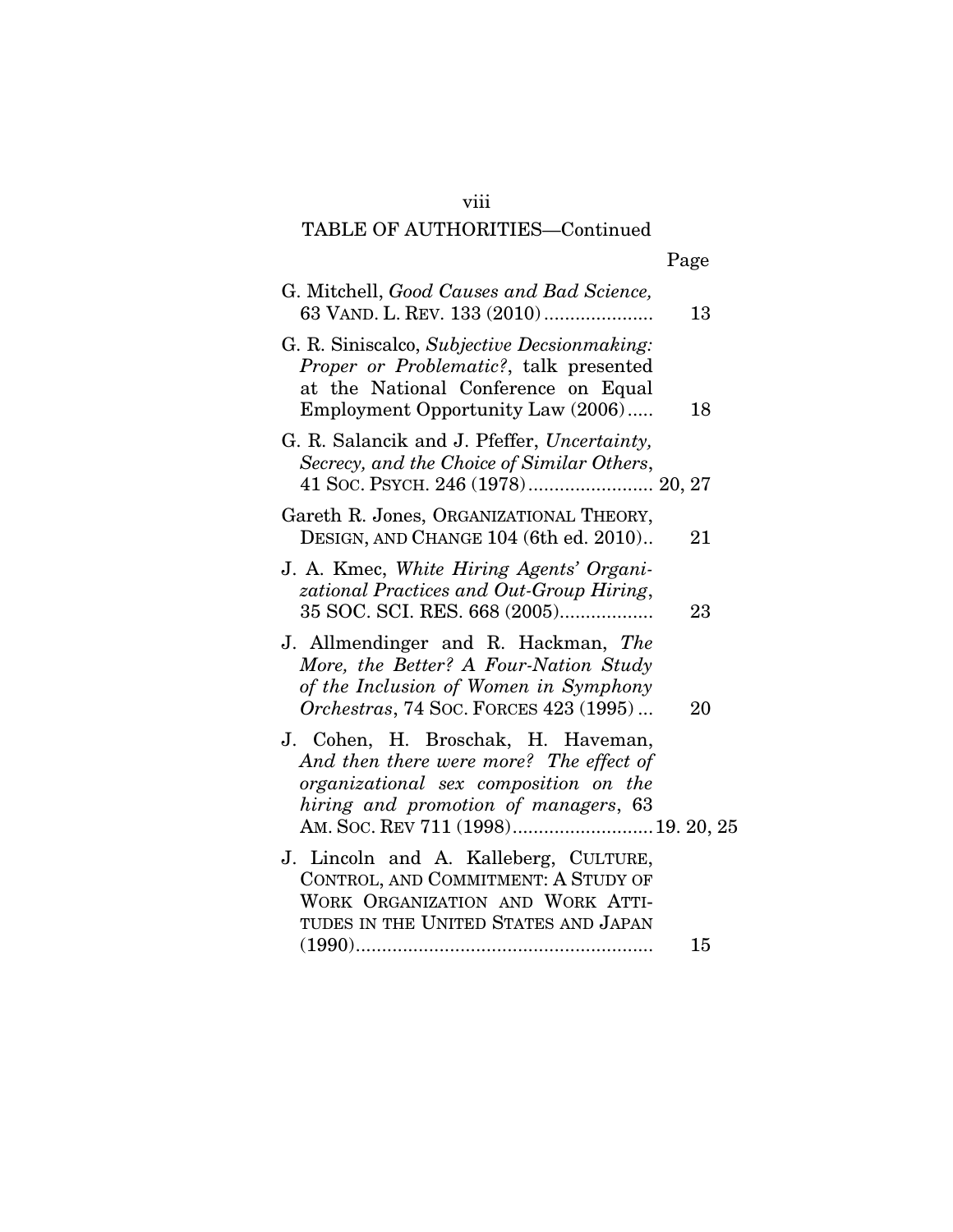# Page

| J. M. Ruane, ESSENTIALS OF RESEARCH<br>METHODS: A GUIDE TO SOCIAL RESEARCH                                                                                                                                   |    |
|--------------------------------------------------------------------------------------------------------------------------------------------------------------------------------------------------------------|----|
| J. Monahan, L. Walker & G. Mitchell, The<br>Limits of Social Framework Evidence, 8<br>LAW, PROBABILITY & RISK 307 (2009)                                                                                     | 13 |
| J. N. Baron and D. M. Kreps, STRATEGIC<br>HUMAN RESOURCES: FRAMEWORKS FOR<br>GENERAL MANAGERS (1999) 15, 16                                                                                                  |    |
| J. N. Baron, B. S. Mittman, and A. E.<br>Newman, Targets of opportunity: organi-<br>zational and environmental determi-<br>nants of gender integration within the<br>California civil service, 1979-1985, 96 | 26 |
| J. N. Baron, D. Burton and M. T. Hannan,<br>The Road Taken: Origins and Early<br>Evolution of Employment Systems in<br><i>Emerging Companies</i> , 5 INDUSTRIAL AND<br>CORPORATE CHANGE 239 (1996)           | 18 |
| J. N. Baron, M. T. Hannan, G Hsu, and O.<br>Kocak, In the company of women:<br>Gender inequality and the logic of<br>bureaucracy in start-up firms, 34 WORK<br>AND OCCUPATIONS 35 (2007)                     | 23 |
| Jefferson P. Marquis et al., MANAGING DI-<br>VERSITY IN CORPORATE AMERICA (2008)                                                                                                                             | 22 |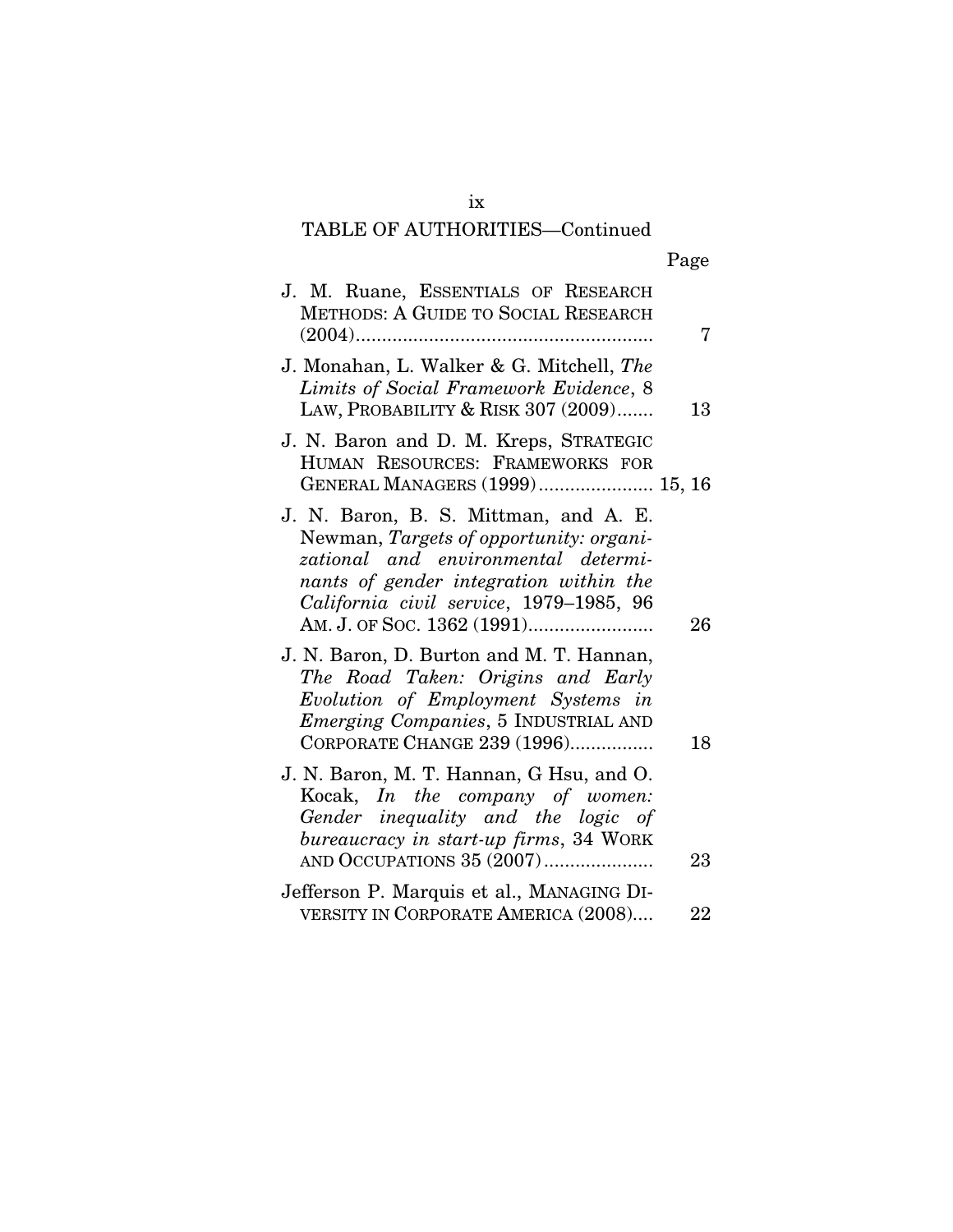Page

| John Monahan et al. Essay, Contextual<br>Evidence of Gender Discrimination: the<br>Ascendance of "Social Frameworks," 94                                                                   | 12 |
|--------------------------------------------------------------------------------------------------------------------------------------------------------------------------------------------|----|
| K. S. Lyness, and M. E. Heilman, When<br>fit is fundamental: Performance evalua-<br>tions and promotions of upper-level<br>female and male managers, 91 J. OF<br>APPLIED PSYCH. 777 (2006) | 19 |
| L. B. Edelman and S. Petterson, Symbols<br>and Substance in Organizational Res-<br>ponse to Civil Rights Law, 17 RES. IN<br>SOC. STRATIFICATION AND MOBILITY 107                           | 26 |
| L. I. Langbein, Ownership, Empowerment,<br>and Productivity: Some Empirical Evi-<br>dence on the Causes and Consequences<br>of Employee Discretion, 19 J. OF POLICY                        | 30 |
| L. M. Roth, SELLING WOMEN SHORT:<br>GENDER INEQUALITY ON WALL STREET                                                                                                                       |    |
| L. Sinclair and Z. Kunda, Motivated stereo-<br>typing of women: she's fine if she praised<br>me but incompetent if she criticized<br>me, 26 PERSONALITY AND SOC. PSYCH.                    | 19 |
| Laurens Walker & John Monahan, Social<br>Frameworks: A New Use of Social Science<br>in Law, 73 VA. L. REV. 559 (1987)  11, 12                                                              |    |
|                                                                                                                                                                                            |    |

x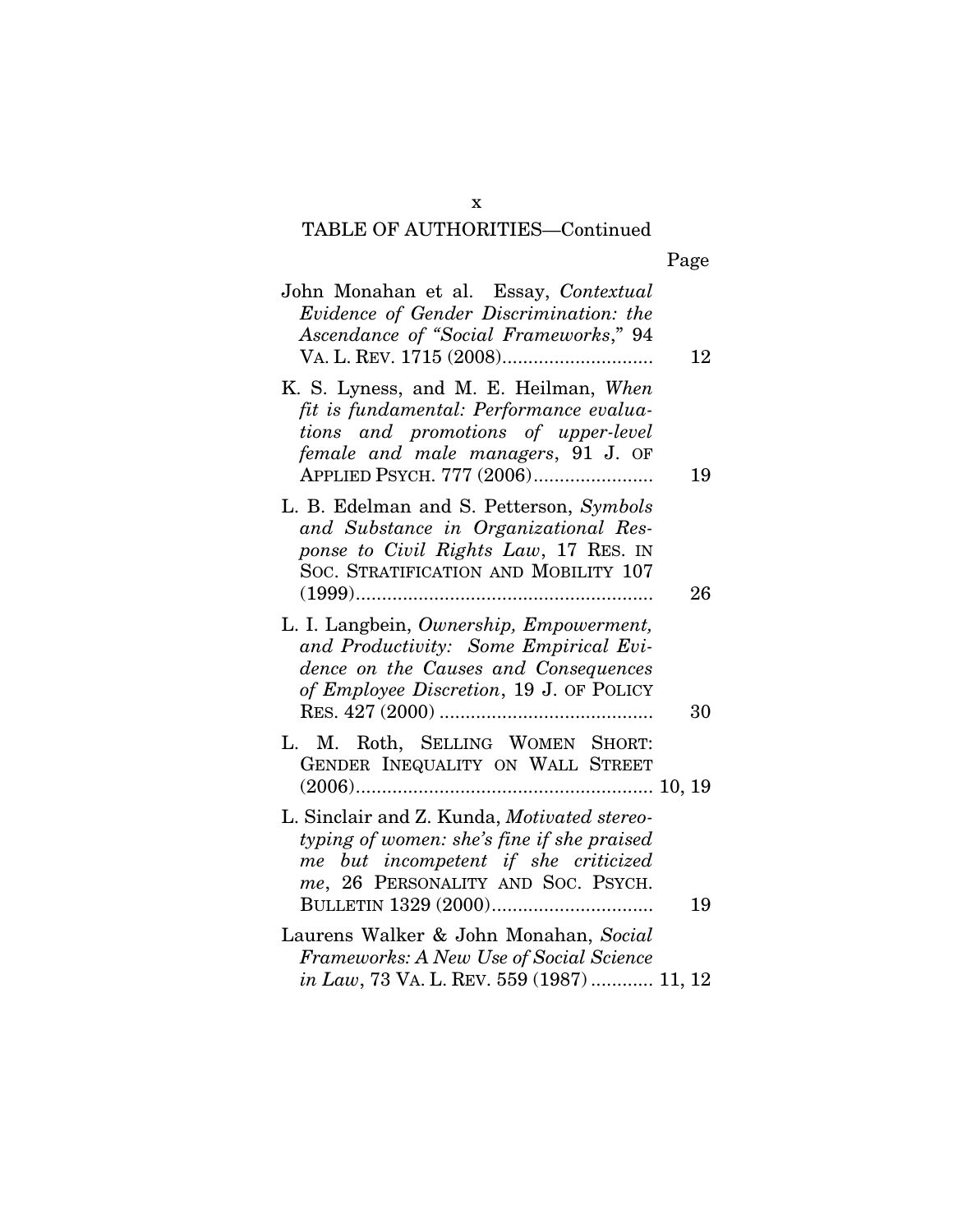|--|--|

| Laurie Rudman, Prescriptive Gender Stereo-<br>types and Backlash Toward Agentic<br>Women, 57 J. OF Soc. ISSUES 743 (2001)                                                                                                            | 19 |
|--------------------------------------------------------------------------------------------------------------------------------------------------------------------------------------------------------------------------------------|----|
| M. Burawoy, MANUFACTURING CONSENT:<br>CHANGES IN THE LABOR PROCESS UNDER<br>MONOPOLY CAPITALISM (1982)                                                                                                                               | 16 |
| M. E. Heilman, Description and prescript-<br>tion: How gender stereotypes prevent<br>women's ascent up the organizational<br>ladder, 57 J. OF Soc. ISSUES 657 (2001)                                                                 | 19 |
| M. E. Heilman, Sex Bias in Working<br>Settings: The Lack of Fit Model, 5 RES.<br>IN ORGANIZATIONAL BEHAV. 269 (1983)                                                                                                                 | 25 |
| M. E. Heilman, A.S. Wallen, D. Fuchs, and<br>M. M. Tamkins, Penalties for success:<br>Reactions to women who succeed at<br>male tasks, 89 J. OF APPLIED PSYCH., 416                                                                  | 19 |
| M. E. Heilman and M. C. Haynes, Sub-<br>jectivity in the Appraisal Process: A<br>Facilitator of Gender Bias in Work<br>Settings, BEYOND COMMON SENSE:<br>PSYCHOLOGICAL SCIENCE IN THE COURT-<br>ROOM (E. Borgida and S. Fiske, eds., |    |
| M. Elvira and M. Graham, Not Just a<br>Formality: pay system formalization<br>and sex-related earnings effects, 13                                                                                                                   |    |
| ORGANIZATION SCI. 601 (2002)                                                                                                                                                                                                         | 28 |

xi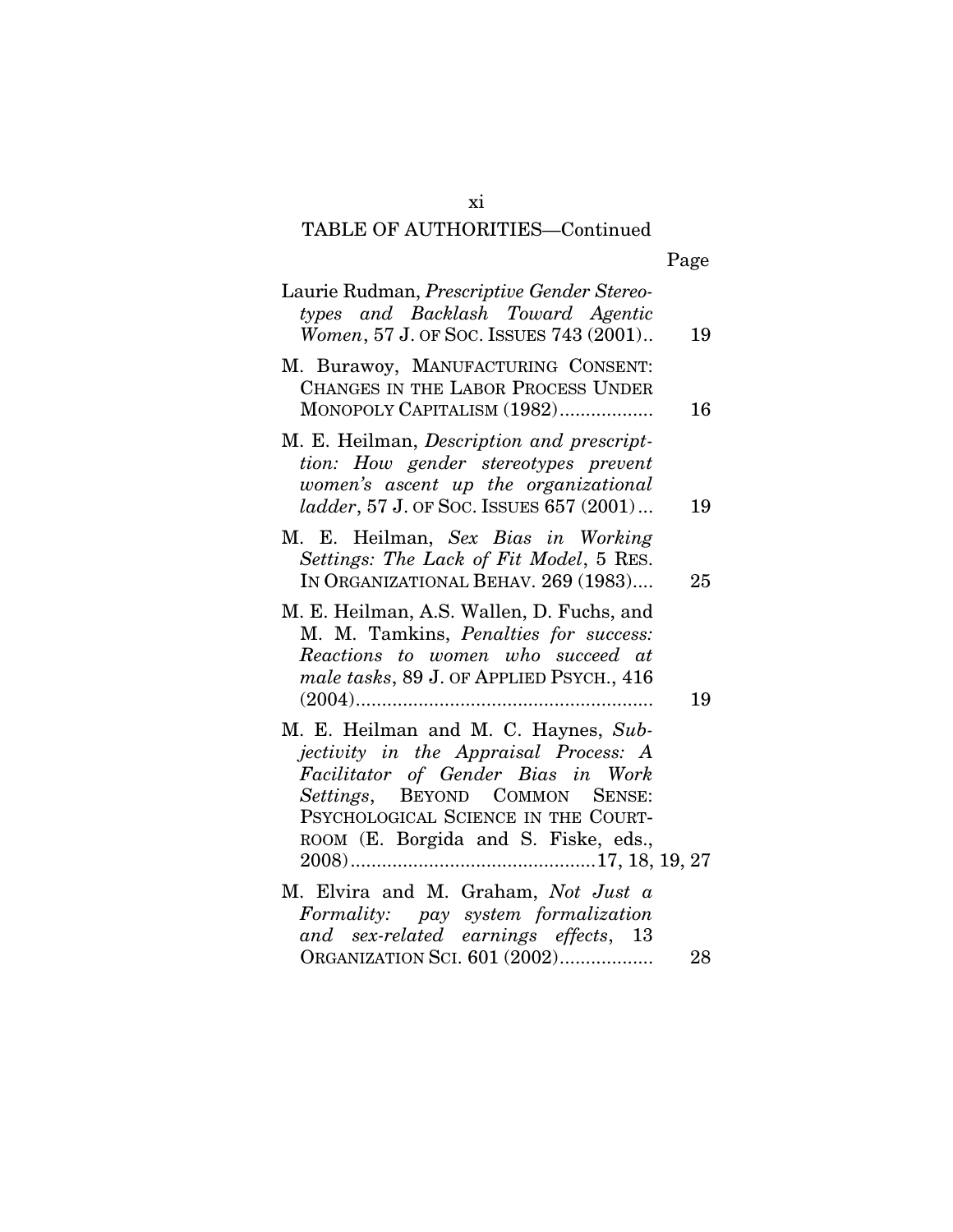| ٠<br>w<br>۰. |
|--------------|
|--------------|

| M. Gangul, Causal Inference in Socio-<br>logical Research, 36 Ann. Rev. Soc. 21<br>$(2010)$<br>.                                                            | 6  |
|-------------------------------------------------------------------------------------------------------------------------------------------------------------|----|
| M. Hart and P. Secunda, A Matter of<br>Context: Social Framework Evidence<br>in Employment Discrimination Class<br>Actions, 78 FORDHAM L. REV. 37 (2009)    | 13 |
| M. Hewstone, M. Rubin, and H. Willis,<br>Intergroup Bias, 53 ANN. REV. OF PSYCH.                                                                            | 20 |
| M. M. Elvira and M. E. Graham, Pay<br>System Formalization and Sex-Related<br>Earnings Effects, 13 ORGANIZATION SCI.                                        | 25 |
| N. Dasgupta, Implicit Ingroup Favoritism,<br>Outgroup Favoritism, and their Beha-<br>vioral Manifestations, 17 Soc. JUSTICE                                 | 20 |
| N. P. Mero, S.J. Motowidlo, and A. Anna,<br>Effects of Accountability on Rating<br>Behavior and Rater Accuracy, 33 J. OF<br>APPLIED SOC. PSYCH. 2493 (2003) | 27 |
| P. DiMaggio, Culture and Cognition, 23<br>ANN. REV. OF SOC. 265 (1997)                                                                                      | 14 |
| Philip Tetlock, Accountability: The Neglec-<br>ted Social Context of Judgment and<br>Choice, 7 RES. IN ORGANIZATIONAL BEHAV.                                |    |
|                                                                                                                                                             | 28 |

xii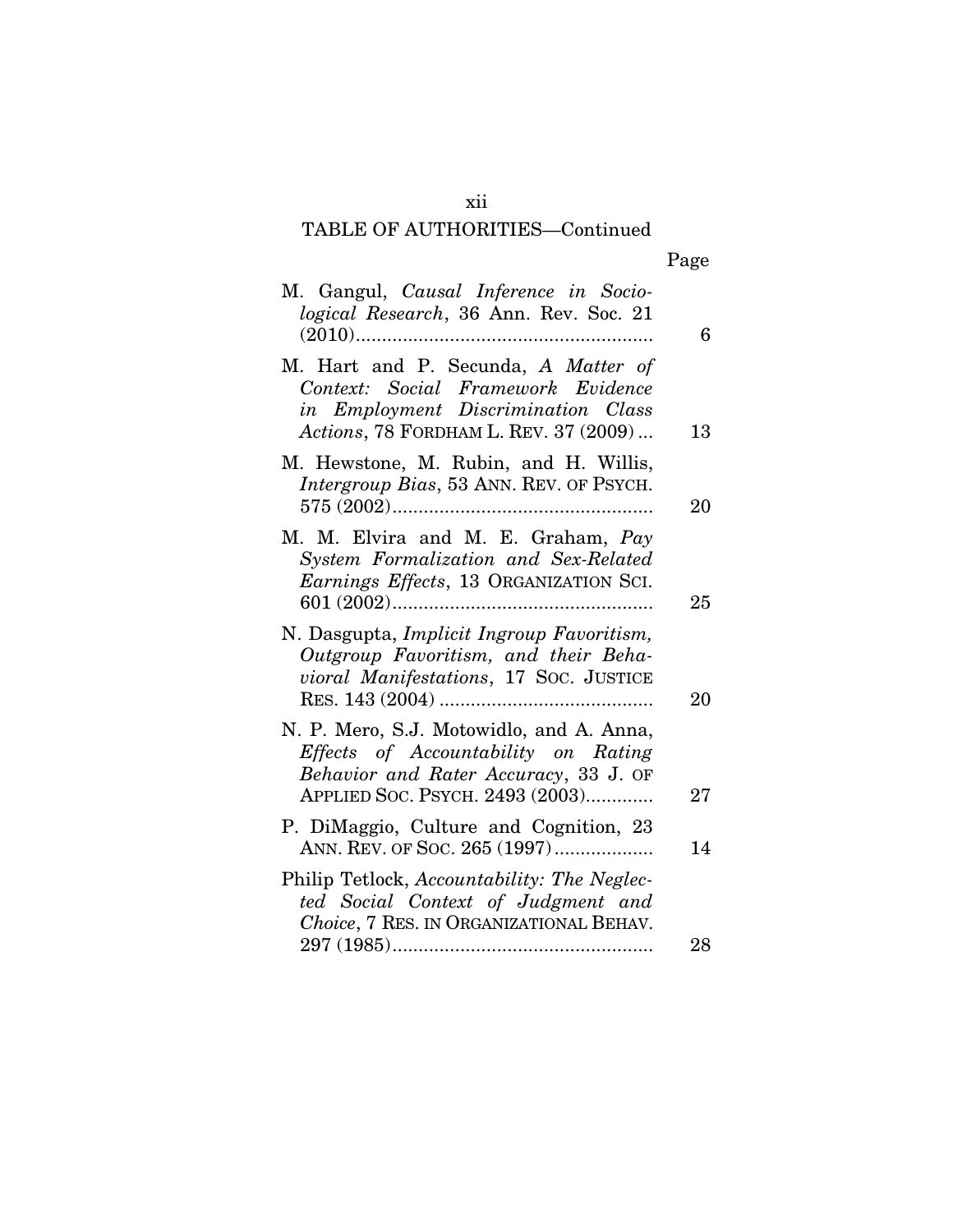## xiii

# TABLE OF AUTHORITIES—Continued

|--|--|

| Philip Tetlock, The Impact of Account-<br>ability on Judgment and Choice: Toward<br>a Social Contingency Model, 25 ADVAN-<br>CES IN EXPERIMENTAL SOC. PSYCH. 331 |    |
|------------------------------------------------------------------------------------------------------------------------------------------------------------------|----|
|                                                                                                                                                                  | 28 |
| R. A. Noe, EMPLOYEE TRAINING AND                                                                                                                                 | 29 |
| R. Edwards, CONTESTED TERRAIN: THE<br>TRANSFORMATION OF THE WORKFORCE IN<br>THE TWENTIETH CENTURY (1979)                                                         | 23 |
| R. F. Szafran, What Kinds of Firms Hire<br>and Promote Women and Blacks? A<br>Review of the Literature, 23 Soc.                                                  | 24 |
| R. G. Schaeffer and E.F. Lynton, CORPOR-<br>ATE EXPERIENCE IN IMPROVING WOMEN'S<br>JOB OPPORTUNITIES. Rept. 755. The                                             |    |
| R. L. Daft, ORGANIZATIONAL THEORY AND<br>DESIGN 374 (10th ed. 2010)                                                                                              | 14 |
| R. M. Kanter, EVOLVE!: SUCCEEDING IN<br>DIGITAL CULTURE OF TOMORROW<br>THE                                                                                       | 15 |
| R. M. Kanter, MEN AND WOMEN OF THE                                                                                                                               | 20 |
| R. Nelson and W. Bridges, LEGALIZING<br>GENDER INEQUALITY: COURTS, MARKETS,<br>AND UNEQUAL PAY FOR WOMEN (1999)                                                  | 10 |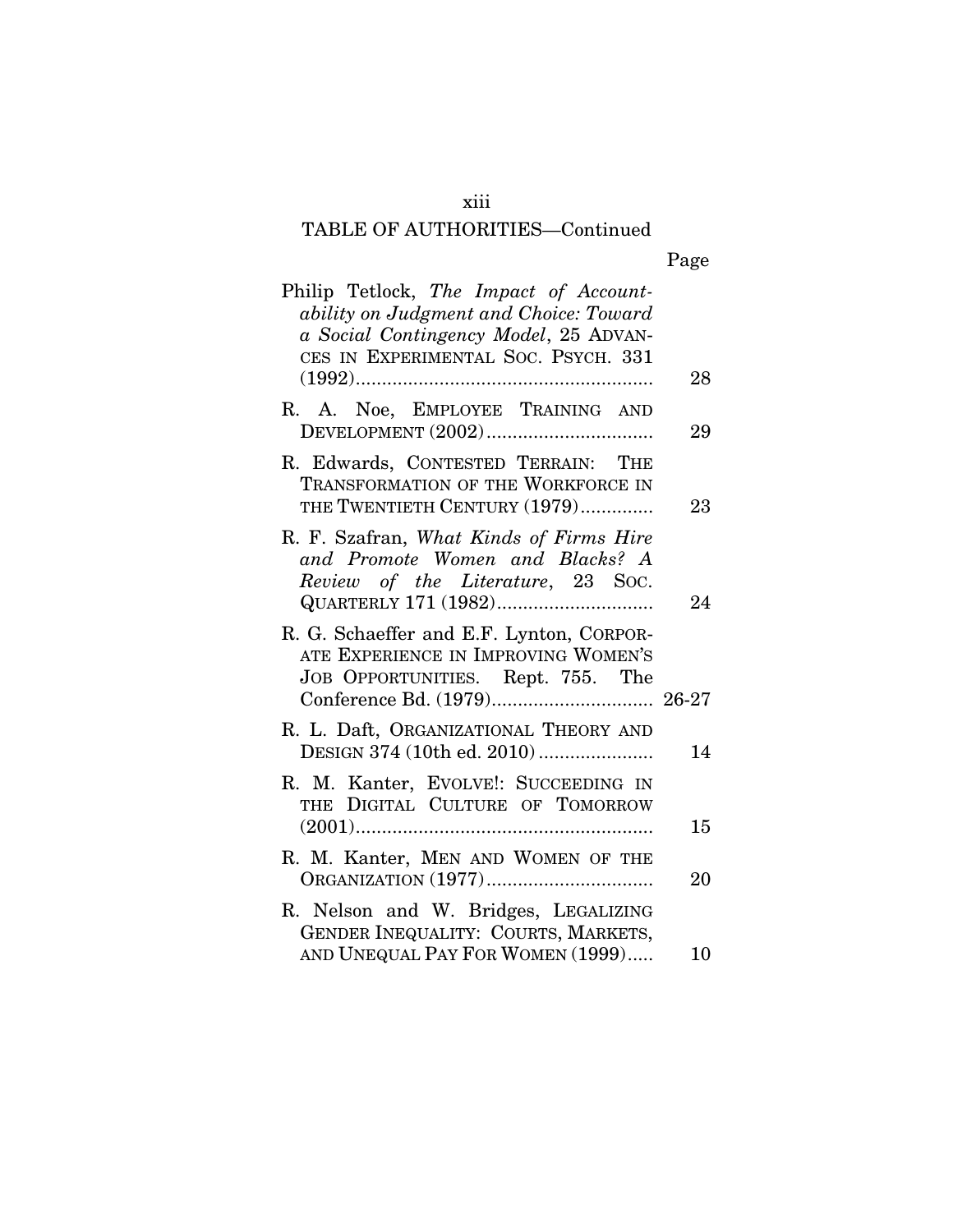## xiv

# TABLE OF AUTHORITIES—Continued

|--|

| Robert D. Gatewood, Hubert S. Field,<br>and Murray Barrick, HUMAN RESOURCE<br>SELECTION 410 (6th ed. 2010)                                                         | 21 |
|--------------------------------------------------------------------------------------------------------------------------------------------------------------------|----|
| Roberto Fernandez and N. Weinberg,<br>Sifting and Sorting: Personal Contacts<br>and Hiring in a Retail Bank, 62 AM.                                                | 25 |
| S. M. Jacoby, EMPLOYING BUREAUCRACY:<br>MANAGERS, UNIONS, AND THE TRANS-<br>FORMATION OF WORK IN THE 20TH                                                          | 23 |
| Susan Sturm, Second Generation Employ-<br>ment Discrimination: A Structural Ap-<br>proach, 101 COLUM. L. REV. 458 (2001)                                           | 30 |
| T. DiPrete and W. Soule, The Organization<br>of Career Lines: Equal Employment<br>Opportunity and Status Advancement in<br>a Federal Bureaucracy, 51 AM. SOC. REV. | 23 |
| V. Roscigno, S. Mong, R. Byron, G. Tester,<br>Age discrimination, social closure, and<br>employment, 86 Soc. FORCES 313 (2007).                                    | 26 |
| W. N. Espeland and B.I. Vannebo, Account-<br>ability, Quantification, and the Law, 3<br>ANN. REV. OF LAW AND SOC. SCI. 21                                          | 30 |
|                                                                                                                                                                    |    |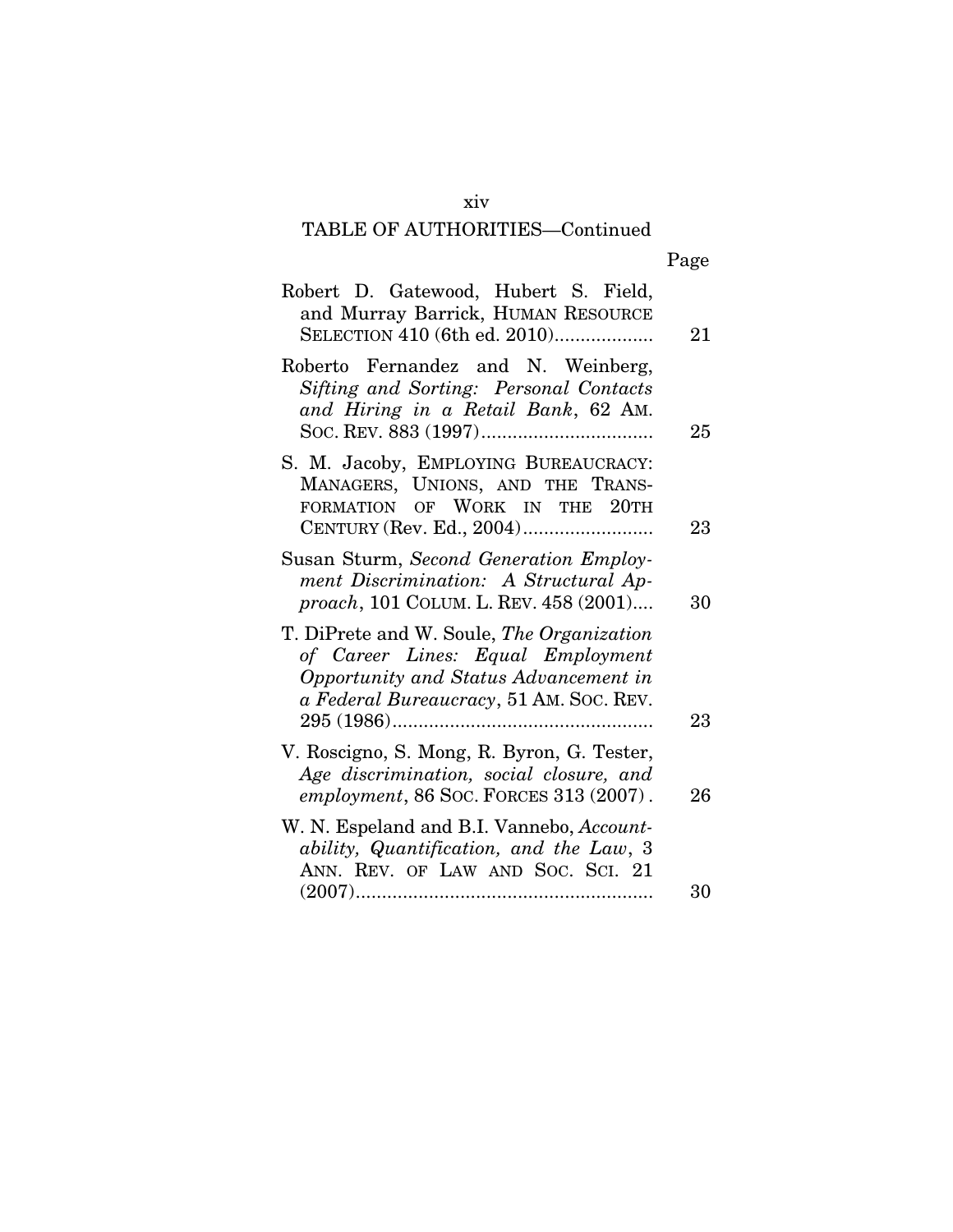# IN THE Supreme Court of the United States

No. 10-277 ————

————

WAL-MART STORES, INC., *Petitioner*,

v.

BETTY DUKES, *et al*., *Respondents*.

**On Writ of Certiorari to the United States Court of Appeals for the Ninth Circuit**

————

————

### **BRIEF OF** *AMICI CURIAE* **AMERICAN SOCIOLOGICAL ASSOCIATION AND THE LAW AND SOCIETY ASSOCIATION IN SUPPORT OF RESPONDENTS**

### ———— **STATEMENT OF INTEREST** [1](#page-15-0)

The American Sociological Association (ASA) is the national professional and scholarly association of sociologists in the United States. Founded in 1905,

<span id="page-15-0"></span><sup>&</sup>lt;sup>1</sup> Counsel for each party has consented to the filing of this Brief, as indicated by letters filed with the Clerk of the Court. Pursuant to Rule 37.6, *amici curiae* state that no counsel for a party authored any part of this brief in whole or in part, and no counsel or party made a monetary contribution intended to fund the preparation or submission of this brief.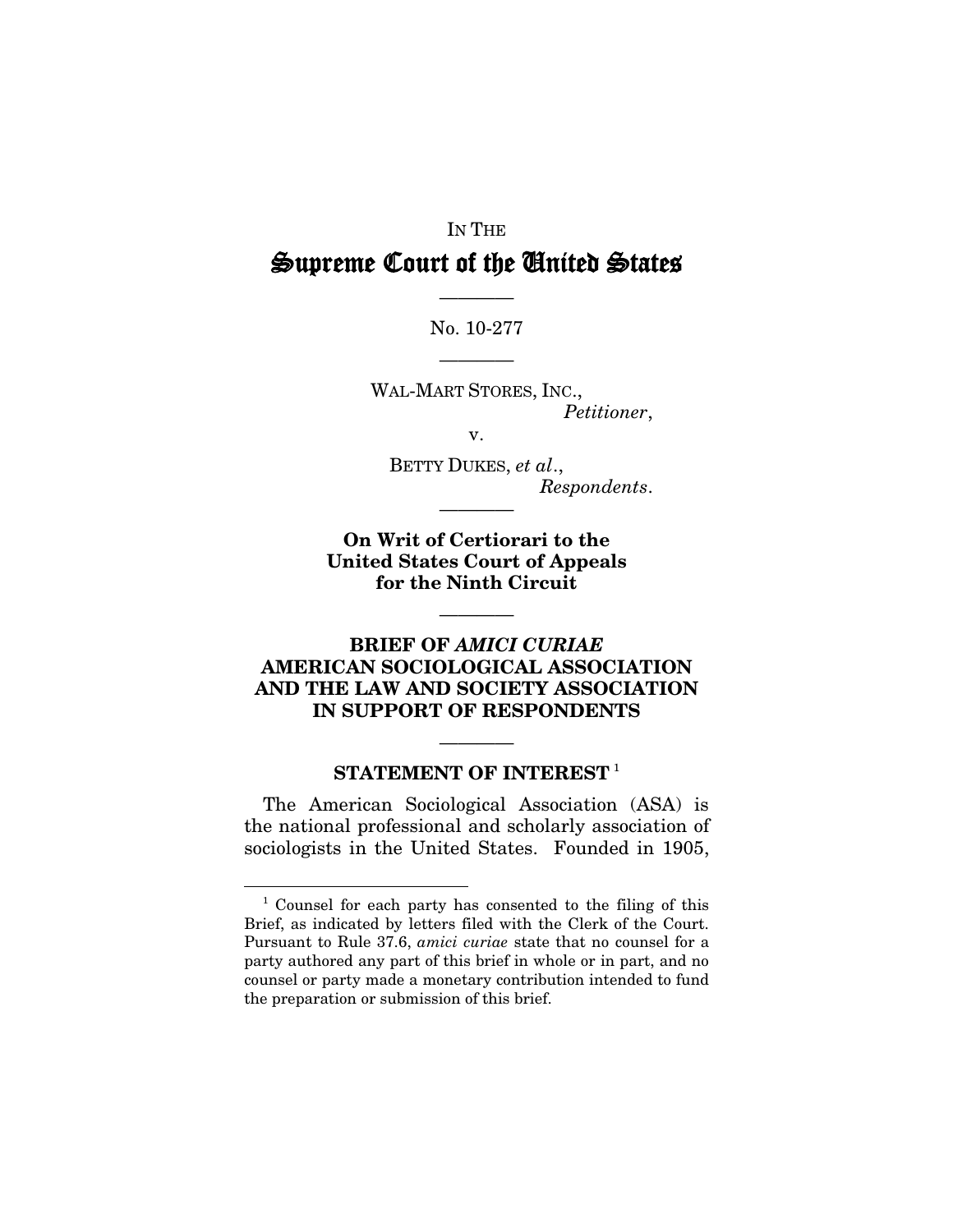the organization has more than 14,000 members, including most sociologists holding doctoral degrees from accredited universities. ASA publishes nine leading peer-reviewed journals.

The Law and Society Association (LSA) is a professional association of over 1,600 scholars in the social sciences, humanities and law who study the place of law in social, political, economic and cultural life. The LSA publishes the leading peer-reviewed journal in the interdisciplinary study of law and society.

Over the past fifty years, sociologists and other social scientists have produced an extensive body of scholarship about research methodology, proper casestudy research techniques, organizational behavior, sex discrimination in the workplace, and how organizations can mitigate inequality. *Amici* offer their expertise to aid the Court in evaluating the use of social science evidence such as the evidence in the record in this case as a source of valid information about the effects of corporate culture and policy on potential discrimination, including the effects of corporate culture on individual-level decision-making. The research summarized in this Brief also addresses organizational policies and practices that place discretion within formal parameters, thereby reducing the potential for biased decision-making, an issue of significance in determining whether a class should have been certified under Rule 23 in this case.

#### **SUMMARY OF ARGUMENT**

The Court should affirm the Ninth Circuit's use of social science evidence as a source of valid information about the effects of corporate culture and policy on potential discrimination. Sociology is a social science that provides systematic research methodolo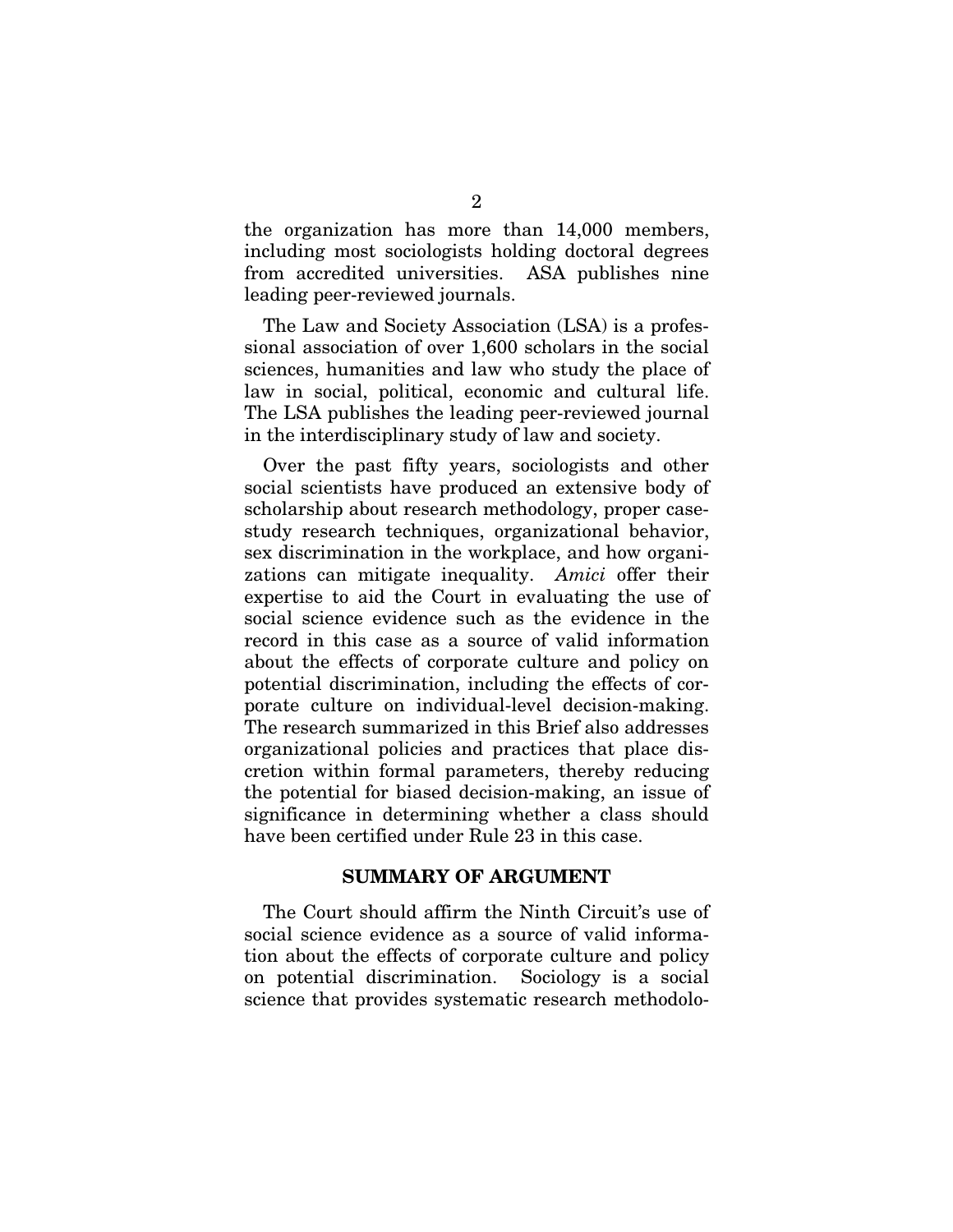gies for analyzing data on individual and organizational behavior. Like natural science methods, social science methods meet rigorous disciplinary standards that include blind peer review and professional accountability for published work.

Sociological methods allow researchers to use aggregate data to form testable hypothesis about specific cases. Some research questions offer and test causal explanations for social phenomena, while others identify consistent patterns and relationships that emerge in given empirical circumstances. Sociologists can determine with a great deal of certainty, given a strong body of empirical evidence, when particular conditions or practices lead to common outcomes. Such conclusions draw on case studies, or in-depth investigations of individual cases, and other methodologies to form hypotheses about likely patterns in similar cases. A large body of research on organizations has shown that particular corporate practices and policies tend to have similar effects on personnel outcomes across cases. These findings inform researchers' preliminary hypotheses about new cases, which are subject to testing and additional research.

"Social framework analysis" is not a sociological method, but rather a legal term for some kinds of research. What constitutes high quality "social framework analysis" continues to be vigorously debated among scholars. As such, the Court should assess the underlying social science methods, as practiced by social science researchers and vetted in the peer-reviewed journals of those fields, instead of the "social framework analysis" construct when deciding whether social scientific work is valid.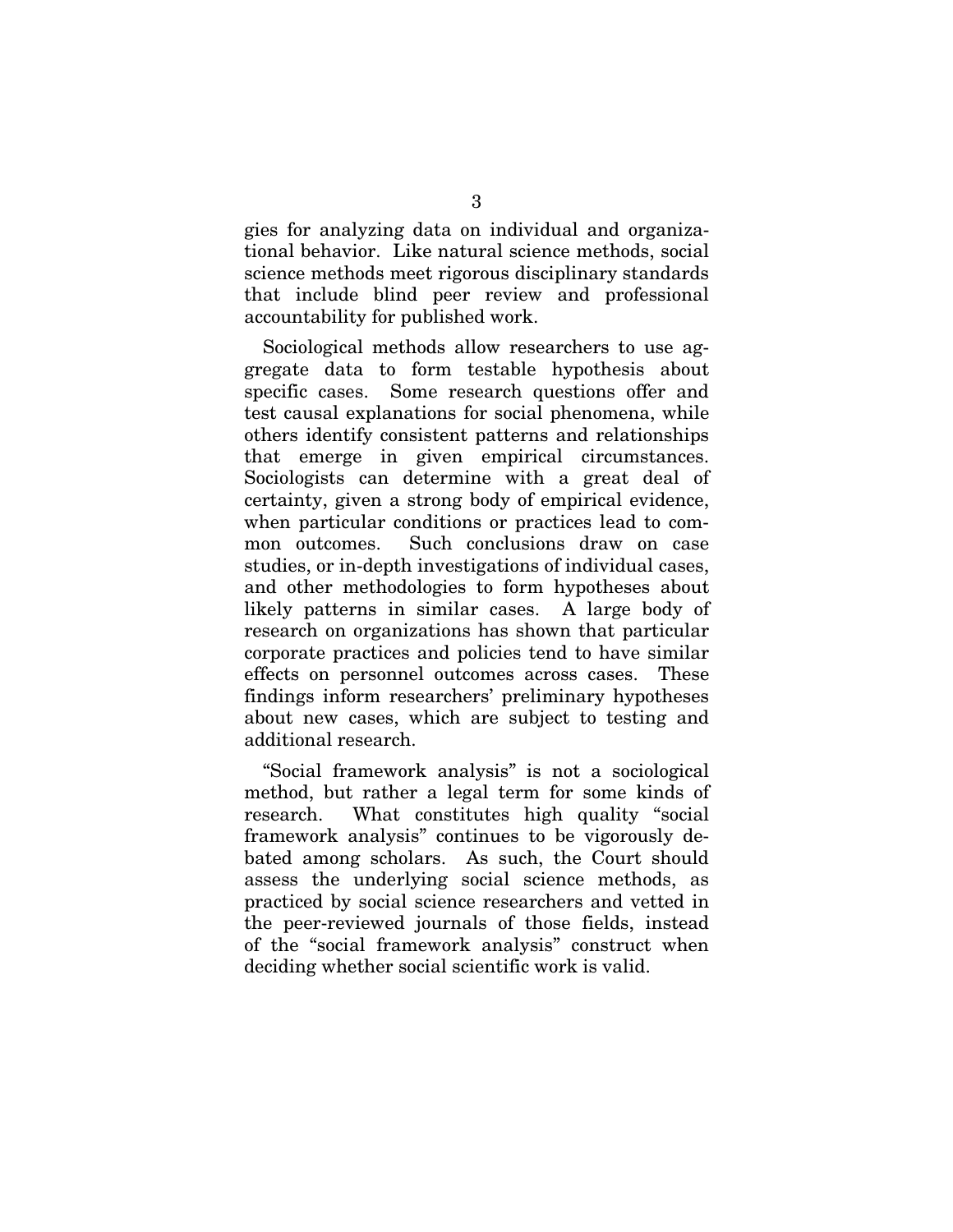Systematic social science research has shown that corporate culture may affect individual-level decisionmaking in common ways. Corporate culture is a set of norms and values that convey messages to employees about appropriate behavior. Corporations may actively try to engineer corporate cultures by implementing policies and practices that convey norms and values. Informal cultures also emerge in the workplace when employees interact, and may either reinforce or resist formal culture as well as promote other non-sanctioned norms. The extent to which corporate cultures, both formal and informal, influence individuals' behavior depends on the strength of the cultures and also on the degree of discretion that company personnel policies give to individual decision-makers.

Social science researchers have shown how personnel policies that condone discretionary decisionmaking by managers, in the absence of formal guidelines and detailed guidance on how to exercise discretion or oversight, tend to lead to biased decisionmaking. According to social science research, unchecked discretion is associated with the unequal treatment of female and male workers because it permits subjective decisions that incorporate stereotypes about women unrelated to job performance and allow managers to favor in-groups. While some discretion is inevitable in organizational practice, policies that condone discretion without guiding parameters can lead to biased decision-making and disparate gender outcomes.

Social science research has identified organizational policies and practices that place discretion within formal parameters, thereby reducing the potential for biased decision-making without eliminat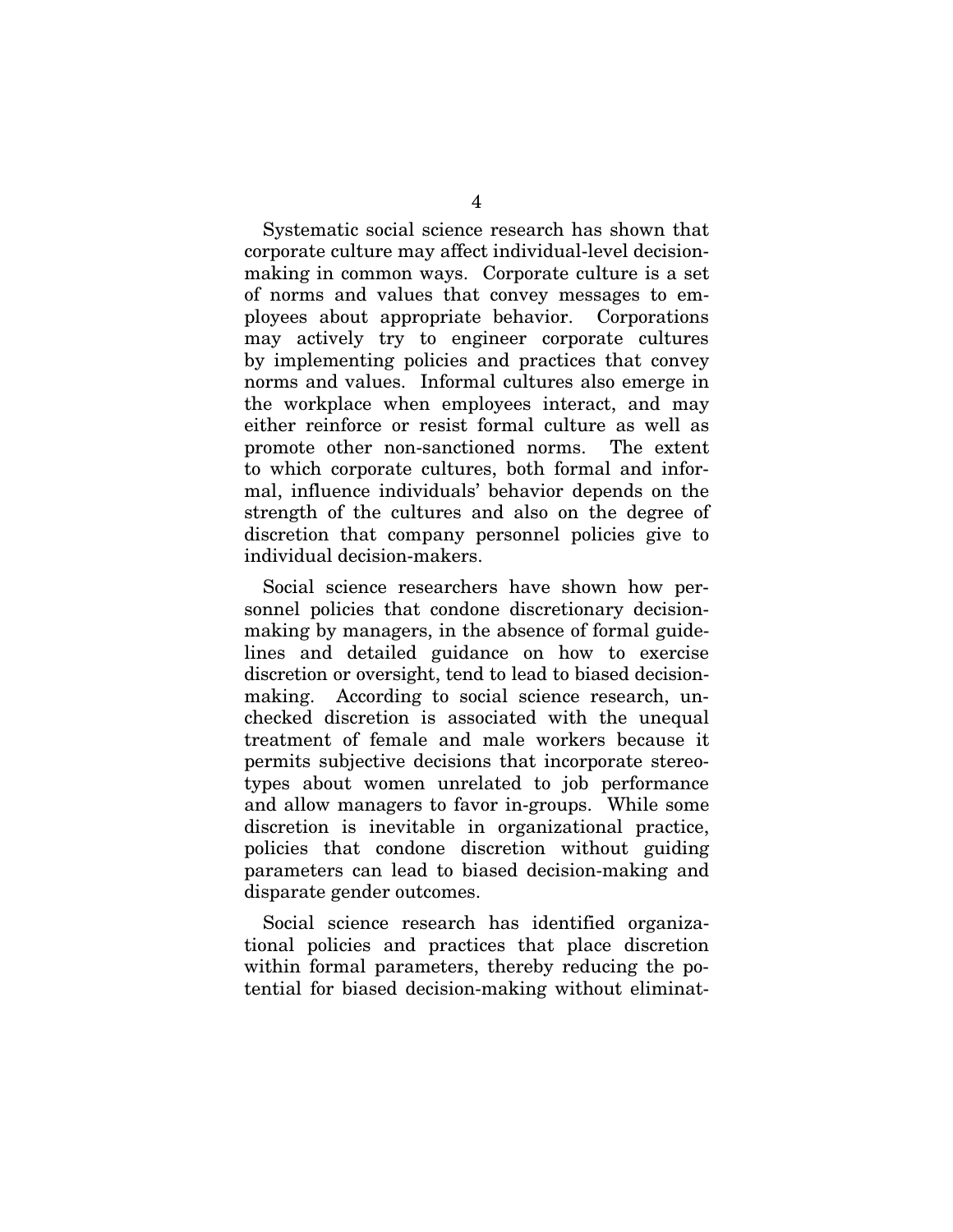ing necessary managerial judgment. In addition, they have proved more effective than corporate programs that generally stress "diversity," which lacks a consensus definition. These programs vary widely in their content.

Namely, corporations have been shown to reduce gender disparities by instituting formal personnel policies, creating accountability processes for managers, and self-monitoring their employment patterns in order to highlight and address disparities. Extensive research in sociology and other social sciences has shown that these practices equalize gender disparities in the workplace by placing central checks on individual discretion that leads to biased decisionmaking, but do not eliminate all discretion from managerial practice.

#### **ARGUMENT**

**I. SOCIAL SCIENCES IN GENERAL, AND SOCIOLOGY IN PARTICULAR, PROVIDE SYSTEMATIC AND SCIENTIFIC RE-SEARCH METHODOLOGIES FOR ANA-LYZING INDIVIDUAL AND ORGANIZA-TIONAL BEHAVIOR, AND SHOULD BE CONSIDERED ALONG WITH OTHER SOURCES OF EVIDENCE TO INFORM LEGAL ANALYSIS**

#### **A. Social Sciences Use Rigorous Scientific Methods**

Social sciences, like natural sciences, employ the scientific method in the pursuit of knowledge. This scientific method is highly reliable because it permits researchers to replicate, refine, and further test empirical findings. Social science researchers define problems for study, review existing literature, select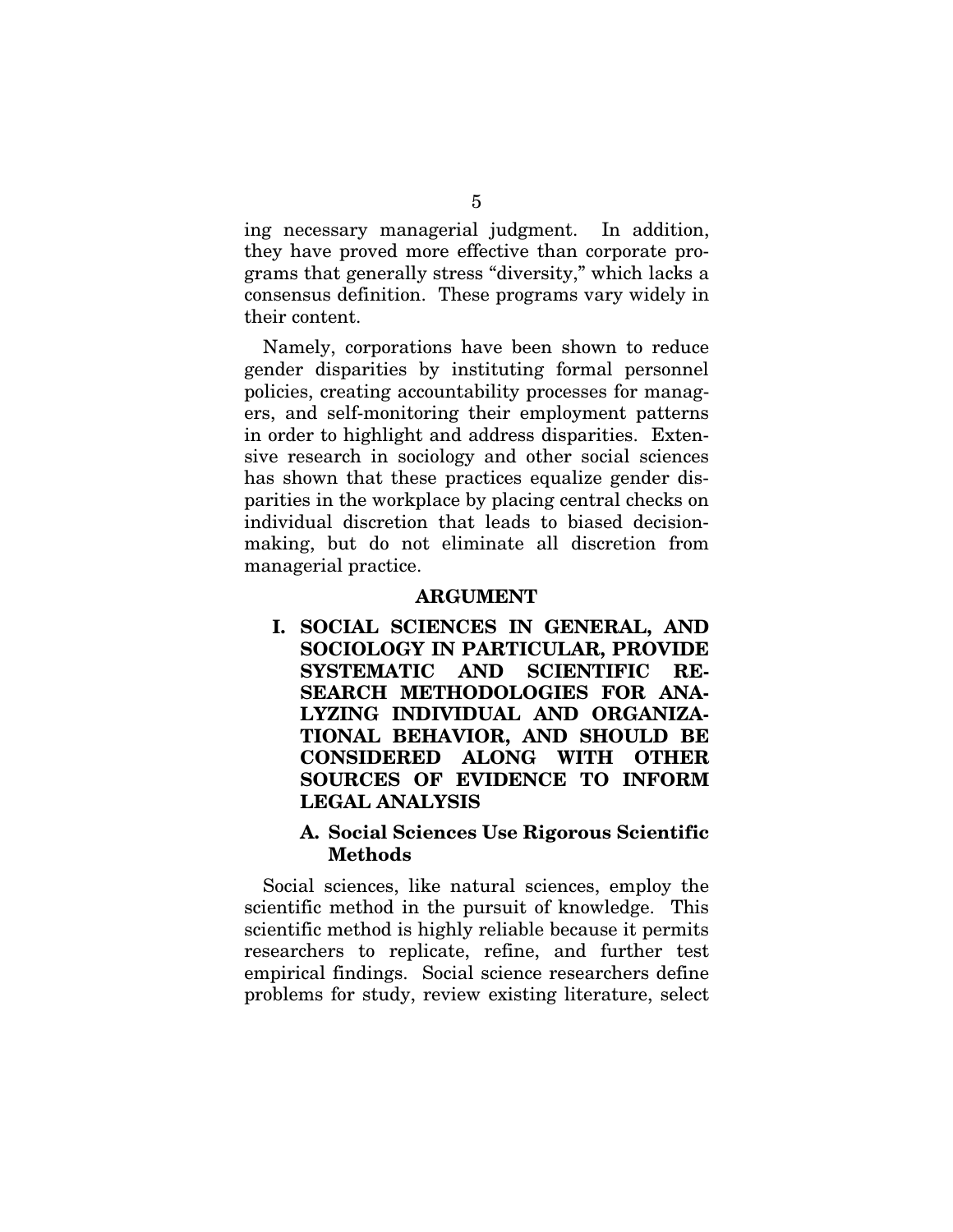a research design most appropriate for the research question, and collect and analyze data. *See, e.g.*, B. Somekh & C. Lewin, RESEARCH METHODS IN THE SOCIAL SCIENCES (2005). Research articles are submitted to professional journals such as the *American Sociological Review* and the *American Journal of Sociology* which employ a rigorous, blind, peer-review editorial process.

Sociology is one of the social science disciplines dedicated to the study of the social world, human behavior, and structures and institutions within society. Sociology, like other established social sciences such as economics and psychology, has a professional infrastructure that holds researchers ethically, theoretically, and methodologically accountable for the work they produce as members of the discipline. The domestic governing body of sociology is the American Sociological Association (ASA) which organizes professional conferences, establishes rules and norms for professional researchers, publishes the discipline's flagship journal and several specialty journals, and defines the discipline.

#### **B. Sociologists Make Causal Arguments in Limited Circumstances and with Great Methodological Care, Using Aggregate Data and Case Studies to Form Testable Hypotheses about New Cases**

The general aim of social science research is to identify and "describe[] the structure of populations, social relationships, and processes." M. Gangul, *Causal Inference in Sociological Research*, 36 ANN. REV. SOCIOLOGY 21, 22 (2010). Empirical investigation that provides causal explanations for social processes is possible, subject to stringent methodological requirements. A researcher's ability to draw causal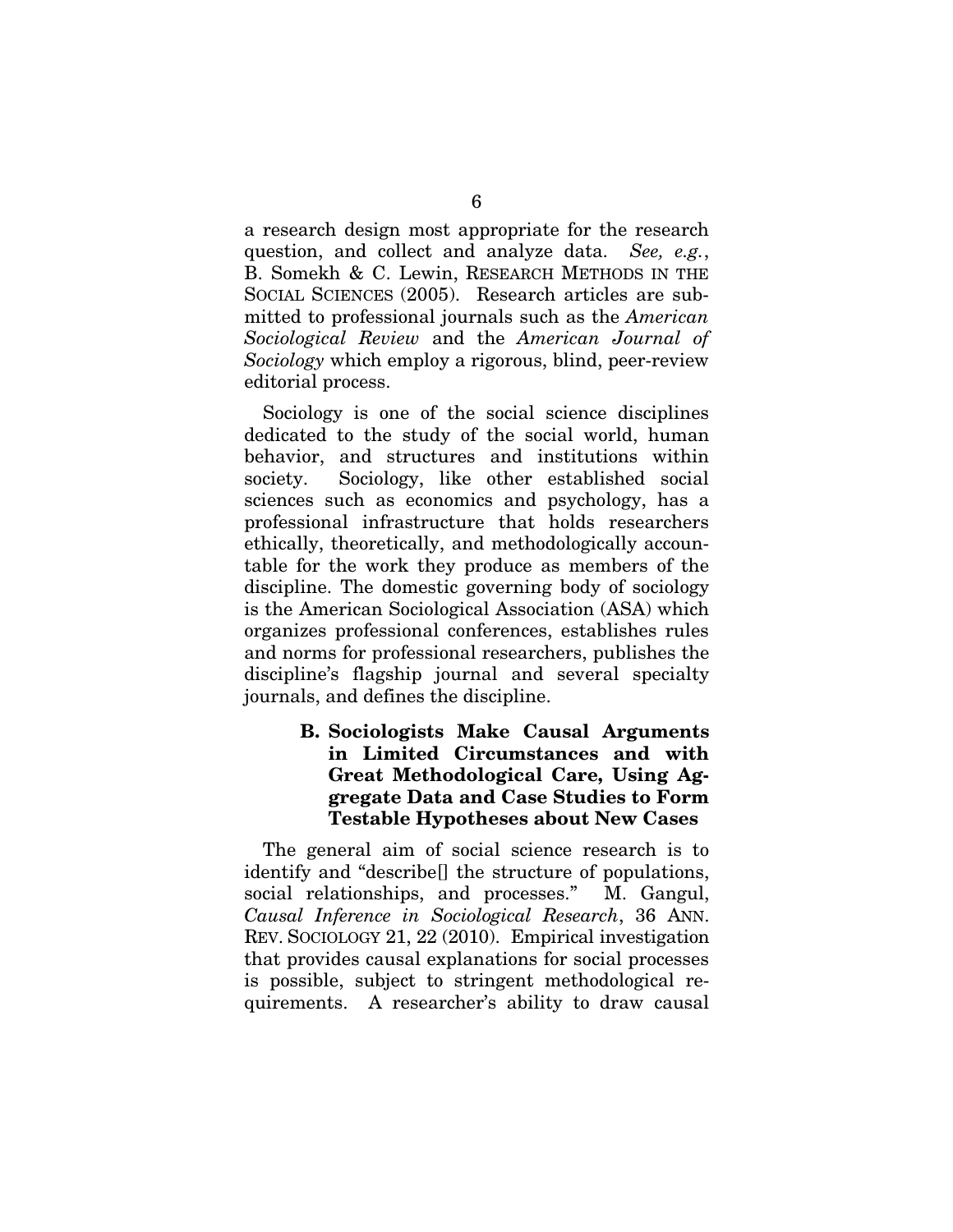conclusions depends on the scope of information available, the type of data she collects, and the methods she employs to analyze the data. Equally valid for some research purposes are techniques that focus on correlations between social phenomena instead of on causal relationships. Sociologists can determine with a great deal of certainty, given a strong body of empirical evidence, when particular conditions or practices lead to common outcomes. It is through consistent empirical findings over multiple studies that theories acquire strong explanatory power, which may be supplemented with causal analysis when research goals so dictate and conditions so allow.

Social scientists analyze aggregate data to inform analysis in particular case studies. *See, e.g*., J.M. Ruane, ESSENTIALS OF RESEARCH METHODS: A GUIDE TO SOCIAL RESEARCH (2004); H. R. Bernard, SOCIAL RESEARCH METHODS: QUALITATIVE AND QUANTITATIVE APPLICATION (2000). For example, a large body of research completed over time shows that employment practices affect individuals' opportunities and rewards on the basis of their race and gender. There is general agreement in the social sciences that personnel practices affect workplace discrimination and inequality. That well-established, scientifically tested set of findings can appropriately be used in a particular case study to provide a preliminary hypothesis for further analysis.

Using proper case study methodology (see below), most social scientists who are presented with precollected data in a particular case alleging discrimination are properly reluctant to draw causal conclusions about the reasons for sex-based disparities in that case. More likely, they would apply a set of relationships reported in high quality, relevant, peer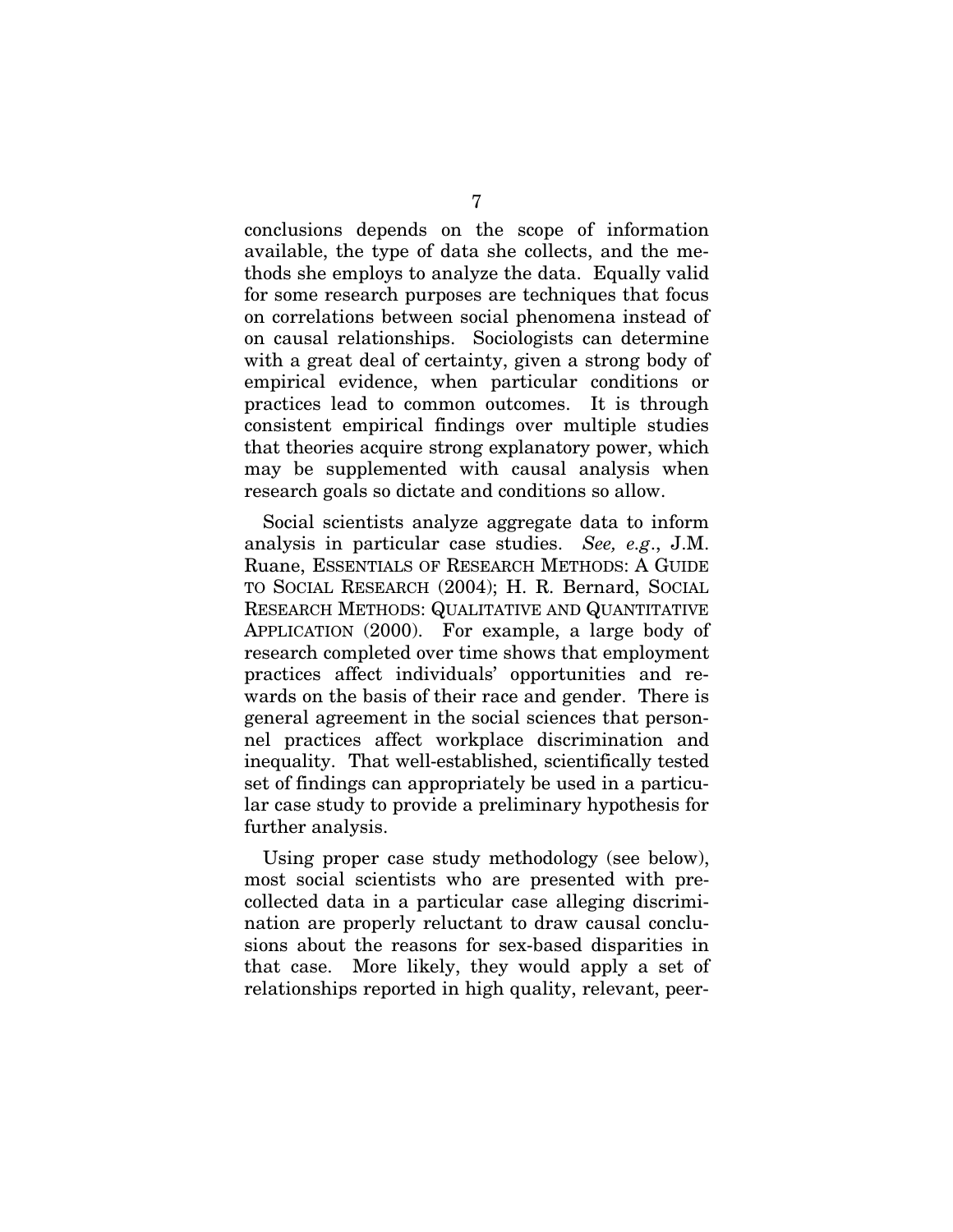reviewed scholarly research to assess whether that company's practices were likely to have prevented, permitted, promoted, or encouraged discrimination.

In keeping with social scientists' reluctance to assert causality without appropriate and often hardto-come-by data, social scientists cannot predict either the exact likelihood that some outcome will occur or the number of times it will occur. However, social scientists routinely use the laws of probability to predict that under certain conditions, certain outcomes are likely to occur.

There is a long history of social science research about the workplace, corporate culture, and the mechanisms for limiting discretion. Although researchers specializing in these topics employ diverse methodologies including surveys, in-depth interviews, archival research, and experiments, one particularly effective research design to examine these issues is the case study, a technique in which researchers exhaustively study a particular organization.

Case study research on workplaces shows that internal policies and practices play a significant role in shaping the culture of the workplace, and that workplace cultures may in turn help to sustain or minimize bias. Research has also shown that internal accountability practices can reduce the likelihood that managers' and supervisors' biases will improperly affect their pay and promotion decisions (see below). This body of knowledge allows researchers analyzing new cases to form hypotheses about likely patterns of discrimination. Social scientific standards mandate that such hypotheses are necessarily subject to revision or rejection based on additional research on the particular case at hand.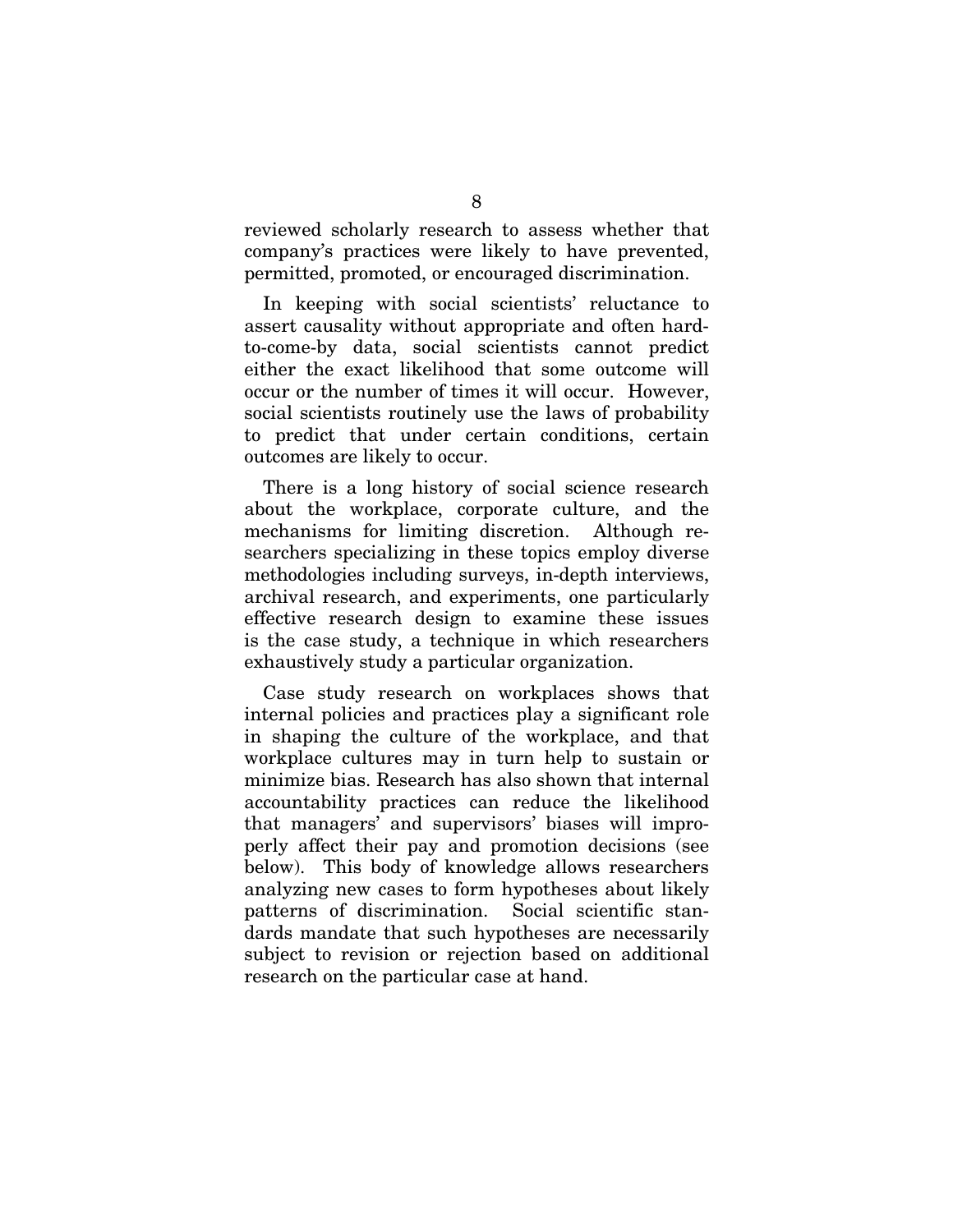**C. Given the Established Social Science about Corporate Culture and Effective Mechanisms for Limiting Discretion (Which Can Lead to Bias), Well-Done Case Studies that are Methodologically Valid and Which Draw on the Large Body of Social Science Research to Inform Hypotheses about Particular Cases Should be Considered by the Courts**

While we offer no opinion on the substance of Dr. Bielby's testimony or conclusions, we stress that the methods through which he reached these conclusions are widely accepted and are the basis for research published in the top peer-reviewed social science research journals. These methods include (1) strong reliance on established research findings, (2) careful review of relevant, case-specific statistical analyses, and (3) careful examination of all available qualitative and documentary evidence about the organization from a variety of sources regarding its culture and personnel practices.

1. Dr. Bielby systematically cites to published, peer-reviewed research on several issues of relevance to the Wal-Mart case, which are broadly supported in social science literature and which inform his analysis of Wal-Mart as a specific employer.

2. Dr. Bielby reviews the statistical results provided by other experts concerning the gender composition of hourly and management jobs in Wal-Mart.

3. Dr. Bielby refers to qualitative evidence on a variety of Wal-Mart organizational and personnel practices, including quotations from Sam Walton and the deposition testimony of Wal-Mart managers. Dr.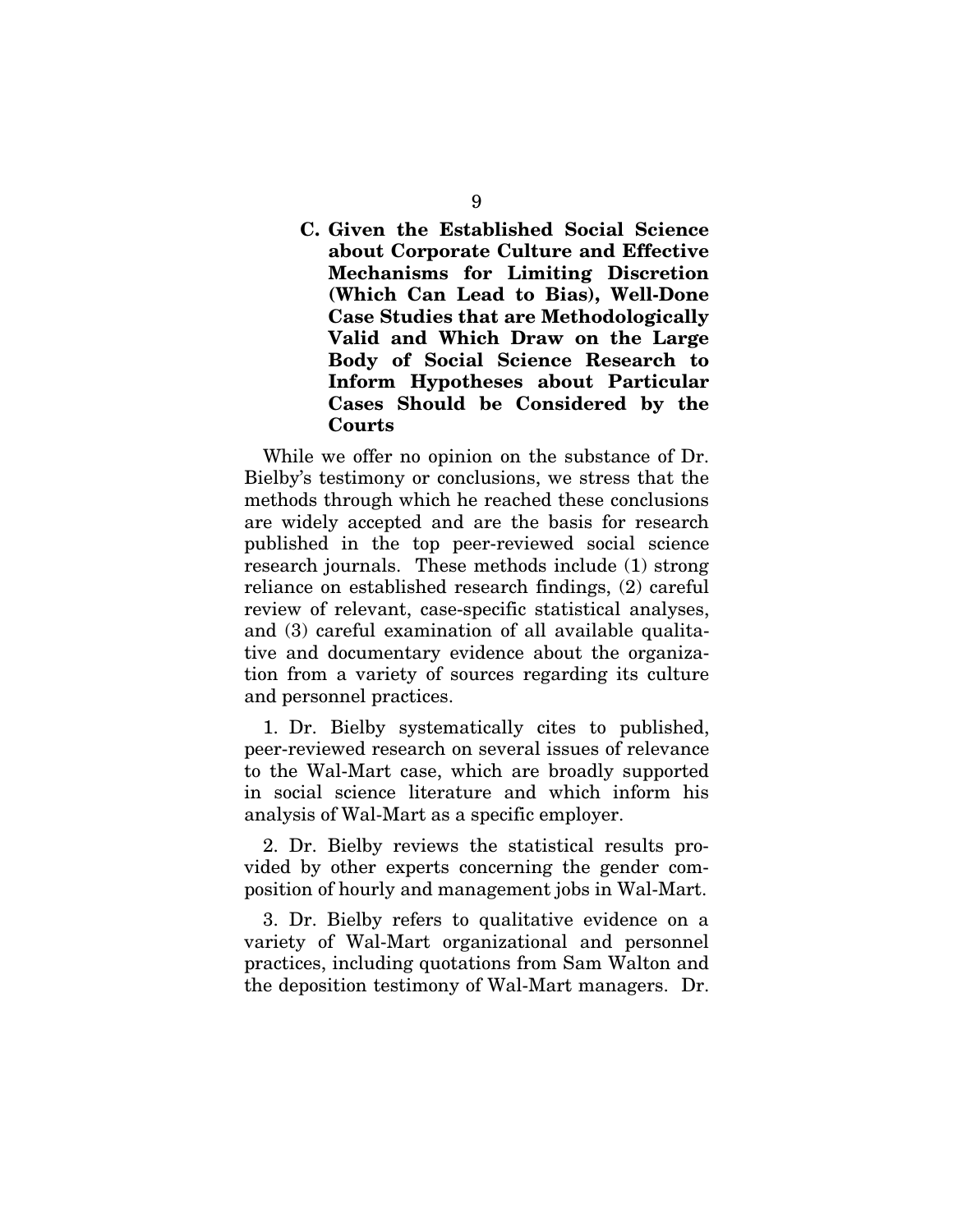Bielby's analysis of qualitative data is a standard practice in many social scientific analyses of organizations and their personnel systems. *See, e.g.*, F. Dobbin, INVENTING EQUAL OPPORTUNITY (2009); L. M. Roth, SELLING WOMEN SHORT: GENDER INEQUALITY ON WALL STREET (2006); R. Nelson and W. Bridges, LEGALIZING GENDER INEQUALITY: COURTS, MARKETS, AND UNEQUAL PAY FOR WOMEN (1999).

Again, our purpose here is not to comment on the substance of Dr. Bielby's conclusions. But his use of a combination of social science research findings and statistical and qualitative data specific to Wal-Mart is well within our discipline's accepted methods for conducting a preliminary case study of a particular organization, especially when direct access to the organization is not available to the researcher. Dr. Bielby's findings are meaningful in sociology even absent a finding of causality. $^{2}$  $^{2}$  $^{2}$ 

In sum, contrary to the defendant's claim that Dr. Bielby's methods "lack reliable, scientific basis for linking general research to the corporate setting," Pet. Br. at 30, the methods Dr. Bielby used are those social scientists rely on in scientific research that is published in top-quality peer-reviewed journals. Dr. Bielby's analysis of Wal-Mart is presented as an example of the application of sociological knowledge in the newest edition of an important sociology textbook. A. Giddens, M. Duneier, R. P. Applebaum, and D. C. Carr, INTRODUCTION TO SOCIOLOGY (7th ed. 2009).

<span id="page-24-0"></span><sup>2</sup> While the American Sociological Association cannot attest to the steps that Dr. Bielby took to arrive at his conclusions, we have no reason to doubt that he conducted the analyses that he described under penalty of perjury.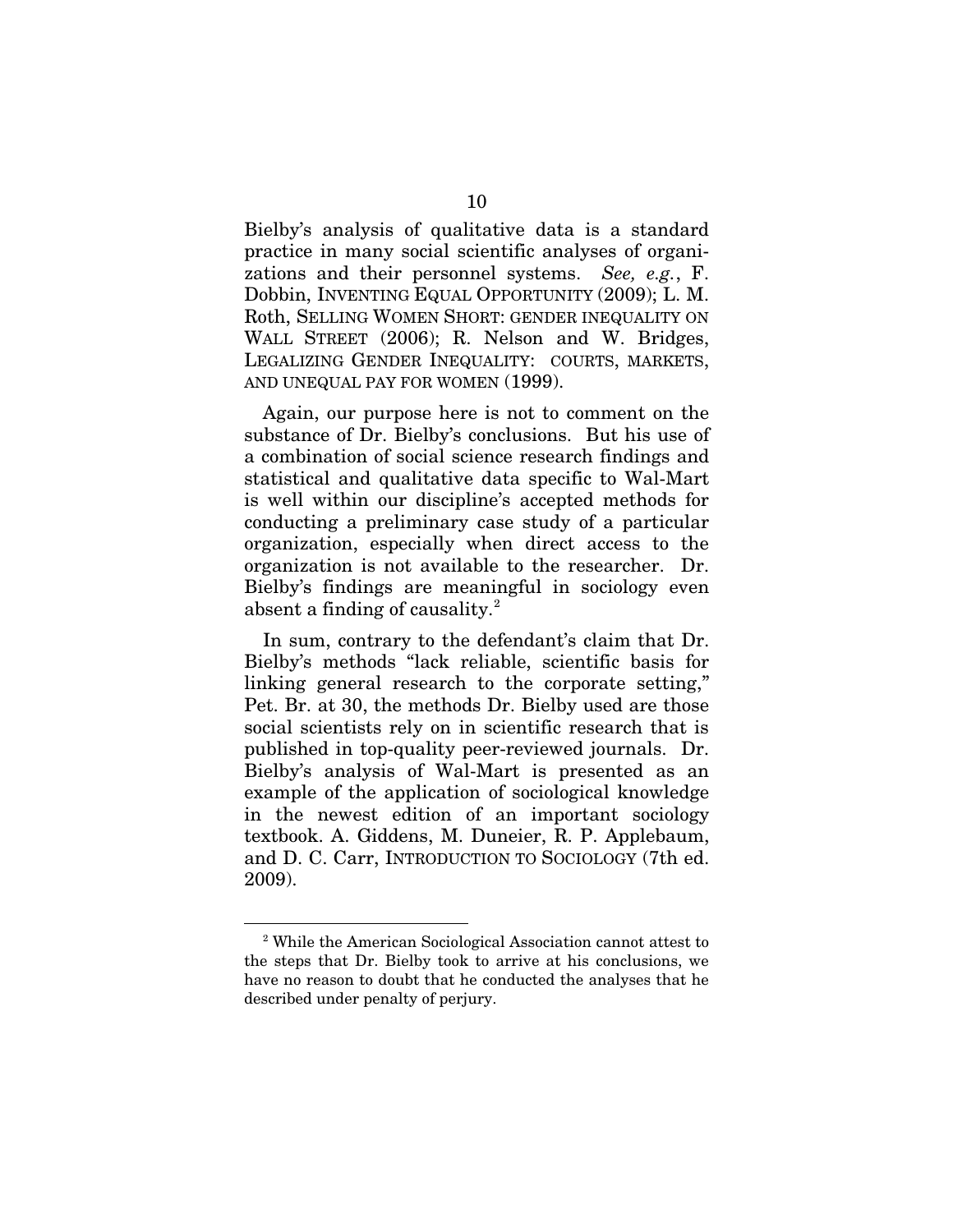### **D. "Social Framework Analysis" is Not a Sociological Method, but Rather a Legal Concept that is Actively Debated in Law Reviews; Rather than Relying on this Concept the Court should assess the Underlying Social Science Methods that Dictate When and How Aggregate Data can Inform Rigorous Case Studies**

"Social framework analysis" is not a term generally recognized among sociologists. A full-text search of all available issues of the four leading sociological journals<sup>[3](#page-25-0)</sup> locates no references to "social framework analysis." The American Sociological Association features no sections or working groups that deal with the concept and it is not featured in sociology textbooks or taught in methodology or theory courses. Thus, a definition of "social framework analysis" cannot be obtained from within the sociology discipline. It is instead a concept about research methods proposed primarily outside peer-reviewed social science journals to illustrate how social science research may productively inform litigation. Laurens Walker & John Monahan, *Social Frameworks: A New Use of Social Science in Law*, 73 Va. L. Rev. 559, 559 (1987)[.4](#page-25-1) Accordingly, a search of Westlaw's journal

<span id="page-25-0"></span><sup>3</sup> Search term "social framework analysis" entered on 2/8/2011 in archived databases of the *American Journal of Sociology, American Sociological Review, Social Forces*, and *Social Problems*.

<span id="page-25-1"></span><sup>4</sup> While sociologists in legal settings have sometimes borrowed the term "social framework analysis" to describe their work for a legal audience, as did Dr. Bielby in this case, the concept itself exists outside sociology and fails to address the actual methodologies that dictate how general and specific data relate. Dr. Bielby's analysis, including the use of the term "social framework analysis" as a shorthand way of conveying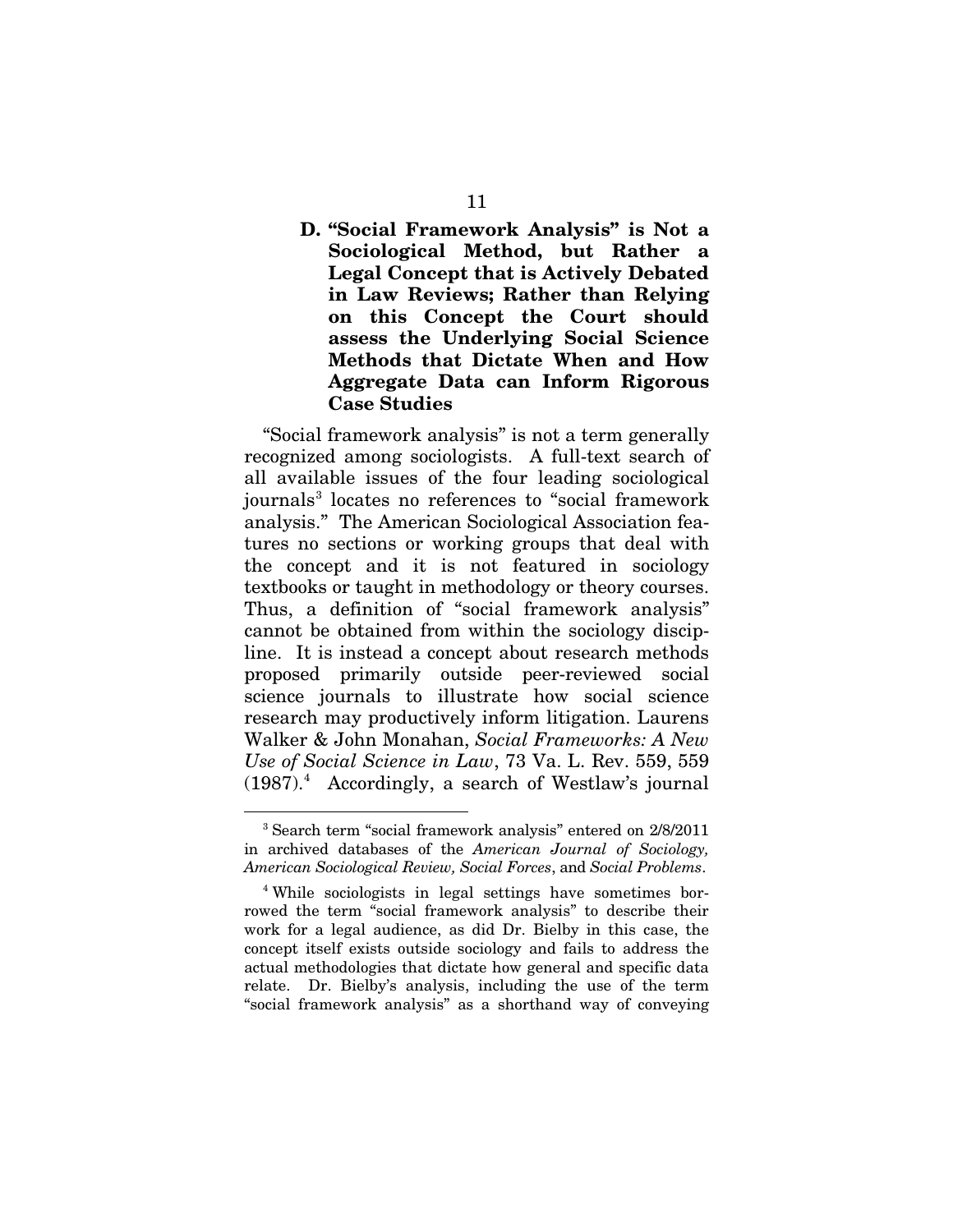and law reviews database produces twenty-three articles addressing social framework analysis, many from practitioners' guides.<sup>[5](#page-26-0)</sup>

The legal scholarship defines social framework analysis as "general [social science] research results . . . used to construct a frame of reference or background context for deciding factual issues crucial to the resolution of a specific case." John Monahan et al. Essay, *Contextual Evidence of Gender Discrimination: the Ascendance of "Social Frameworks*," 94 Va. L. Rev. 1715, 1717 (2008), citing Laurens Walker & John Monahan, *Social Frameworks: A New Use of Social Science in Law*, 73 Va. L. Rev. 559, 559 (1987). Legal scholars, including those who first devised the concept, recently have urged courts to limit its use by prohibiting social scientists from linking their general research to the specific cases at hand. Monahan et al. Essay, *supra* at 1718, 1734. These critiques argue that expert testimony on specific cases is "unscientific," "subjective," and lacking in "rigor" based on the mistaken belief that social science "lacks a reliable, scientific basis for linking general research to the corporate setting," *Id*. at 1745 n 83; Pet. Br. at 30, quoting *id*. at 1745 n.83. [6](#page-26-1) Notably, attacks on

that he is using social science methods in a legal setting is proper, but the validity of his work should be evaluated in accordance with the peer-reviewed standards of sociology as described above.

<span id="page-26-0"></span><sup>5</sup> Search term "social framework analysis" entered in Westlaw's Journals and Law Reviews database on 2/8/2011.

<span id="page-26-1"></span><sup>6</sup> Several amicus briefs filed on behalf of Wal-Mart in this case similarly question social framework analysis. *See* Brief of Costco Wholesale Corporation as Amicus Curiae in Support of Wal-Mart Stores, Inc. at 20-26; Brief of Altria Group, Inc. et al. as Amici Curiae at 26-30; Brief Amicus Curiae of Pacific Legal Foundation in Support of Petitioner at 26 n. 1.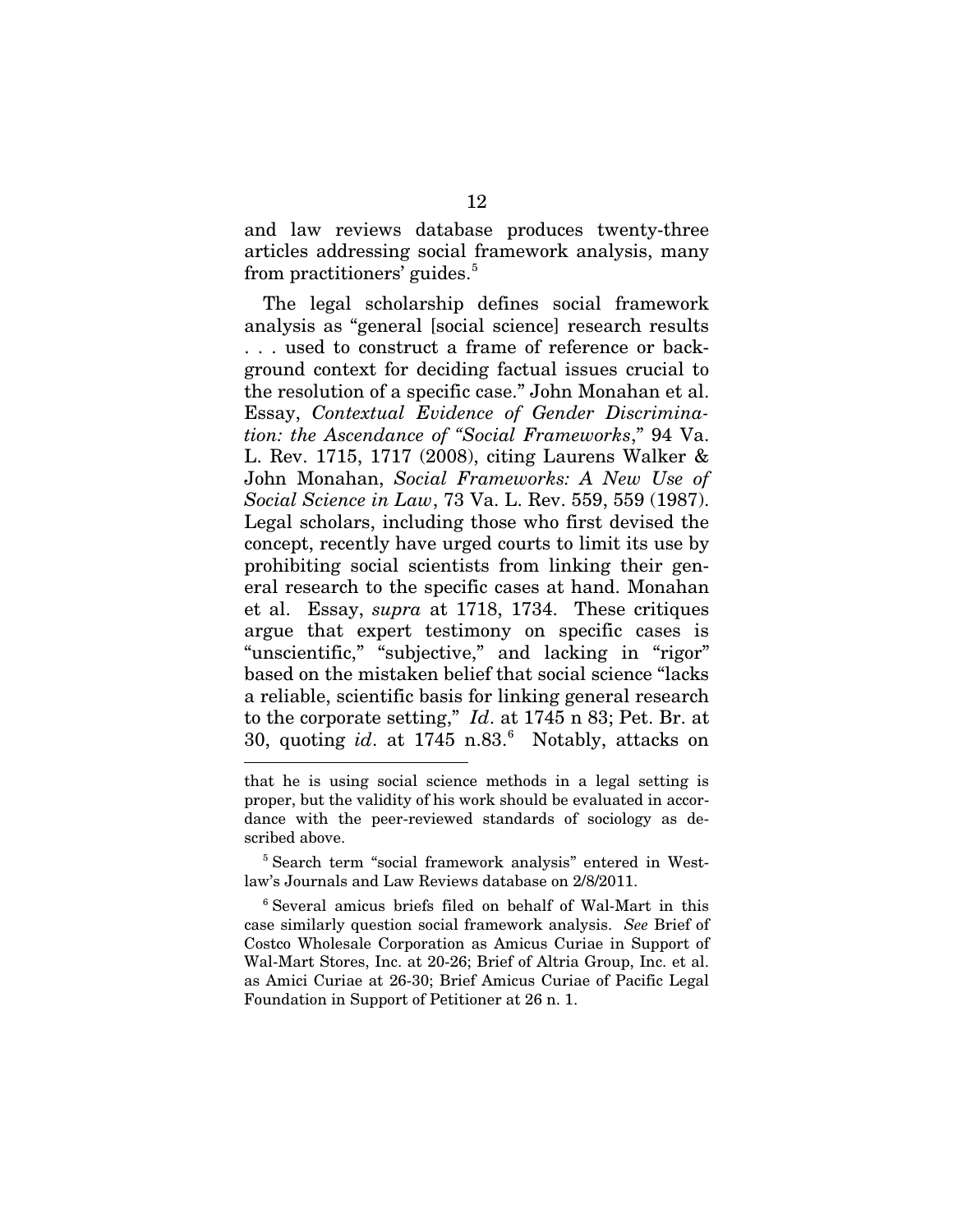social framework analysis have come in law reviews, not in peer-reviewed sociology journals whose audiences have the most in-depth expertise in case studies.<sup>[7](#page-27-0)</sup> Indeed, the use of the results of prior social science research in analyzing case-study or survey data is an essential component of social scientific research.

The current debate about social framework analysis largely ignores that principled social science methods already dictate when and how general findings inform specific cases, as described above and in the following sections. Proper social scientific research does not draw unsupported conclusions about specific cases based on general patterns in aggregate data, but rather formulates testable hypotheses based on existing research. The probability that a given case will conform to predicted patterns varies with the strength of past findings as well as available data on the specific case. Social scientists thus necessarily consider both "general" and "specific" information within a rigorous structure that acknowledges variable certainty.

Dr. Bielby's unwillingness to draw causal inferences is consistent with sociologists' prudent reluc-

<span id="page-27-0"></span><sup>&</sup>lt;sup>7</sup> Study of the legal scholarship reveals an on-going debate. *See, e.g*., G. Mitchell, *Good Causes and Bad Science*, 63 VAND. L. REV. 133, 137 (2010); J. Monahan, L. Walker & G. Mitchell, *The Limits of Social Framework Evidence*, 8 LAW, PROBABIL-ITY & RISK 307 (2009); D. L. Faigman, *The Limits of Science in the Courtroom*, in E. Borgida & S. T. Fiske eds., BEYOND COMMON SENSE: PSYCHOLOGICAL SCIENCE IN THE COURTROOM 303, 310 (2008). But *see* M. Hart and P. Secunda, *A Matter of Context: Social Framework Evidence in Employment Discrimination Class Actions*, 78 FORDHAM L. REV. 37 (2009), for a lawyers' review of the debate's political nature and defense of social framework analysis.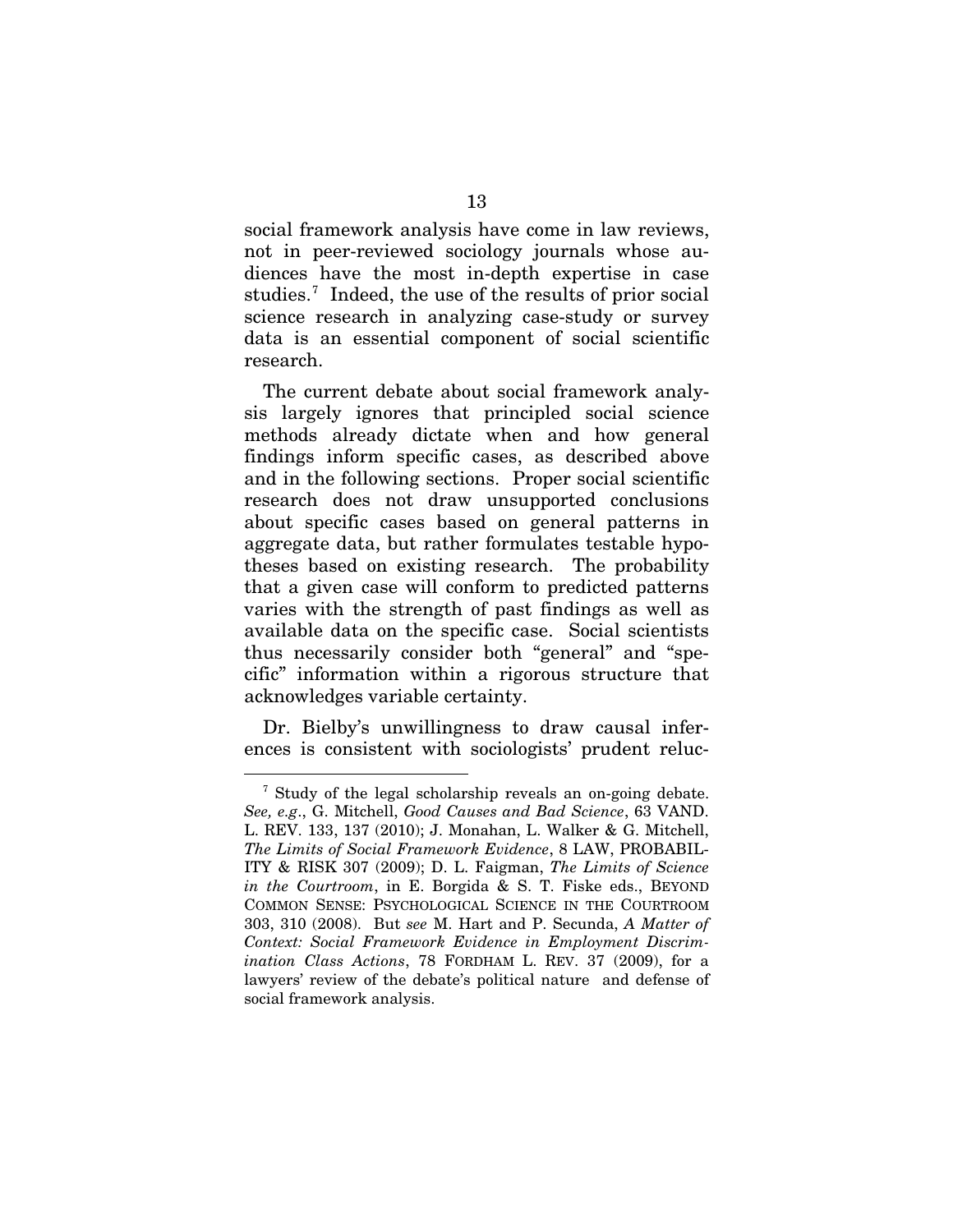tance to assert causality in the absence of appropriate methodological safeguards. *See* Bielby Dep. 33:20- 34:15, cited in Bielby Motion to Strike, 9th Cir. ECF Docket No. 263 at 9 n.15. It is not true that social scientists cannot rigorously use general data to understand specific cases. The court should look beyond petitioner's opposition to legally defined "social framework analysis" and to the actual social science methods that inform research.

**II. ORGANIZATIONAL CULTURES, BOTH FORMAL AND INFORMAL, MAY IN-FLUENCE MULTIPLE DISCRETIONARY DECISION-MAKERS TO ADOPT COM-MON VALUES AND NORMS THAT SHAPE THEIR BEHAVIORS, WITHIN AND APART FROM CORPORATE POLICIES**

A corporation's culture comprises its assumptions, values and norms about how things should be done. E. Schein, *Culture: The Missing Concept in Organizational Studies*, 41 ADMINISTRATIVE SCIENCE QUAR-TERLY 229 (1996); C. O'Reilly and J. Chatman, *Culture as Social Control: Corporations, Cults and Commitment*, 18 RESEARCH IN ORGANIZATIONAL BEHAVIOR 157 (1996); R. L. Daft, ORGANIZATIONAL THEORY AND DESIGN 374 (10th ed. 2010).

Values include ideas about what is "right" and "wrong." Norms include a set of "rule-like" ideas about permissible conduct that members can draw on to define appropriate behavior and shape workplace interactions. P. DiMaggio, *Culture and Cognition*, 23 ANN. REV. OF SOCIOLOGY 265 (1997); E. Borgotta and R. Montgomery, eds., INTERNATIONAL ENCYCLOPEDIA OF SOCIOLOGY V. 1 567 (2000). Corporate culture is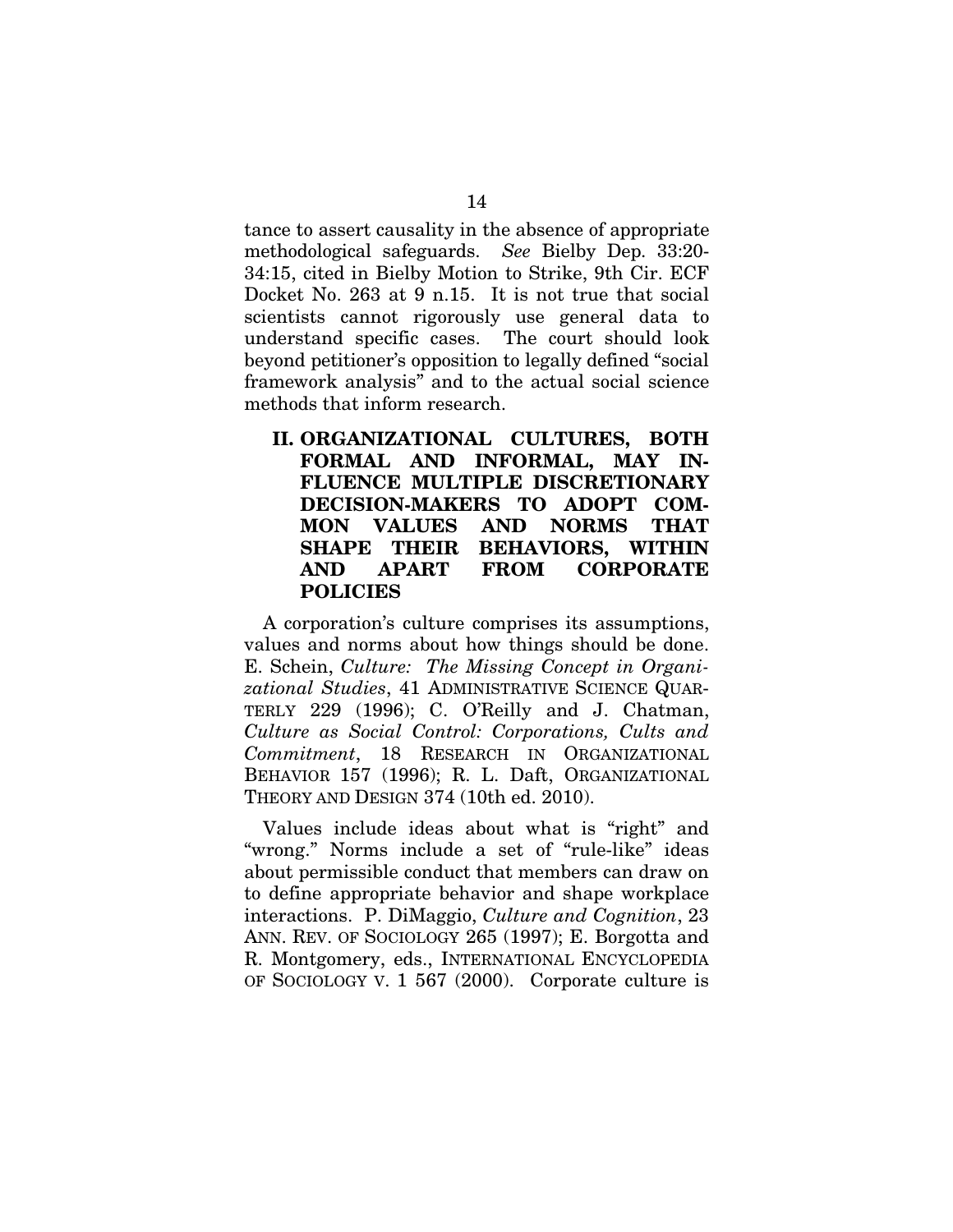thus one of the features that define acceptable workplace conduct.

> **A. Corporations May Use Strategies to Proactively Create and Promote Corporate Cultures that Embody Corporate Identity and Shape Individual-Level Conduct**

Because formal practices and policies may in some cases give rise to norms and values, corporate policy and practices may influence the corporate culture. Corporations may adopt policies and practices explicitly because they want to convey cultural norms and values such as diversity, E. Kelly and F. Dobbin, *How Affirmative Action Became Diversity Management*, 41 AMERICAN BEHAVIORAL SCIENTIST 976 (1998), or creativity, R. M. Kanter, EVOLVE!: SUCCEEDING IN THE DIGITAL CULTURE OF TOMORROW (2001). *See also* J. Lincoln and A. Kalleberg, CULTURE, CONTROL, AND COMMITMENT: A STUDY OF WORK ORGANIZATION AND WORK ATTITUDES IN THE UNITED STATES AND JAPAN (1990).

#### **B. Corporate Cultures May Arise Informally through Interactions among Employees**

In addition to the formal or "official" corporate culture which impacts individual decision-making in organizations, sociologists long have recognized that informal corporate cultures or "sub-cultures" may emerge in organizations. J. N. Baron and D. M. Kreps, STRATEGIC HUMAN RESOURCES: FRAMEWORKS FOR GENERAL MANAGERS 19-20 (1999) [hereinafter Baron and Kreps]; E. H. Schein, ORGANIZATIONAL CULTURE AND LEADERSHIP (4th ed 2010). Informal corporate cultures can complement, disparage, or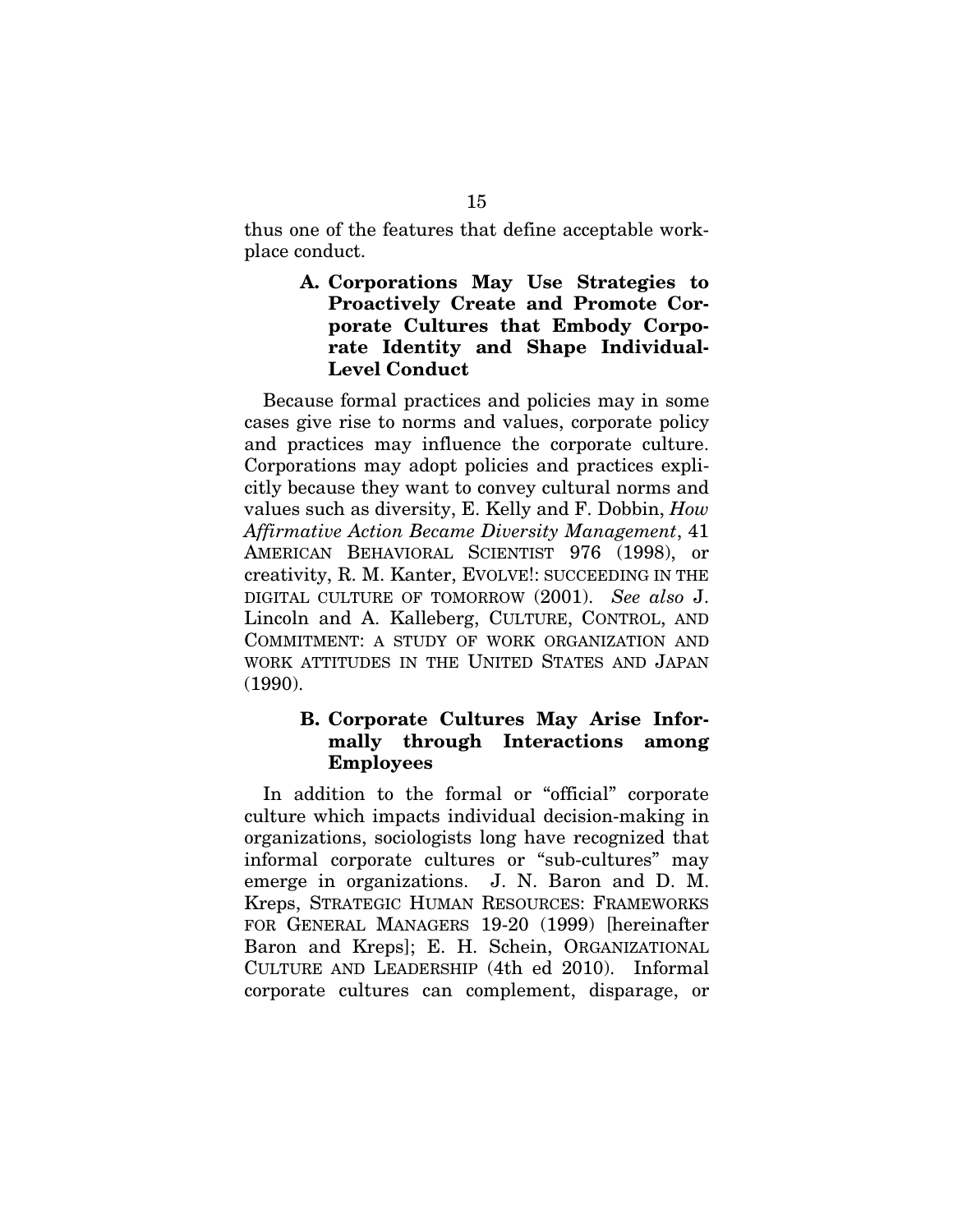even explicitly conflict with formal corporate culture. M. Burawoy, MANUFACTURING CONSENT: CHANGES IN THE LABOR PROCESS UNDER MONOPOLY CAPITALISM (1982); G. A. Fine, *Negotiated Orders and Organizational Cultures*, 10 ANN. REV. SOCIOLOGY 239 (1984).

> **C. The Extent to Which Corporate Culture (Either Formal or Informal) Influences Individual Decision-Making Depends on the Strength of Formal and Informal Cultures as Well as the Degree of Discretion that Corporate Policies Permit**

Organizations often attempt to manufacture corporate cultures that focus on such values as diversity, creativity, entrepreneurialism, competition, or quality. These "engineered" or "created" corporate cultures, with associated policies and implementation systems, "can send powerful messages that are likely to influence organizational norms and values as experienced by employees." Baron and Kreps, *supra*, at 20. Social science has demonstrated that while these norms and values do not fully control individual attitudes, behaviors, or decision-making, corporate cultures shape what employees view as acceptable conduct.

Corporations make decisions about the kind of corporate culture they promote. Employees act on these norms in the context of personnel policies that directly shape decision-making. In the area of gender, corporations may promote norms that value or discourage equality. This may lead to bias in pay and promotion decisions if corporate policy allows managers to make subjective judgments about women workers. Conversely, centralized formal guidelines are more likely to limit the extent to which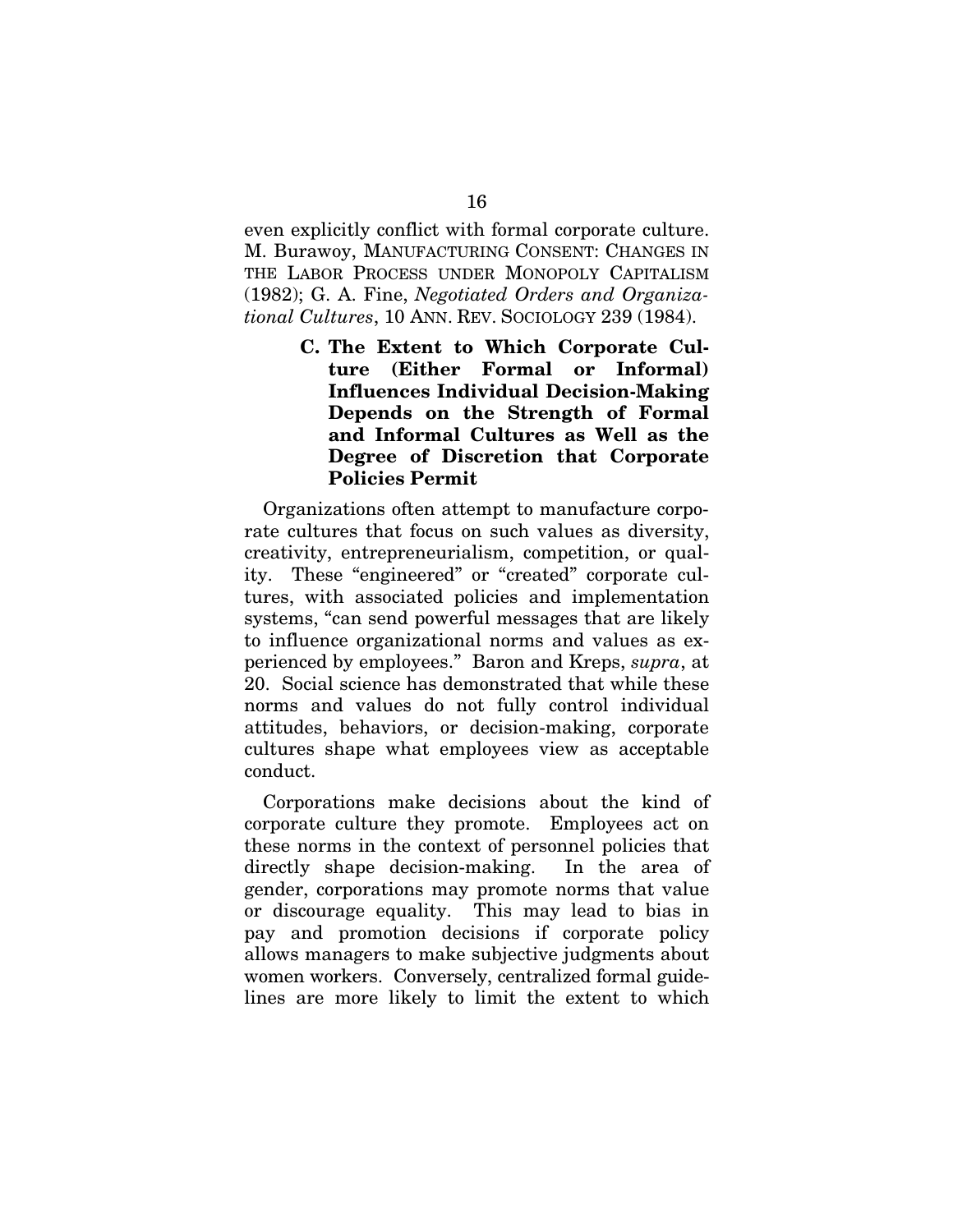cultural biases in organizations translate into pay and promotion disparities.

### **III. SOCIAL SCIENCE RESEARCH SHOWS THAT EMPLOYMENT POLICIES AND PRACTICES THAT ALLOW UNCHECKED MANAGERIAL DISCRETION CAN LEAD TO BIASED DECISION-MAKING, WHILE POLICIES AND PRACTICES THAT PLACE LIMITS ON DISCRETION CAN REDUCE THE LIKELIHOOD OF BIAS**

Managers require some discretion to carry out their responsibilities. However, social science research shows that excessive or unchecked subjective discretion invites biased decisions that can lead to sex-linked disparities among the individuals they supervise. Substantial research has focused on the conditions under which discretion becomes excessive. M. E. Heilman and M. C. Haynes, *Subjectivity in the Appraisal Process: A Facilitator of Gender Bias in Work Settings*, in E. Borgida and S. Fiske, eds., BEYOND COMMON SENSE: PSYCHOLOGICAL SCIENCE IN THE COURTROOM 128 (2008) [hereinafter Heilman and Haynes].

### **A. Corporate Policies and Practices that Cede Decision-Making to Individual Managers without Central Oversight or Accountability Mechanisms Predictably Permit Biased Decision-Making**

Corporate policies that institutionalize managerial discretion allow managers to make decisions based primarily on their own criteria. In such systems, managers enjoy considerable discretion to decide how they will go about filling positions, how they will choose among candidates, how to evaluate and re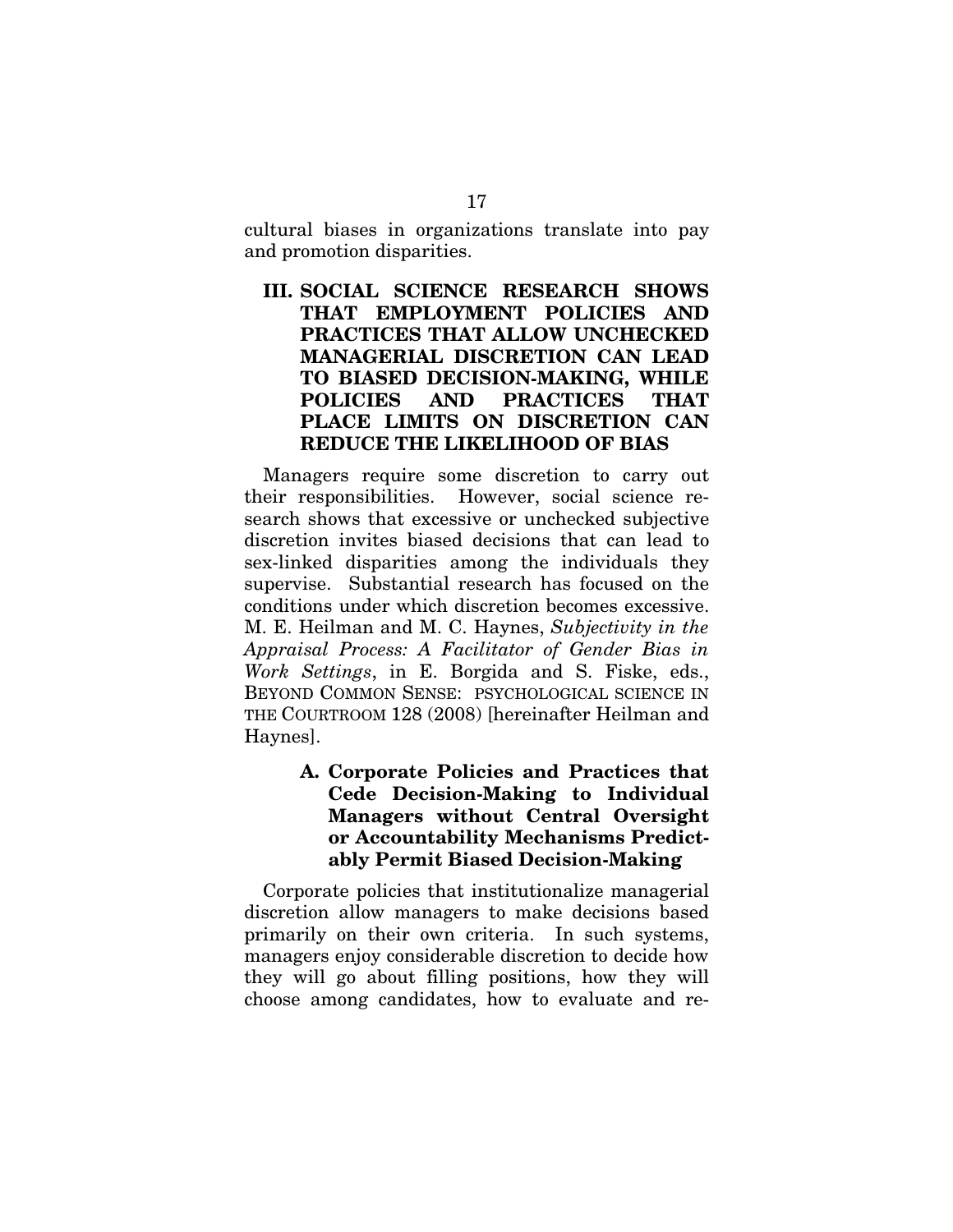ward employees, and the magnitude of rewards. Although such systems may entail specified practices for filling and rewarding positions, they typically lack formal oversight structures and grievance procedures for individuals to appeal managers' decisions. G. R. Siniscalco, *Subjective Decsionmaking: Proper or Problematic?*, Talk presented at the National Conference on Equal Employment Opportunity Law (2006). This pattern institutionalizes a form of authority that does not distinguish organizationally relevant statuses from personal characteristics or relationships. J. N. Baron, D. Burton and M. T. Hannan, *The Road Taken: Origins and Early Evolution of Employment Systems in Emerging Companies*, 5 INDUSTRIAL AND CORPORATE CHANGE 239 (1996); D. L. Westby, *A Typology of Authority in Complex Organizations*, 44 SOCIAL FORCES 484 (1966). Managers enjoy trust in decision-making based on their backgrounds and interpersonal ties. Because substantial discretion in personnel decisions is a perquisite of managerial status, central oversight can be perceived as inconsistent with trust, competence, and privilege.

The extent to which corporations permit discretionary decision-making without oversight or criteria anchored in observable behavior can affect individual workers' opportunities to advance because of irrelevant characteristics such as their race or gender. According to social science research, unchecked discretion is associated with the unequal treatment of female and male workers because discretion permits subjective decisions. Subjective decisions require inference because judgments are based on outcomes and criteria that are open to interpretation. Heilman and Haynes, s*upra*, at 128. Social psychological research has established that subjective assessments are susceptible to influence by irrelevant and sex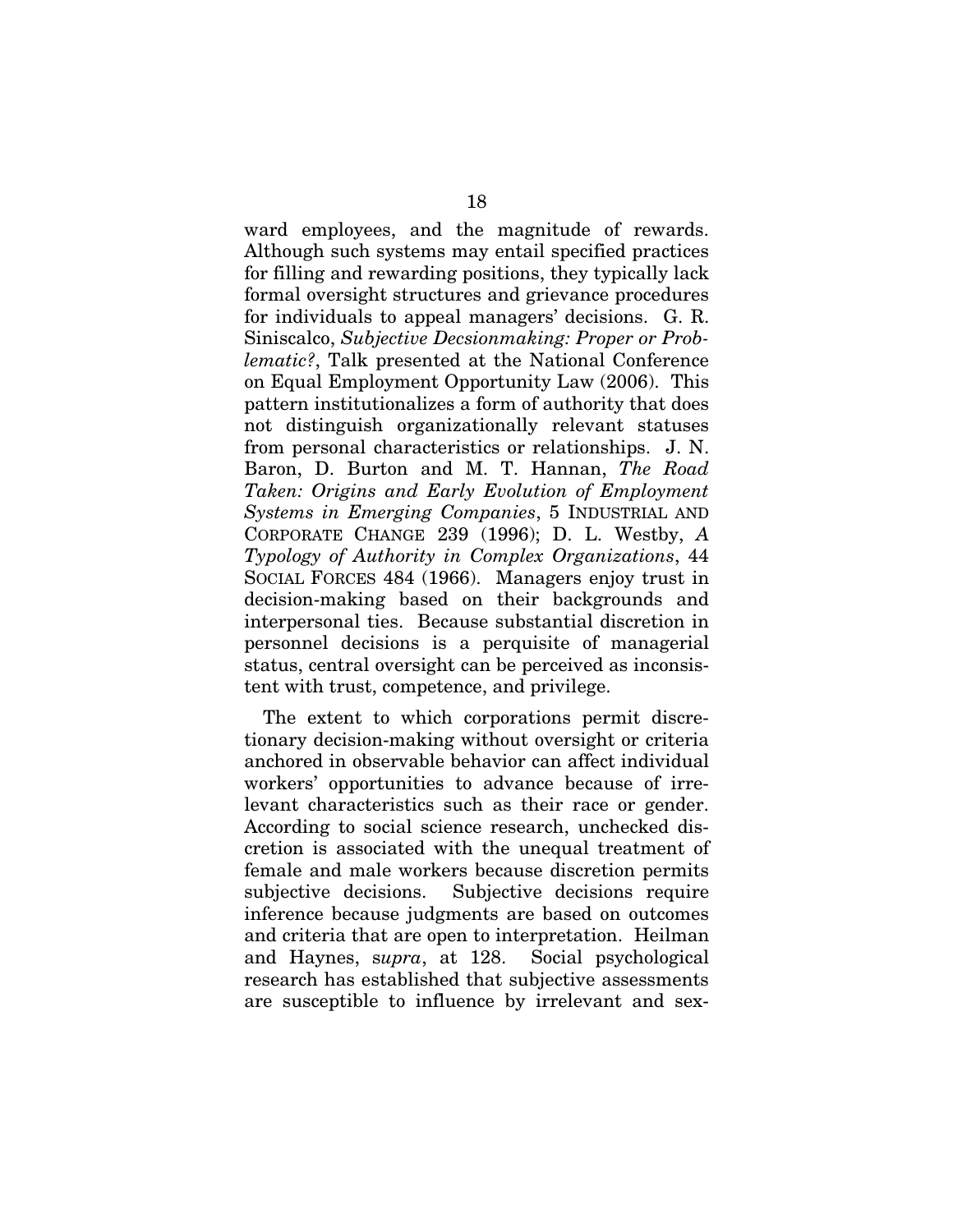biased factors such as whether one "fits" into the work environment, conforms to prescriptive stereotypes about how women ought to be, or resembles the decision maker or other workers on characteristics that are irrelevant to job performance.<sup>[8](#page-33-0)</sup> In the absence of guidelines and oversight, managers have little incentive to suppress stereotypes and are more likely to favor persons of their same sex. Heilman and Haynes, *supra*, at 143; L. M. Roth, SELLING WOMEN SHORT: GENDER INEQUALITY ON WALL STREET (2006); Elizabeth Gorman, *Gender Stereotypes, Same-Gender Preferences, and Organizational Variation in the Hiring of Women: Evidence from Law Firms*, 70

<span id="page-33-0"></span><sup>&</sup>lt;u>.</u> <sup>8</sup> Women who engage in "self promotion" come across as less likeable than men, presumably because self promotion violates the female norm of modesty. Laurie Rudman, *Prescriptive Gender Stereotypes and Backlash Toward Agentic Women*, 57 J. OF SOCIAL ISSUES 743 (2001). Being disliked negatively affects women's performance evaluations, chance of promotion, and pay raises. M.E. Heilman, A.S. Wallen, D. Fuchs, and M.M. Tamkins, *Penalties for success: Reactions to women who succeed at male tasks*, 89 J. OF APPLIED PSYCHOLOGY, 416 (2004); M.E. Heilman, *Description and prescription: How gender stereotypes prevent women's ascent up the organizational ladder*, 57 J. OF SOCIAL ISSUES 657 (2001); L. Sinclair and Z. Kunda, *Motivated stereotyping of women: she's fine if she praised me but incompetent if she criticized me*, 26 PERSONALITY AND SOCIAL PSYCHOLOGY BULLETIN 1329 (2000). According to several case studies, performance evaluations have a weaker effect on promotion for men than for women, suggesting that other criteria are more important for men. K.S. Lyness, and M. E. Heilman, *When fit is fundamental: Performance evaluations and promotions of upper-level female and male managers*, 91 JOURNAL OF APPLIED PSYCHOLOGY 777 (2006). Women have less access to high-level jobs if the previous incumbent was male. J. Cohen, H. Broschak, and H. Haveman, *And then there were more? The effect of organizational sex composition on the hiring and promotion of managers*, 63 AM. SOC. REV. 711 (1998).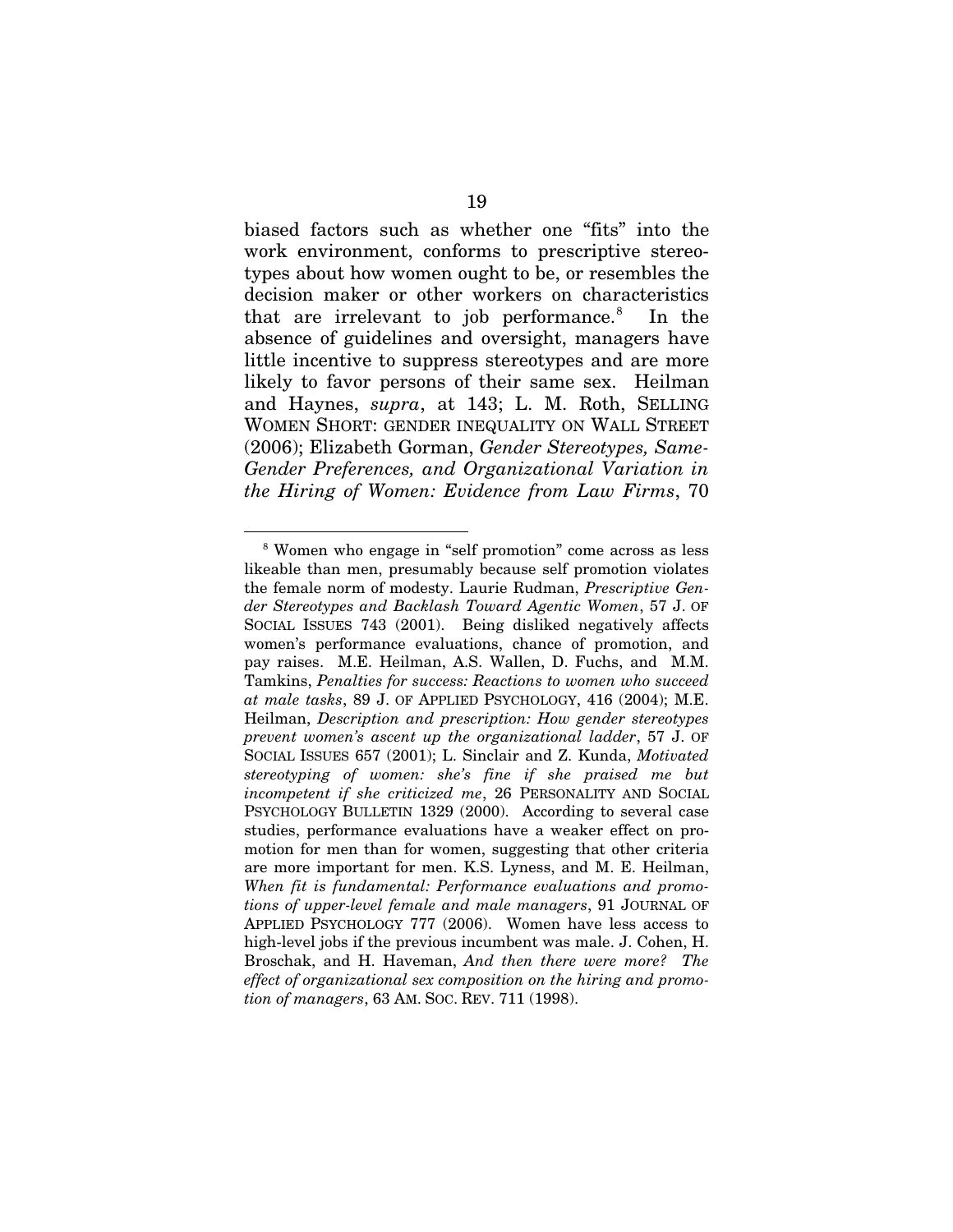AM. SOC. REV. 702 (2005); J. Cohen, H. Broschak, H. Haveman, *And then there were more? The effect of organizational sex composition on the hiring and promotion of managers*, 63 AM. SOC. REV 711 (1998); J. Allmendinger and R. Hackman, *The More, the Better? A Four-Nation Study of the Inclusion of Women in Symphony Orchestras*, 74 SOCIAL FORCES 423 (1995); G.R. Salancik and J. Pfeffer, *Uncertainty, Secrecy, and the Choice of Similar Others*, 41 SOCIAL PSYCHOLOGY 246, 253 (1978) [hereinafter Salancik]; R. M. Kanter, MEN AND WOMEN OF THE ORGANIZATION (1977).

When subjective discretion is not cordoned by corporate culture or policy, it permits managers' stereotypes and ingroup preferences to prejudice their evaluations and employment decisions in ways that disadvantage women. N. Dasgupta, *Implicit Ingroup Favoritism, Outgroup Favoritism, and their Behavioral Manifestations*, 17 SOCIAL JUSTICE RESEARCH 143 (2004); M. Hewstone, M. Rubin, and H. Willis, *Intergroup Bias*, 53 ANNUAL REVIEW OF PSYCHOLOGY 575 (2002); C. N. Macrae and G. V. Bodenhausen, *Social Cognition: Thinking Categorically about Others*, 51 ANNUAL REVIEW OF PSYCHOLOGY 93  $(2000).<sup>9</sup>$ 

-

<span id="page-34-0"></span><sup>9</sup> As the *amicus* brief filed in support of Wal-Mart by the Society for Human Resource Management observed, quoting its own work, "It is easy for managers to allow their impressions of employees or their personal feelings about them to dominate the performance rating process." Brief Amici Curiae Society for Human Resource Management and HR Policy Association in Support of Petitioner at 13. And as Altria's *amicus* brief in support of Wal-Mart wrote, "If authority is too decentralized . . . managers have so much freedom that they can pursue their own functional goals and objectives at the expense of organizational goals." Brief of Altria Group, Inc. et al. as Amici Curiae in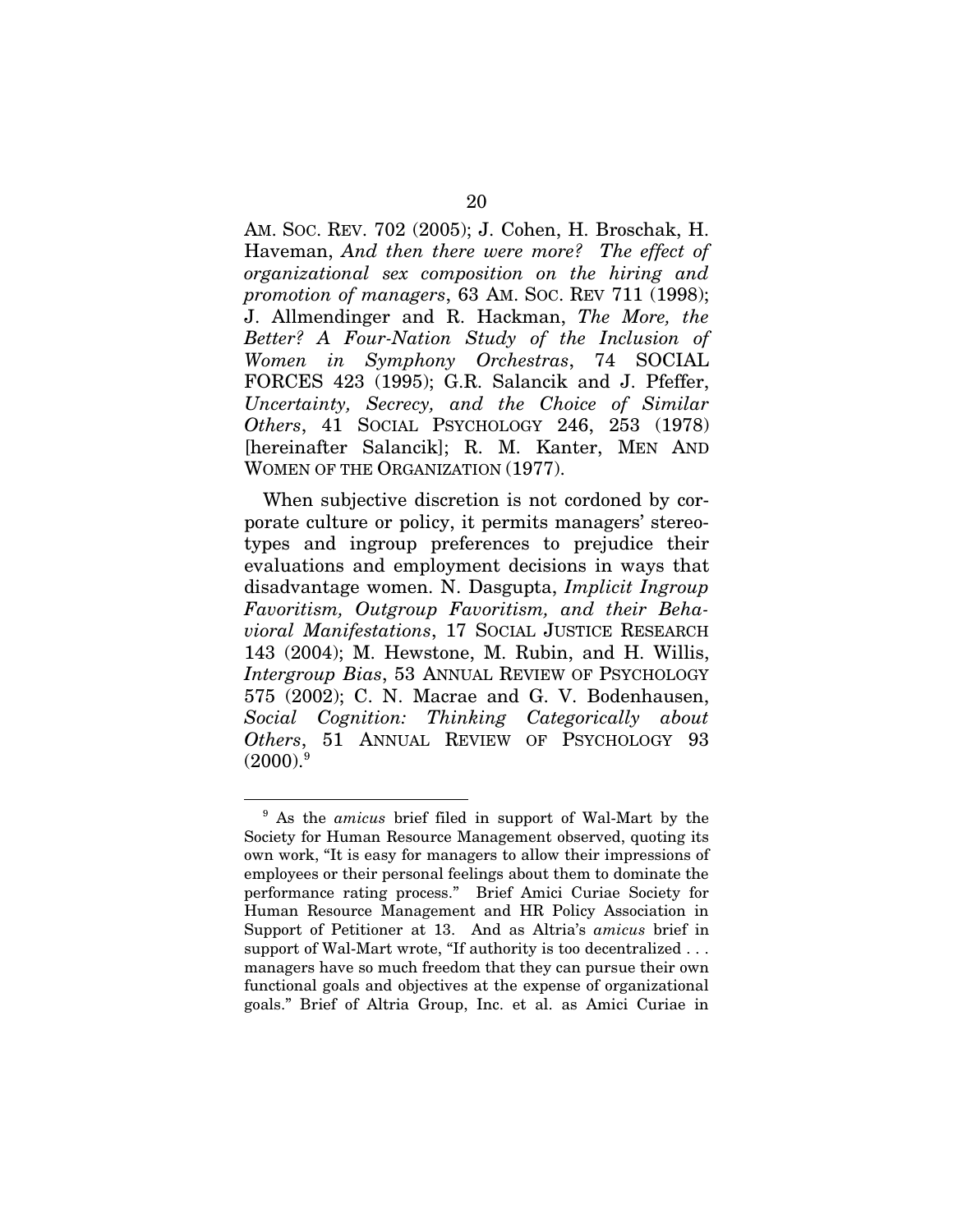### **B. Social Science Research Has Identified Organizational Policies and Practices that Place Subjective Discretion within Formal Parameters that Limit the Risk of Biased Decisions without Eliminating Necessary Managerial Judgment**

In the absence of oversight, subjective discretion creates opportunities for bias and stereotyping to limit workers' compensation and their chance to advance. A large body of social science research has identified types of policies and practices that reduce personnel actions that are harmful to individuals on the basis of irrelevant characteristics by placing checks on discretionary decision-making. While this brief cannot review the extensive findings, three important corporate practices that curb discretion are (1) formalized, objective criteria regarding job assignments, promotions and raises, (2) implementation of procedures that hold managers accountable for complying with hiring guidelines, including formal appeals, and (3) collection and monitoring of data that allow detection of sex and race disparities across corporate locations and levels. These mechanisms do not eliminate all managerial discretion; rather they place it within frameworks of central accountability and oversight that have been scientifically shown to reduce bias (see below).

Support of Petitioner at 20-11, quoting Gareth R. Jones, ORGANIZATIONAL THEORY, DESIGN, AND CHANGE 104 (6th ed. 2010). Other organizational scholars have similarly concluded that "[S]upervisory ratings are notorious for their subjectivity and sometimes for their low reliability." Robert D. Gatewood, Hubert S. Field, and Murray Barrick, HUMAN RESOURCE SELEC-TION 410 (6th ed. 2010).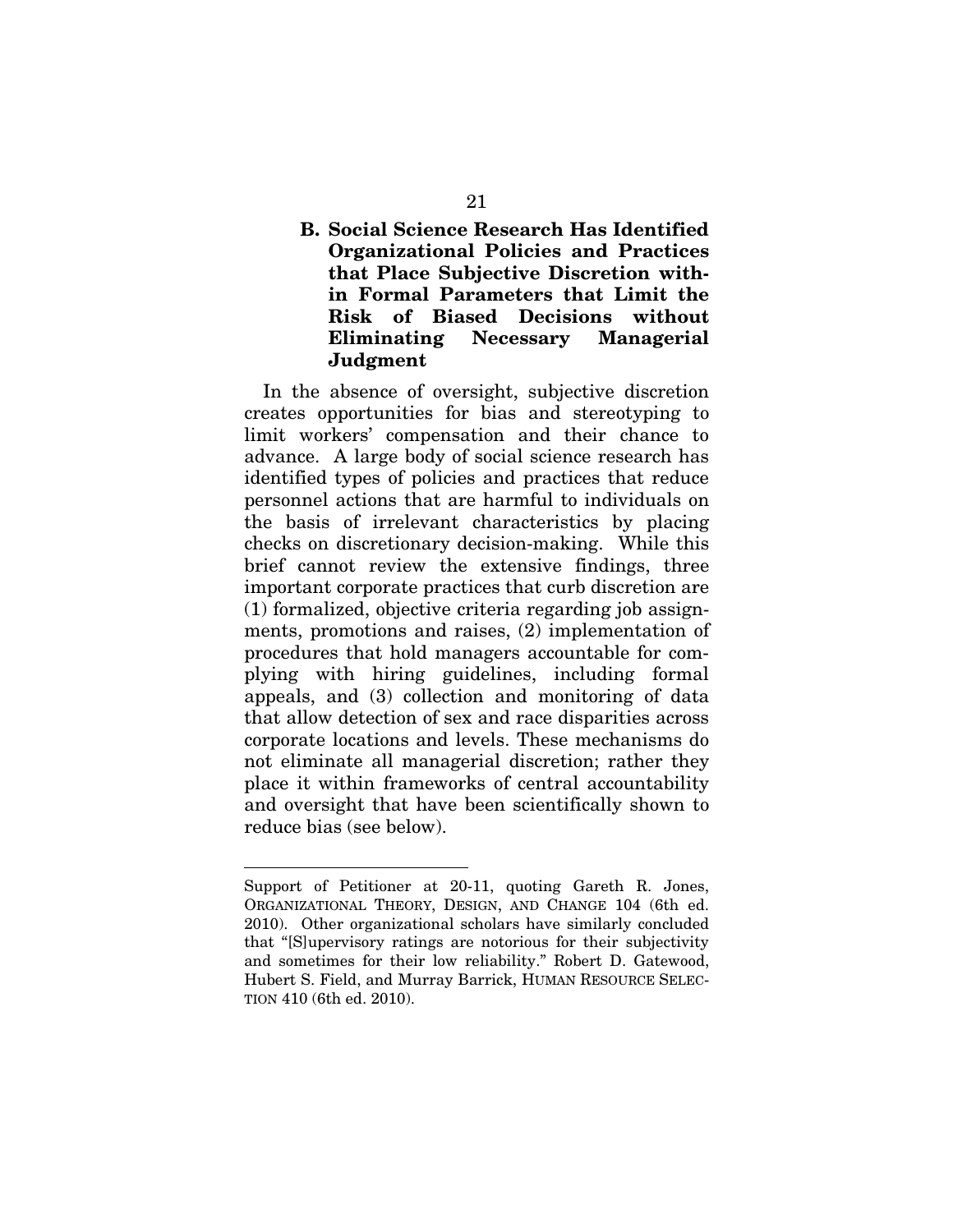Research has shown that specific procedures including the three discussed here more effectively reduce discrimination than a corporate focus on "diversity". There is no generally shared definition of the concept of diversity. E. Kelly and F. Dobbin, *How Affirmative Action Became Diversity Management*, 41 AMERICAN BEHAVIORAL SCIENTIST 976 (1998). "Diversity" refers to everything from mandatory extended training for managers to short electronic training exercises that can be done on a computer, and the subject matter ranges from Equal Employment Opportunity (EEO) laws and regulations to the business case for a diverse workforce. This nonspecific nature of "diversity" made it popular among corporations.[10](#page-36-0) Diversity programs' effectiveness in promoting equal treatment of employees depends on what a corporation's diversity program entails. Recent research suggests that the most common diversity practices had little effect on women's access to managerial jobs. A. Kalev, F. Dobbin, and E. Kelley, *Best Practices or Best Guesses? Diversity Management and the Remediation of Inequality*, 71 AMERICAN SOCIOLOGICAL REVIEW  $589$  (2006).<sup>[11](#page-36-1)</sup> In contrast, the specific procedures discussed below have been shown to reduce disparities across a variety of cases.

#### **1. Formalized personnel practices tend to decrease gender disparities**

Formalized personnel procedures are grounded in written rules that stipulate how specific personnel decisions must be conducted. Corporations formalized personnel practices in part to check the abuses

-

<span id="page-36-1"></span><span id="page-36-0"></span><sup>&</sup>lt;sup>10</sup> By 2000, three-fourths of Fortune 500 companies had some kind of diversity program. Jefferson P. Marquis et al*.*, MANAG-ING DIVERSITY IN CORPORATE AMERICA 1 (2008).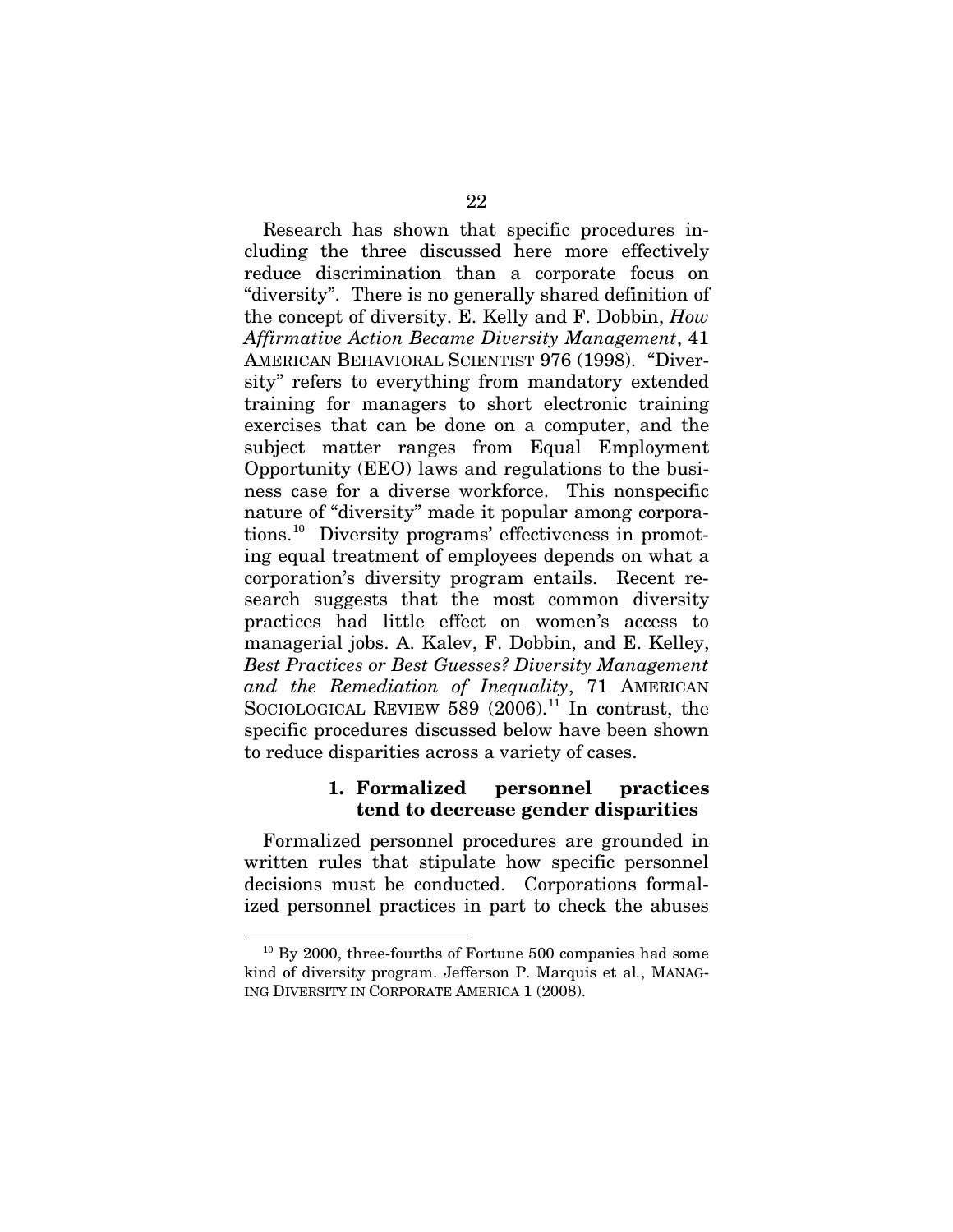that can be associated with unchecked supervisory discretion. F. Dobbin, INVENTING EQUAL OPPORTU-NITY (2009); S. M. Jacoby, [EMPLOYING BUREAUCRACY:](http://www.amazon.com/Employing-Bureaucracy-Transformation-Organization-Management/dp/0805844090/ref=sr_1_3?s=books&ie=UTF8&qid=1298048395&sr=1-3) MANAGERS, UNIONS, [AND THE TRANSFORMATION OF](http://www.amazon.com/Employing-Bureaucracy-Transformation-Organization-Management/dp/0805844090/ref=sr_1_3?s=books&ie=UTF8&qid=1298048395&sr=1-3)  [WORK IN THE 20TH CENTURY \(Revised Edition,](http://www.amazon.com/Employing-Bureaucracy-Transformation-Organization-Management/dp/0805844090/ref=sr_1_3?s=books&ie=UTF8&qid=1298048395&sr=1-3) 2004); R. Edwards, CONTESTED TERRAIN: THE TRANSFORMA-TION OF THE WORKFORCE IN THE TWENTIETH CENTURY (1979). Formalized policies require that managers and supervisors conduct personnel tasks in a uniform manner that is consistent with organizational goals. Formal policies replace subjective individual criteria with organizationally-relevant standards, and also specify general processes that all decision-makers must follow. For example, they may require managers to formally describe jobs along with required qualifications, and to advertise positions both inside and outside of the organization. J. N. Baron, M. T. Hannan, G Hsu, and O. Kocak, *In the company of women: Gender inequality and the logic of bureaucracy in start-up firms*, 34 WORK AND OCCUPATIONS 35 (2007).

Formalized personnel practice can equalize pay and promotion opportunities by reducing any adverse effects of unchecked subjective discretion that allows candidates' sex and race to influence personnel decisions. A. Kalev, F. Dobbin, and E. Kelly, *Best Practices or Best Guesses? Assessing the Efficacy of Corporate Affirmative Action and Diversity Policies*, 71 AM. SOC. REV 589 (2006); J. A. Kmec, *White Hiring Agents' Organizational Practices and Out-Group Hiring*, 35 SOCIAL SCIENCE RESEARCH 668 (2005); T. DiPrete and W. Soule, *The Organization of Career Lines: Equal Employment Opportunity and Status Advancement in a Federal Bureaucracy*, 51 AM. SOC. REV. 295 (1986). *See also* B. F. Reskin and D. B. McBrier, *Why Not Ascription? Organizations'*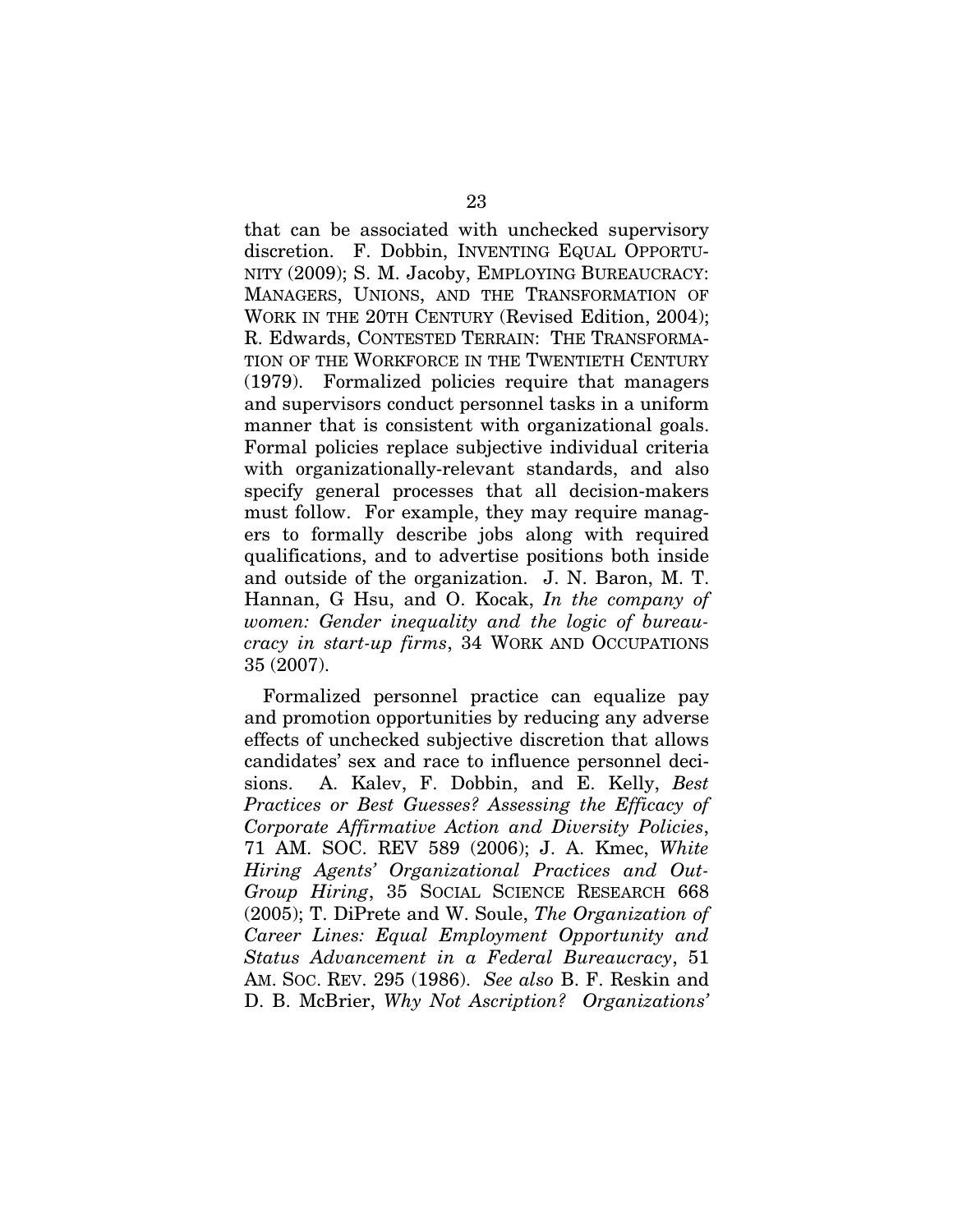*Employment of Male and Female Managers*, 65 AM. SOC. REV 222 (2000); D. Guthrie and L. Roth, *The State, Courts, and Equal Opportunities for Female CEOs in US organizations: Specifying Institutional Mechanisms*, 78 SOCIAL FORCES 511, 528 (1999); D. Tomaskovic-Devey, A. Kalleberg, and P. V. Marsden, *Gender Differences and Organizational Commitment*, in A. Kalleberg et al., eds., ORGANIZATIONS IN AMERICA: ANALYZING THEIR STRUCTURES AND HUMAN RESOURCE PRACTICES 297 (1996); B. S. Mittman, *Theoretical and Methodological Issues in the Study of Organizational Demography and Demographic Change*, 10 RESEARCH IN THE SOCIOLOGY OF ORGANIZATIONS 3 (1992); R. F. Szafran, *What Kinds of Firms Hire and Promote Women and Blacks? A Review of the Literature*, 23 SOCIOLOGICAL QUARTERLY 171 (1982).<sup>[12](#page-38-0)</sup>

An econometric study dramatically showed the importance of formalizing personnel procedures: major symphony orchestras that used open auditions in which judges knew the auditioners' sex systematically favored male musicians; implementing blind auditions as a formal practice increased women's

<span id="page-38-0"></span><sup>&</sup>lt;sup>12</sup> While the positive evidence is substantial, formalization does not always have this effect for a variety of reasons. F. Dobbin, D. Schrage and A. Kalev, *Someone to Watch over Me: Coupling, Decoupling, and Unintended Consequences in Corporate Equal Opportunity*, Working Paper, Department of Sociology, Harvard University (2009). For example, formalization may fail to advance women's careers when employers formalize the use of discretion instead of actual guidelines. In this case formalized discretion may institutionalize and legitimate unequal access to workplace rewards, rather than challenging patterns of inequality. E. L. Kelly and A. Kalev, *Managing flexible work arrangements in US organizations: formalized discretion or "a right to ask*,*"* 4 SOCIO-ECONOMIC REVIEW 379 (2006).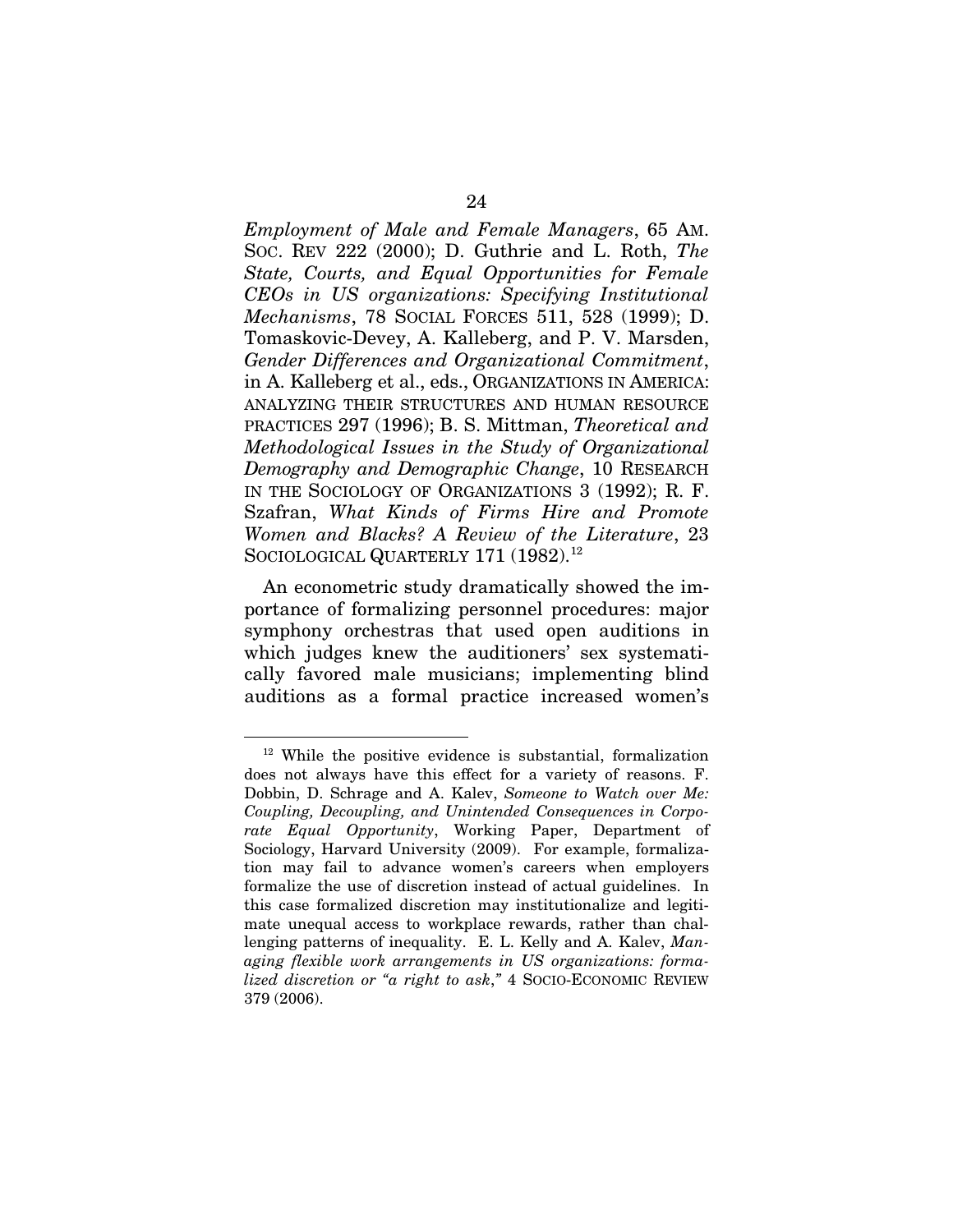representation across these orchestras. C. Goldin and C. Rouse, *Orchestrating Impartiality: The Impact of "Blind" Auditions on Female Musicians*, 90 AM. ECON. REV. 715 (2000).

Formalized personnel practices tend to increase women's share of managerial jobs. B. F. Reskin and D. B. McBrier, *Why Not Ascription? Organizations' Employment of Male and Female Managers*, 65 AM. SOC. REV. 222 (2000), and to reduce the penalty associated with a largely female workforce on women's earnings. M. M. Elvira and M. E. Graham, *Pay System Formalization and Sex-Related Earnings Effects*, 13 ORGANIZATION SCIENCE 601 (2002). In contrast, informal personnel practices tend to reproduce the demographic composition of the current workforce. J. Cohen, H. Broschak, and H. Haveman, *And Then There Were More? The Effect of Organizational Sex Composition on the Hiring and Promotion of Managers*, 63 AM. SOC. REV 711 (1998) [hereinafter Cohen et al.]; Roberto Fernandez and N. Weinberg, *Sifting and Sorting: Personal Contacts and Hiring in a Retail Bank*, 62 AM. SOC. REV. 883 (1997). Jobs that are filled almost exclusively by members of one group become "labeled" as belonging to or appropriate for members of those groups, B.F. Reskin, D.B. McBrier and J. Kmec, *The Determinants and Consequences of Workplace Sex and Race Composition*, 25 ANNUAL REVIEW OF SOCIOLOGY 335 (1999) [hereinafter Reskin et al. (1999)]; Cohen et al., *supra*; M. E. Heilman, *Sex Bias in Working Settings: The Lack of Fit Model*, 5 RESEARCH IN ORGANIZATIONAL BEHAVIOR 269 (1983). Surprisingly, this pattern may be exacerbated when decision makers belong to that group. Reskin et al. (1999), *supra*; Cohen et al., *supra*; A. M. Konrad, S. Winter, and B. Gutek, *Diversity in Work Group Sex Composition: Implications*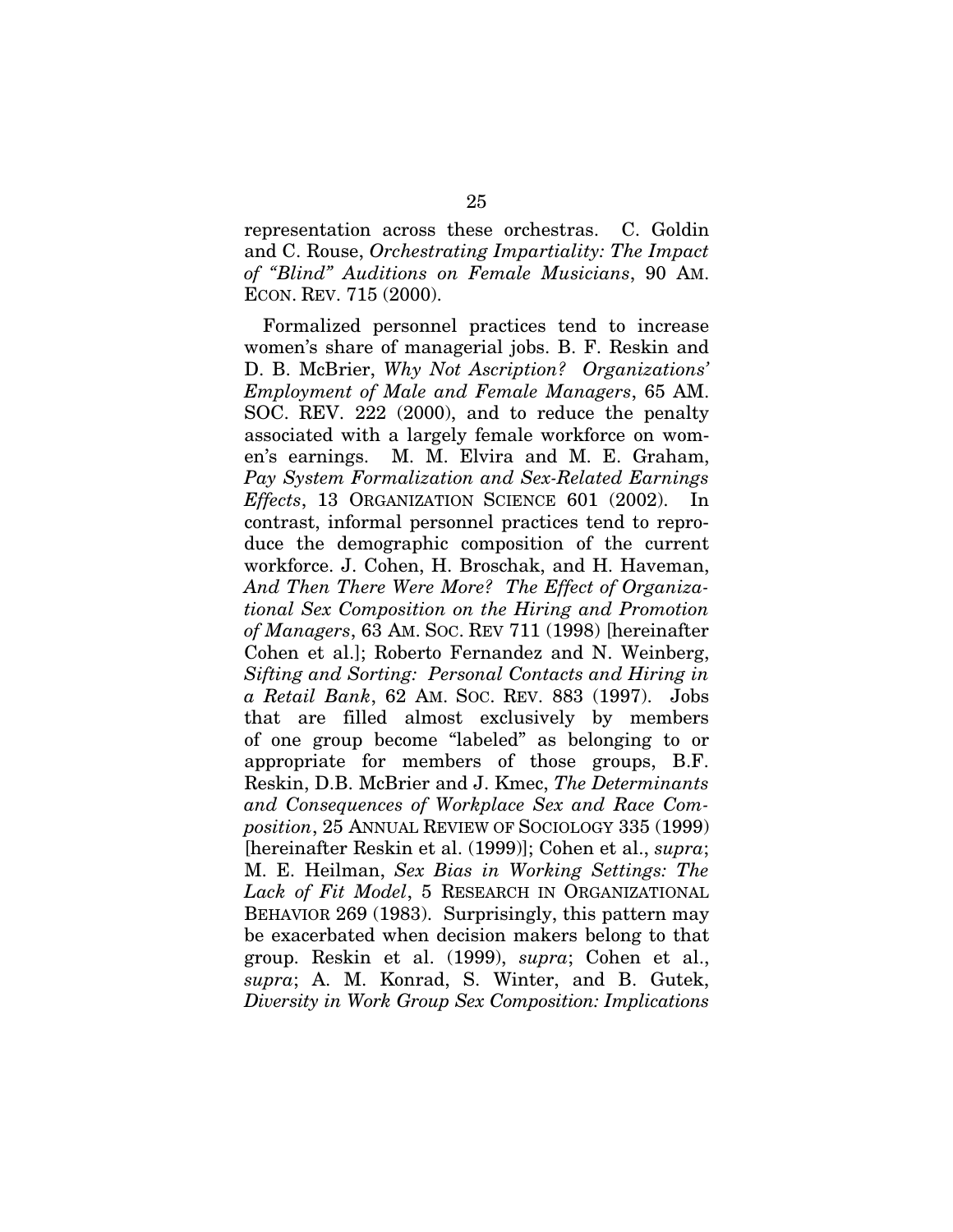#### *for Majority and Minority Members*, 10 RESEARCH IN THE SOCIOLOGY OF ORGANIZATIONS 115 (1992).

Formalization in and of itself is not a panacea. For instance, some research shows that formalization contributes to equal treatment only if organizations take steps to ensure that managers comply with the corporation's rules. Bias against workers may persist if corporations implement formalized processes to emulate peer corporations or to create a facade of objectivity while departing from formal criteria in actual decision-making. V. Roscigno, S. Mong, R. Byron, G. Tester, *Age discrimination, social closure, and employment*, 86 SOCIAL FORCES 313 (2007); D. Pager and H. Shepherd, *The Sociology of Discrimination: Racial discrimination in employment, housing, credit, and consumer markets*, 34 ANN. REV. SOC. 181 (2008).

In short, for formalized practices to limit the use of individuals' irrelevant and inappropriate characteristics, these practices must be enforced with adequate resources and subject to accountability processes. A. Kalev, F. Dobbin, and E. Kelly, *Best Practices or Best Guesses? Assessing the Efficacy of Corporate Affirmative Action and Diversity Policies*, 71 AM. SOC. REV 589 (2006); L. B. Edelman and S. Petterson, *Symbols and Substance in Organizational Response to Civil Rights Law*, 17 RESEARCH IN SOCIAL STRATIFICATION AND MOBILITY 107 (1999); J. N. Baron, B. S. Mittman, and A. E. Newman, *Targets of Opportunity: Organizational and Environmental Determinants of Gender Integration Within The California Civil Service*, 1979–1985, 96 AMERICAN JOURNAL OF SOCIOLOGY 1362 (1991); R. G. Schaeffer and E. F. Lynton, CORPORATE EXPERIENCE IN IMPROVING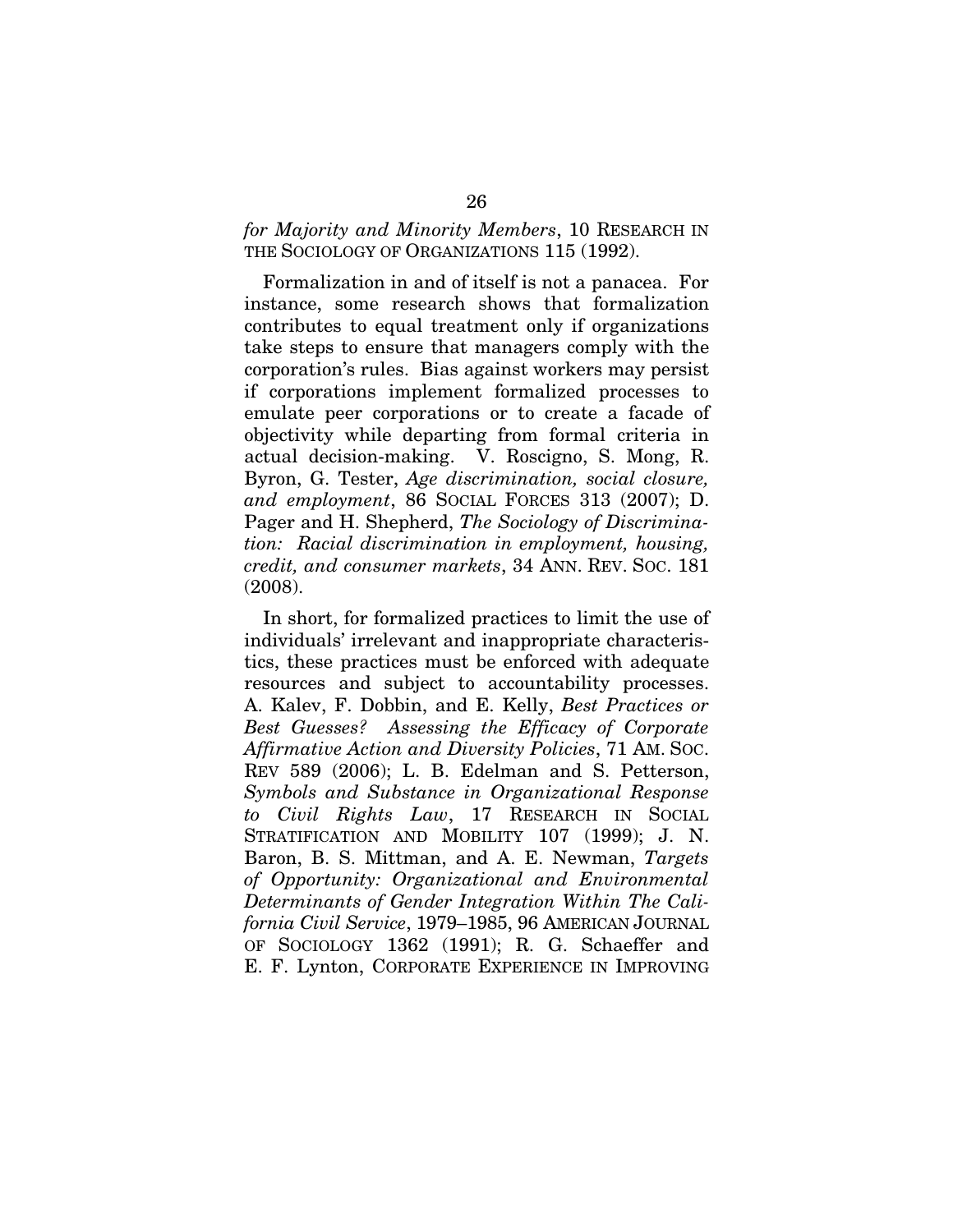WOMEN'S JOB OPPORTUNITIES. Report 755. The Conference Bd. (1979).

#### **2. Accountability Tends to Reduce Bias in Subjective Personnel Decisions**

Accountability – the practice of holding decisionmakers accountable for their decisions, Heilman and Haynes, *supra* at 141– is a fundamental principle in organizational governance. Organizations achieve compliance with policies by making organizational managers accountable for complying with the process itself as well as its outcome. Effective accountability systems preserve managerial discretion while also requiring decision makers to assess the consequences of their decisions by documenting and justifying them to central reviewers. In the context of personnel management, this obligation potentially can check the effects of decision makers' propensities to view subordinates differently based on their group membership. Supervisors who must justify their decisions regarding compensation, bonuses, job assignments, and layoffs are less likely to make those decisions based on irrelevant criteria of favoritism or stereotypes, and are more likely to heed organizational policies.

Holding managers accountable for their decisions has been shown to reduce exclusionary outcomes. N. P. Mero, S. J. Motowidlo, and A. Anna, *Effects of Accountability on Rating Behavior and Rater Accuracy*, 33 JOURNAL OF APPLIED SOCIAL PSYCHOLOGY 2493 (2003); A. M. Konrad and F. Linnehan, *Formalized HRM Structures: Coordinating Equal Employment Opportunity or Concealing Organizational Practices?*, 38 ACADEMY OF MANAGEMENT JOURNAL 787 (1995); Salancik, *supra*. Indeed, ensuring decision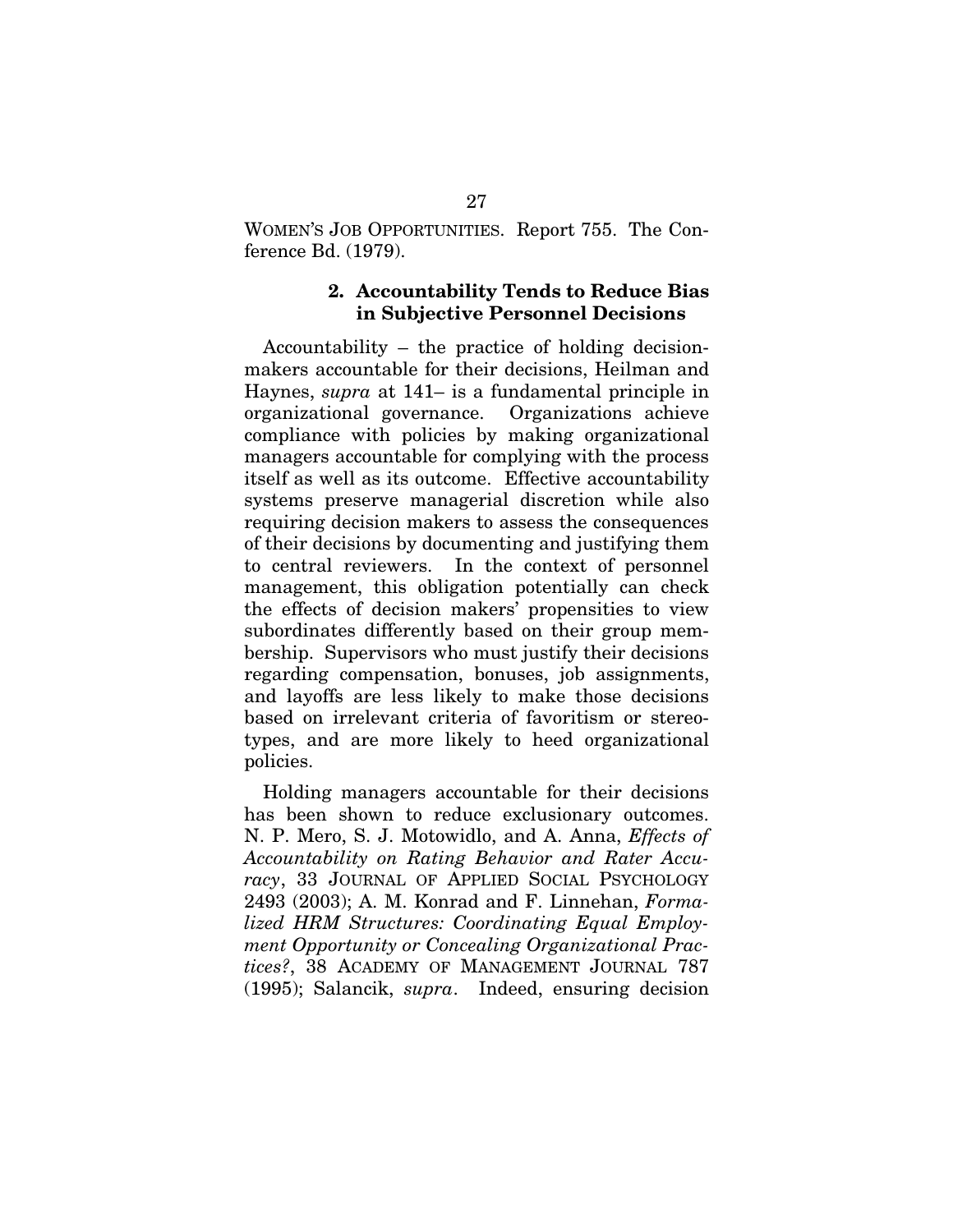makers that they may have to account for their behavior leads them to regulate their biases. F. Dobbin, D. Schrage and A. Kalev, *Someone to Watch over Me: Coupling, Decoupling, and Unintended Consequences in Corporate Equal Opportunity*, Working Paper, Department of Sociology, Harvard University (2009). According to experimental research, people not only make different kinds of decisions when they expect to be accountable, but they also store the information they use in decision-making differently when they know ahead of time that they will be held accountable for their decisions. Philip Tetlock, *The Impact of Accountability on Judgment and Choice: Toward a Social Contingency Model*, 25 ADVANCES IN EXPERIMENTAL SOCIAL PSYCHOLOGY 331 (1992); Philip Tetlock, *Accountability: The Neglected Social Context of Judgment and Choice*, 7 RESEARCH IN ORGANIZA-TIONAL BEHAVIOR 297 (1985).

Accountability has been studied in relation to compensation policy using both survey research and case studies. A case study of a corporation that had separated performance evaluation from compensation decisions illustrates its effect. No sex bias existed in the evaluations of first-line supervisors whose managers oversaw their assessments. However, the raises based on these evaluations that were set by a different group of managers who were not subject to corporate oversight were significantly higher for men, although the women's performance evaluations were as high as the men's.[13](#page-42-0) E. J. Castilla, *Gender, Race,* 

-

<span id="page-42-0"></span><sup>13</sup> *See also* M. Elvira and M. Graham, *Not Just a Formality: Pay System Formalization and Sex-Related Earnings Effects*, 13 ORGANIZATION SCIENCE 601, 614 (2002), concluding from a case study that "(t)he lack of accountability for decisions, the lack of normative structure defining appropriate action, and the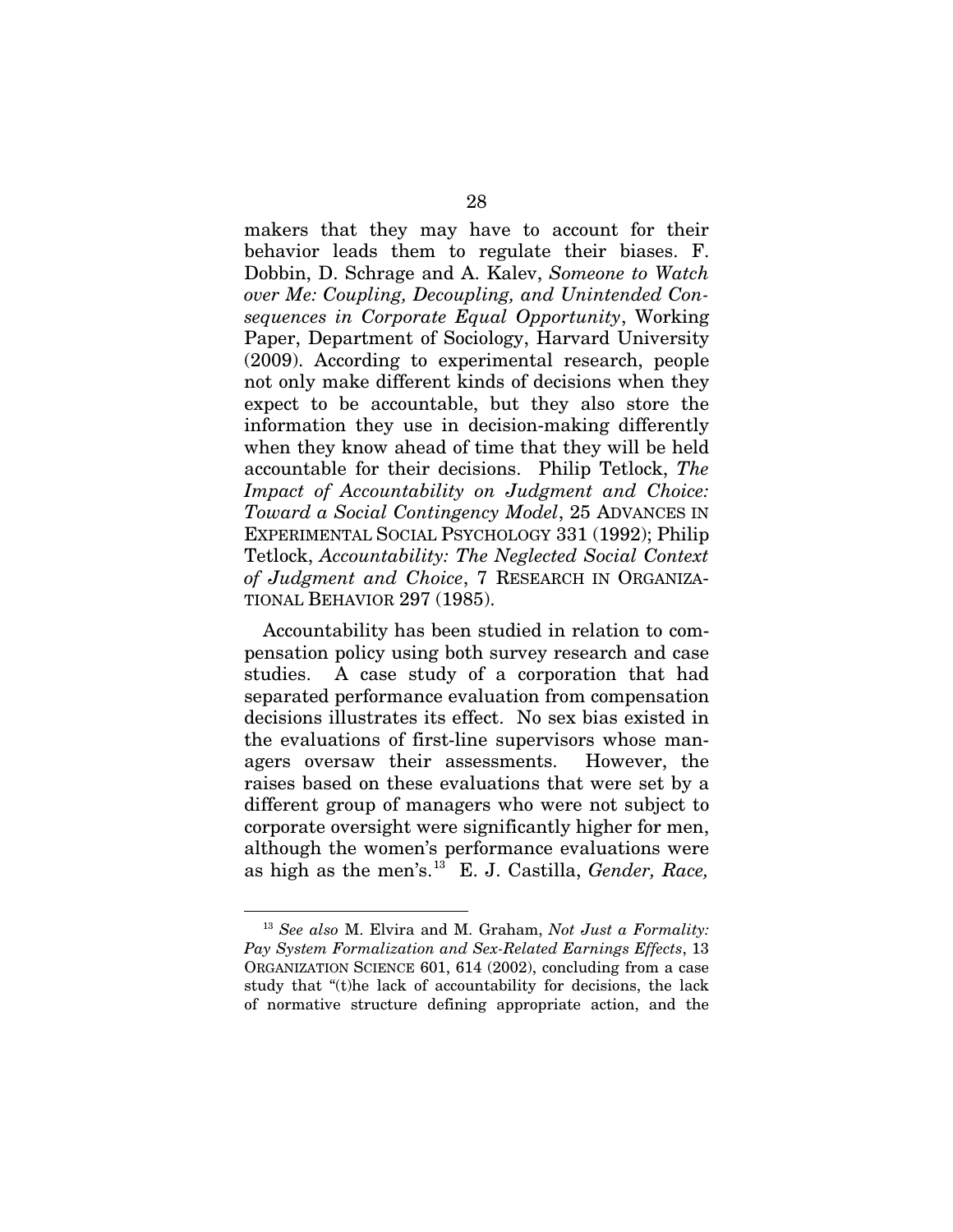*and Meritocracy in Organizational Careers*, 113 AM. J. SOCIOL. 1479 (2008). Organizations that based managers' and supervisors' evaluations and pay on nondiscriminatory behavior employed more women in nontraditional jobs. R. A. Noe, EMPLOYEE TRAINING AND DEVELOPMENT (2002).

Research on a cross-section of firms has further documented the importance of accountability in hiring for reducing exclusionary practices. Konrad and Linnehan, *supra.* Thus, social science research has shown that practices designed to increase organizational accountability can help to prevent workers' sex or race from influencing personnel decisions. Accountability structures – personnel staff whose duty is to monitor progress and that hold managers responsible for fair decisions – have been shown to increase women's access to managerial jobs, but these structures make a difference only if some organizational entity is responsible for regularly assessing the decision making practices and their outcomes and providing feedback to those higher in the organizational hierarchy who are in a position to sanction noncompliant behavior. A. Kalev, F. Dobbin, and E. Kelly, *Best Practices or Best Guesses? Assessing the Efficacy of Corporate Affirmative Action and Diversity Policies*, 71 AM. SOC. REV 589 (2006).

#### **C. Monitoring Tends to Decrease Gender Disparities**

Corporations routinely monitor their performance with respect to their core functions, realizing that without data they cannot remain competitive. For

greater the ambiguity in performance criteria, the more likely personnel decisions will be influenced by bias."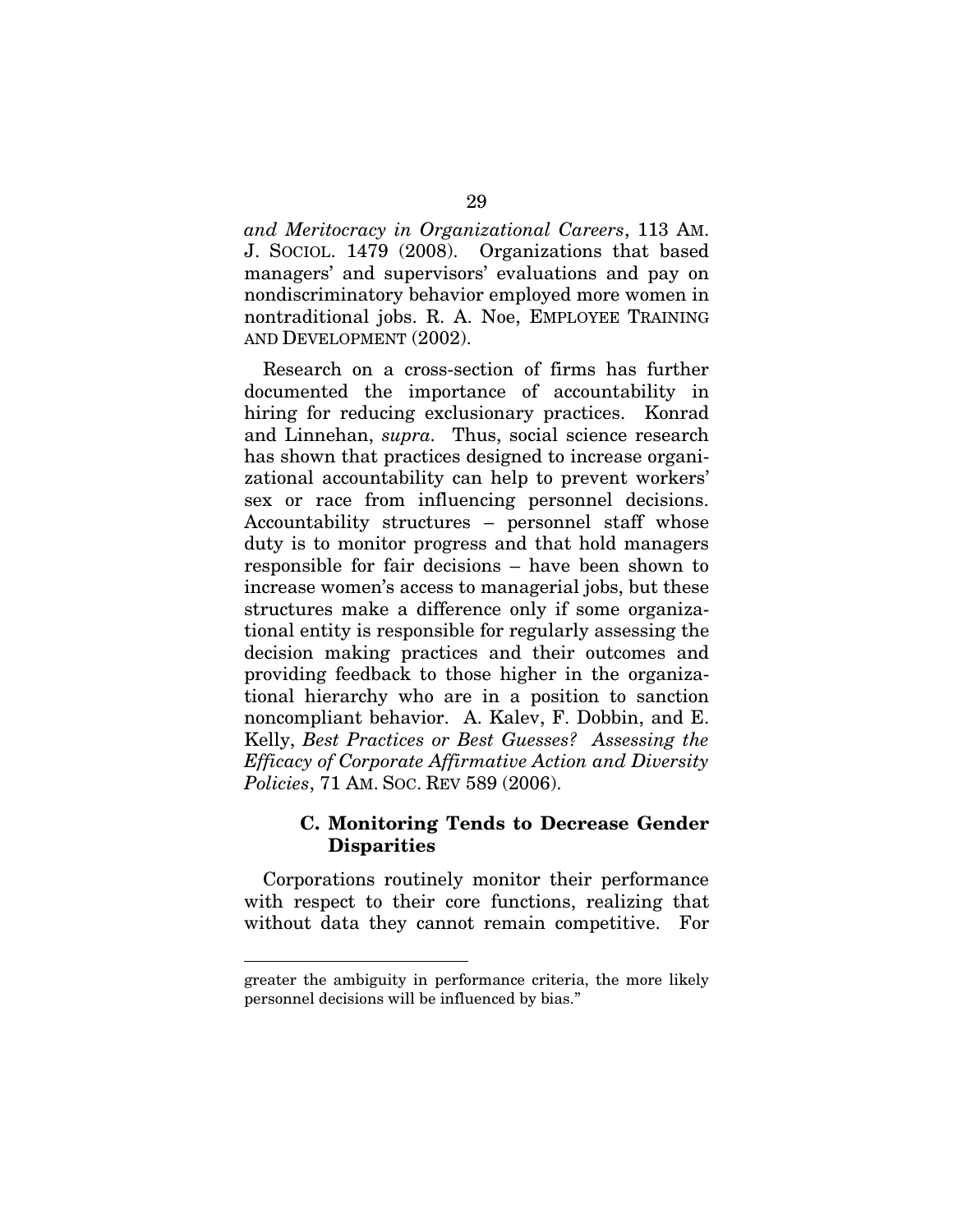the same reason, monitoring the outcomes of personnel decisions is necessary to discover and address disparities. Reskin et al. (1999), *supra*, at 64-5. As in monitoring any form of corporate performance, the extent to which subjective discretionary decisions systematically disadvantages members of some groups is not immediately obvious. Without systematic data, disparities are difficult to detect. C.G. Rutte, K.A. Diekmann, J.T. Polzer, F.J. Crosby and David M. Messick, *Organization of Information and the Detection of Gender Discrimination*, 5 PSYCHOLOGICAL SCIENCE 226-231 (1994). As accountability specialists point out, "tracking [the effects of] discretion can be difficult, as assumptions, uncertainty and ambiguity are buried in layers of small decisions . . . ." W. N. Espeland and B. I. Vannebo, *Accountability, Quantification, and the Law*, 3 ANNUAL REVIEW OF LAW AND SOCIAL SCIENCE 21, 39 (2007). Nonetheless, research indicates that monitoring checks the effects of discretion. L. I. Langbein, *Ownership, Empowerment, and Productivity: Some Empirical Evidence on the Causes and Consequences of Employee Discretion*, *19* J. OF POLICY RESEARCH 427 (2000).

In addition to recording and comparing the results of personnel decisions, corporations may monitor their personnel procedures by analyzing complaints brought to grievance-resolution structures or by systematically surveying employees about their perceptions of bias. They can then use this information to develop more effective policies and procedures. Susan Sturm, *Second Generation Employment Discrimination: A Structural Approach*, 101 COLUM. L. REV. 458 (2001).